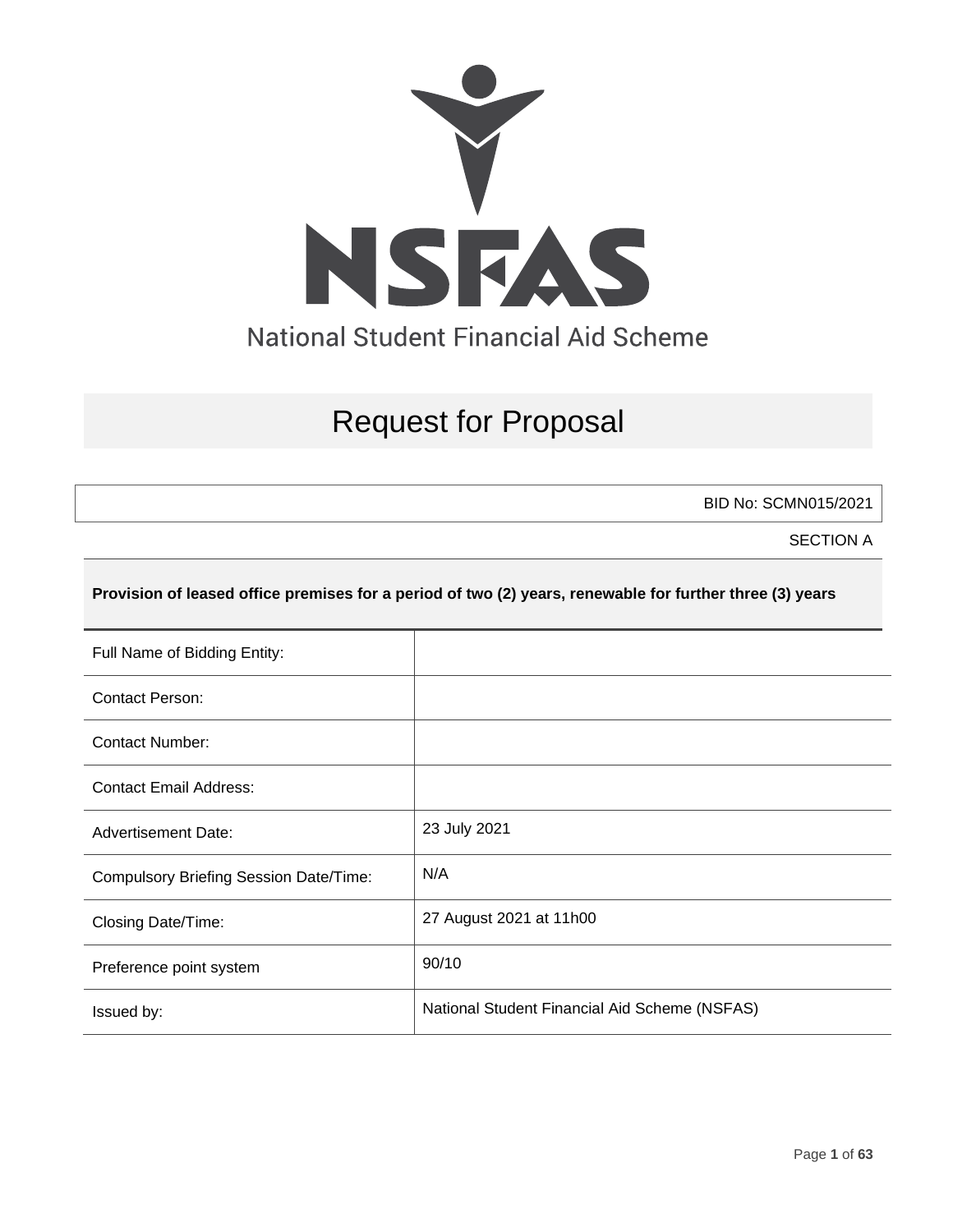## **INVITATION TO BID (SBD1)**

|                                                                                                                                                                      |                                            |                     |                       | YOU ARE HEREBY INVITED TO BID FOR REQUIREMENTS OF THE NATONAL STUDENT FINANCIAL AID SCHEME (NSFAS)   |                         |                                         |                              |              |                              |
|----------------------------------------------------------------------------------------------------------------------------------------------------------------------|--------------------------------------------|---------------------|-----------------------|------------------------------------------------------------------------------------------------------|-------------------------|-----------------------------------------|------------------------------|--------------|------------------------------|
| <b>BID NUMBER:</b>                                                                                                                                                   |                                            | <b>SCMN015/2021</b> |                       | <b>CLOSING DATE:</b>                                                                                 |                         | <b>27 August 2021</b>                   | <b>CLOSING TIME:</b>         |              | 11:00AM                      |
| <b>DESCRIPTION</b>                                                                                                                                                   | years                                      |                     |                       | Provision of leased office premises for a period of two (2) years, renewable for a further three (3) |                         |                                         |                              |              |                              |
|                                                                                                                                                                      |                                            |                     |                       | BID RESPONSE DOCUMENTS MUST BE DEPOSITED IN THE BID BOX SITUATED AT (STREET ADDRESS)                 |                         |                                         |                              |              |                              |
| NSFAS Office, 10 Brodie Road                                                                                                                                         |                                            |                     |                       |                                                                                                      |                         |                                         |                              |              |                              |
| 2nd Floor, House Vincent Building                                                                                                                                    |                                            |                     |                       |                                                                                                      |                         |                                         |                              |              |                              |
| Wynberg, Cape Town                                                                                                                                                   |                                            |                     |                       |                                                                                                      |                         |                                         |                              |              |                              |
| 7801                                                                                                                                                                 |                                            |                     |                       |                                                                                                      |                         |                                         |                              |              |                              |
| BIDDING PROCEDURE ENQUIRIES MAY BE DIRECTED TO                                                                                                                       |                                            |                     |                       |                                                                                                      |                         | TECHNICAL ENQUIRIES MAY BE DIRECTED TO: |                              |              |                              |
| <b>CONTACT PERSON</b>                                                                                                                                                |                                            | <b>SCM</b>          |                       |                                                                                                      | <b>CONTACT PERSON</b>   |                                         |                              | <b>SCM</b>   |                              |
| <b>TELEPHONE NUMBER</b>                                                                                                                                              |                                            | 021 763 3200        |                       |                                                                                                      | <b>TELEPHONE NUMBER</b> |                                         |                              | 021 763 3200 |                              |
| <b>FACSIMILE NUMBER</b>                                                                                                                                              |                                            | N/A                 |                       |                                                                                                      | <b>FACSIMILE NUMBER</b> |                                         |                              | N/A          |                              |
| <b>E-MAIL ADDRESS</b>                                                                                                                                                |                                            |                     | SCM@NSFAS.ORG.ZA      |                                                                                                      | <b>E-MAIL ADDRESS</b>   |                                         |                              |              | SCM@NSFAS.ORG.ZA             |
| <b>SUPPLIER INFORMATION</b>                                                                                                                                          |                                            |                     |                       |                                                                                                      |                         |                                         |                              |              |                              |
| NAME OF BIDDER                                                                                                                                                       |                                            |                     |                       |                                                                                                      |                         |                                         |                              |              |                              |
| POSTAL ADDRESS                                                                                                                                                       |                                            |                     |                       |                                                                                                      |                         |                                         |                              |              |                              |
| STREET ADDRESS                                                                                                                                                       |                                            |                     |                       |                                                                                                      |                         |                                         |                              |              |                              |
| <b>TELEPHONE NUMBER</b>                                                                                                                                              |                                            | CODE                |                       |                                                                                                      |                         | <b>NUMBER</b>                           |                              |              |                              |
| <b>CELLPHONE NUMBER</b>                                                                                                                                              |                                            |                     |                       |                                                                                                      |                         |                                         |                              |              |                              |
| <b>FACSIMILE NUMBER</b>                                                                                                                                              |                                            | CODE                |                       |                                                                                                      |                         | <b>NUMBER</b>                           |                              |              |                              |
| <b>E-MAIL ADDRESS</b>                                                                                                                                                |                                            |                     |                       |                                                                                                      |                         |                                         |                              |              |                              |
| VAT REGISTRATION NUMBER                                                                                                                                              |                                            |                     |                       |                                                                                                      |                         |                                         |                              |              |                              |
| <b>SUPPLIER</b><br><b>COMPLIANCE STATUS</b>                                                                                                                          |                                            | <b>SYSTEM PIN:</b>  | <b>TAX COMPLIANCE</b> |                                                                                                      | <b>OR</b>               | CENTRAL SUPPLIER<br><b>DATABASE No:</b> | <b>MAAA</b>                  |              |                              |
| <b>B-BBEE STATUS</b>                                                                                                                                                 |                                            |                     |                       | <b>TICK APPLICABLE BOXI</b>                                                                          |                         | <b>B-BBEE STATUS LEVEL SWORN</b>        |                              |              | <b>[TICK APPLICABLE BOX]</b> |
| <b>LEVEL VERIFICATION</b><br><b>CERTIFICATE</b>                                                                                                                      |                                            |                     | $\Box$ Yes            | $\Box$ No                                                                                            | <b>AFFIDAVIT</b>        |                                         |                              | $\Box$ Yes   | $\Box$ No                    |
| [A B-BBEE STATUS LEVEL VERIFICATION CERTIFICATE/ SWORN AFFIDAVIT (FOR EMES & QSEs) MUST BE SUBMITTED IN<br><b>ORDER TO QUALIFY FOR PREFERENCE POINTS FOR B-BBEET</b> |                                            |                     |                       |                                                                                                      |                         |                                         |                              |              |                              |
| 1                                                                                                                                                                    | ARE YOU THE                                |                     |                       |                                                                                                      |                         |                                         |                              | $\Box$ Yes   | $\Box$ No                    |
| <b>ACCREDITED</b>                                                                                                                                                    |                                            |                     |                       |                                                                                                      | $\mathbf{2}$            | ARE YOU A FOREIGN                       |                              |              |                              |
| $\Box$ Yes<br>REPRESENTATIVE IN SOUTH                                                                                                                                |                                            | $\Box$ No           |                       | BASED SUPPLIER FOR THE GOODS<br><b>/SERVICES/WORKS OFFERED?</b>                                      |                         | <b>IF YES, ANSWER THE</b>               | <b>QUESTIONNAIRE BELOW 1</b> |              |                              |
| AFRICA FOR THE GOODS<br><b>IF YES ENCLOSE PROOFI</b><br>/SERVICES /WORKS OFFERED?                                                                                    |                                            |                     |                       |                                                                                                      |                         |                                         |                              |              |                              |
|                                                                                                                                                                      | QUESTIONNAIRE TO BIDDING FOREIGN SUPPLIERS |                     |                       |                                                                                                      |                         |                                         |                              |              |                              |
|                                                                                                                                                                      |                                            |                     |                       |                                                                                                      |                         |                                         |                              |              |                              |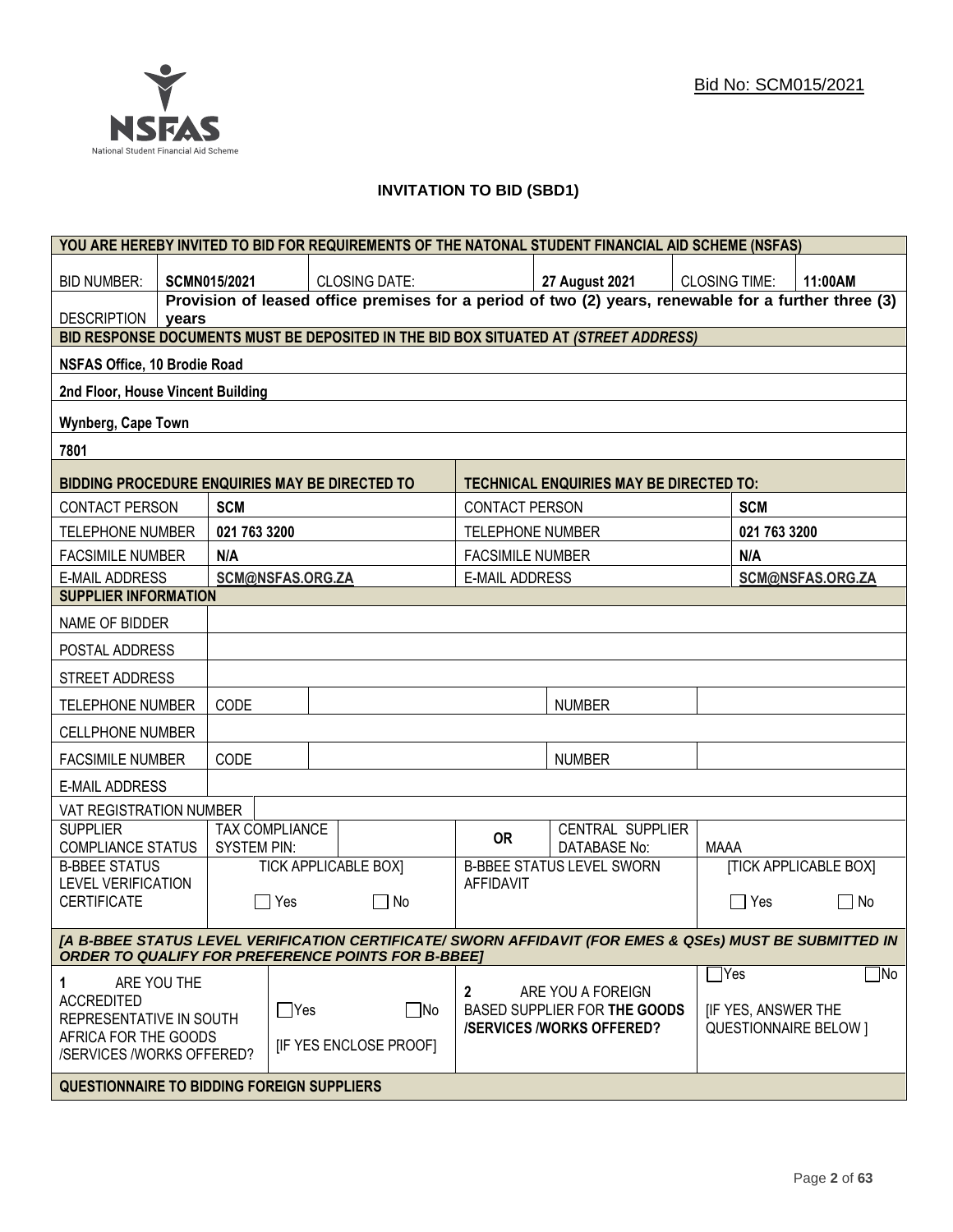

| IS THE ENTITY A RESIDENT OF THE REPUBLIC OF SOUTH AFRICA (RSA)?                                                                                                                                                                                                                     | $\Box$ YES $\Box$ NO |
|-------------------------------------------------------------------------------------------------------------------------------------------------------------------------------------------------------------------------------------------------------------------------------------|----------------------|
| DOES THE ENTITY HAVE A BRANCH IN THE RSA?                                                                                                                                                                                                                                           | $\Box$ YES $\Box$ NO |
| DOES THE ENTITY HAVE A PERMANENT ESTABLISHMENT IN THE RSA?                                                                                                                                                                                                                          | $\Box$ YES $\Box$ NO |
| DOES THE ENTITY HAVE ANY SOURCE OF INCOME IN THE RSA?                                                                                                                                                                                                                               | $\Box$ YES $\Box$ NO |
| IS THE ENTITY LIABLE IN THE RSA FOR ANY FORM OF TAXATION?<br>IF THE ANSWER IS "NO" TO ALL OF THE ABOVE, THEN IT IS NOT A REQUIREMENT TO REGISTER FOR A TAX COMPLIANCE STATUS<br>SYSTEM PIN CODE FROM THE SOUTH AFRICAN REVENUE SERVICE (SARS) AND IF NOT REGISTER AS PER 2.3 BELOW. | $\Box$ YES $\Box$ NO |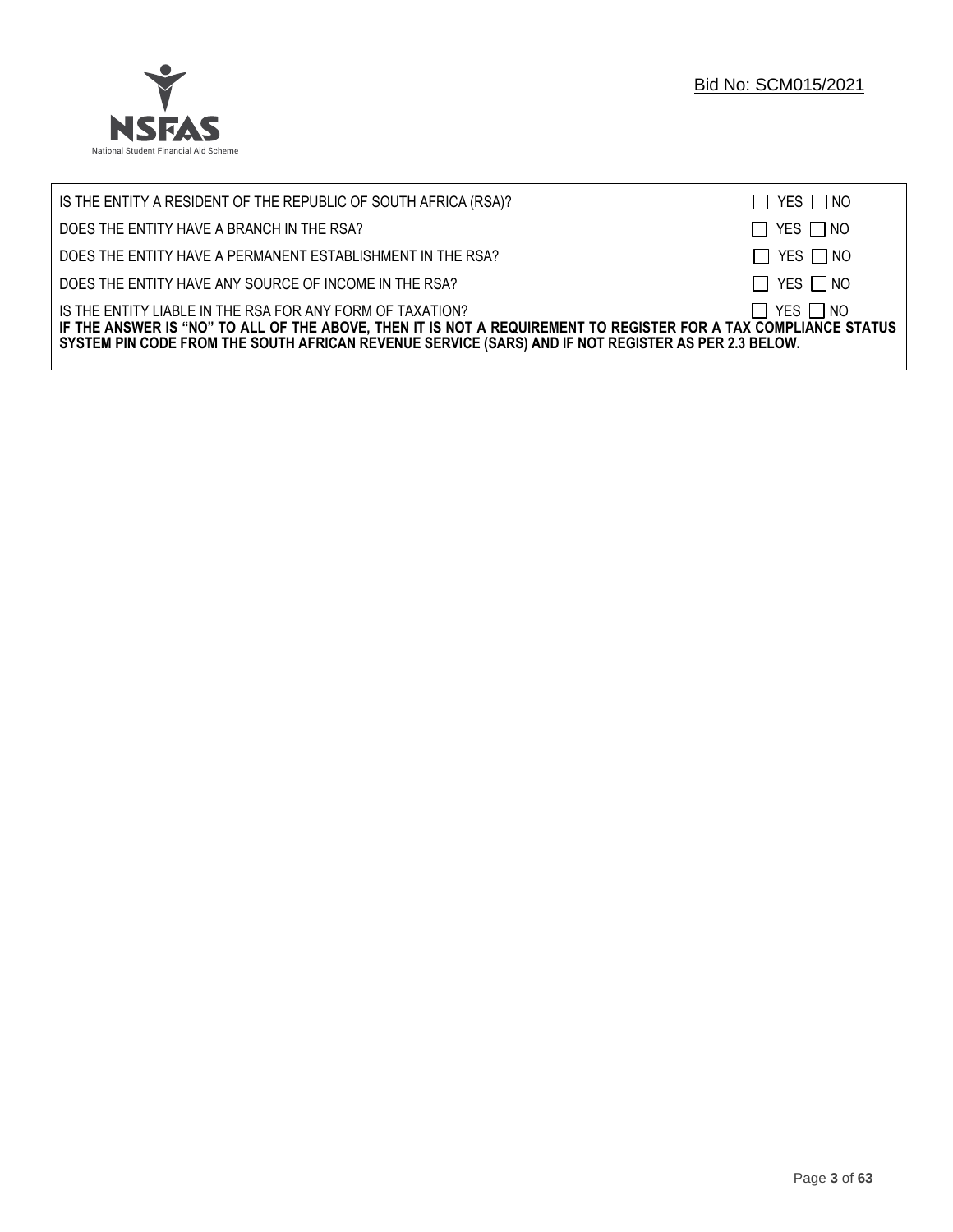

## **TERMS AND CONDITIONS FOR BIDDING**

| 1.               | <b>BID SUBMISSION:</b>                                                                                    |
|------------------|-----------------------------------------------------------------------------------------------------------|
|                  | 1.1. BIDS MUST BE DELIVERED BY THE STIPULATED TIME TO THE CORRECT ADDRESS. LATE BIDS WILL NOT BE ACCEPTED |
|                  | FOR CONSIDERATION.                                                                                        |
|                  | 1.2. ALL BIDS MUST BE SUBMITTED ON THE OFFICIAL FORMS PROVIDED-(NOT TO BE RE-TYPED) OR IN THE MANNER      |
|                  | PRESCRIBED IN THE BID DOCUMENT.                                                                           |
|                  | 1.3. THIS BID IS SUBJECT TO THE PREFERENTIAL PROCUREMENT POLICY FRAMEWORK ACT, 2000 AND THE PREFERENTIAL  |
|                  | PROCUREMENT REGULATIONS, 2017, THE GENERAL CONDITIONS OF CONTRACT (GCC) AND, IF APPLICABLE, ANY           |
|                  | OTHER SPECIAL CONDITIONS OF CONTRACT.                                                                     |
|                  | 1.4. THE SUCCESSFUL BIDDER WILL BE REQUIRED TO FILL IN AND SIGN A WRITTEN CONTRACT FORM (SBD7).           |
|                  |                                                                                                           |
| 2.               | <b>TAX COMPLIANCE REQUIREMENTS</b>                                                                        |
| 2.1              | BIDDERS MUST ENSURE COMPLIANCE WITH THEIR TAX OBLIGATIONS.                                                |
| $2.2\phantom{0}$ | BIDDERS ARE REQUIRED TO SUBMIT THEIR UNIQUE PERSONAL IDENTIFICATION NUMBER (PIN) ISSUED BY SARS TO        |
|                  | ENABLE THE ORGAN OF STATE TO VERIFY THE TAXPAYER'S PROFILE AND TAX STATUS.                                |
| 2.3              | APPLICATION FOR TAX COMPLIANCE STATUS (TCS) PIN MAY BE MADE VIA E-FILING THROUGH THE SARS WEBSITE         |
|                  | WWW.SARS.GOV.ZA.                                                                                          |
| 2.4              | BIDDERS MAY ALSO SUBMIT A PRINTED TCS CERTIFICATE TOGETHER WITH THE BID.                                  |
| 2.5              | IN BIDS WHERE CONSORTIA / JOINT VENTURES / SUB-CONTRACTORS ARE INVOLVED, EACH PARTY MUST SUBMIT A         |
|                  | SEPARATE TCS CERTIFICATE / PIN / CSD NUMBER.                                                              |
| 2.6              | WHERE NO TCS PIN IS AVAILABLE BUT THE BIDDER IS REGISTERED ON THE CENTRAL SUPPLIER DATABASE (CSD), A      |
|                  | CSD NUMBER MUST BE PROVIDED.                                                                              |
| 2.7              | NO BIDS WILL BE CONSIDERED FROM PERSONS IN THE SERVICE OF THE STATE, COMPANIES WITH DIRECTORS WHO         |
|                  | ARE PERSONS IN THE SERVICE OF THE STATE, OR CLOSE CORPORATIONS WITH MEMBERS PERSONS IN THE SERVICE        |
|                  | OF THE STATE."                                                                                            |

## **NB: FAILURE TO PROVIDE / OR COMPLY WITH ANY OF THE ABOVE PARTICULARS MAY RENDER THE BID INVALID**.

| SIGNATURE OF BIDDER: |  |
|----------------------|--|
|                      |  |

CAPACITY UNDER WHICH THIS BID IS SIGNED: …………………………………………… (Proof of authority must be submitted e.g. company resolution)

DATE: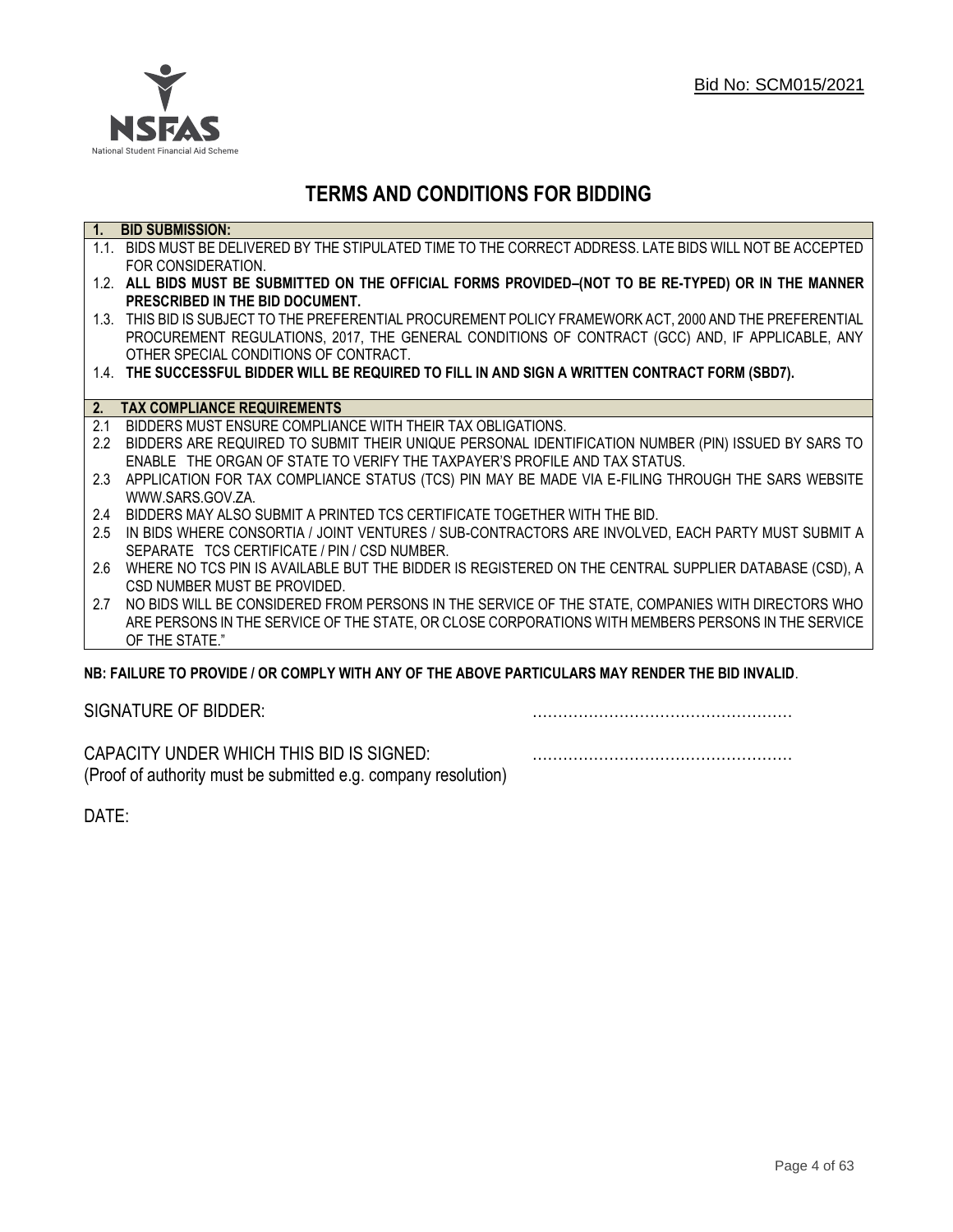

#### **NSFAS overview**

The National Student Financial Aid Scheme (NSFAS) is a statutory body providing financial aid to eligible students who wish to study at public universities and Technical Vocational Education and Training (TVET) colleges. NSFAS is mandated to manage and distribute funds in accordance with the provisions of the NSFAS Act (Act 56 of 1999).

## **Fraud and Corruption**

All providers are to take note of the implications of contravening the Prevention and Combating of Corrupt Activities Act, Act No 12 of 2004 and any other Act applicable.

The National Student Financial Aid Scheme is committed to conducting business ethically and is constantly introducing proactive measures to ensure that we identify and appropriately respond to any unlawful and unethical business practices. All NSFAS tenders are subject to certain audit processes and limited due diligence checks with the intend to identify any possible unlawful or unethical practices.

#### **Reporting of any unlawful or unethical incidents to NSFAS**

Should any bidder, potential or current supplier of NSFAS or any other third party:

- receive any irregular contact or correspondence from anyone presenting themselves as an employee or representative of NSFAS
- receive any contact or correspondence from anyone soliciting any bribe of any form
- become aware of any irregular or illegal conduct by any party who has a relationship with NSFAS or any NSFAS official

you are requested to immediately report it to NSFAS's Governance, Risk and Compliance (GRC) Department. All information provided to the NSFAS GRC department will be treated with utmost confidentiality and in terms of the Protected Disclosures Act, Act 26 of 2000.

For any unlawful or unethical incidents, please email: [forensics@nsfas.org.za](mailto:forensics@nsfas.org.za)

All **questions for clarity** in relation to the bid must be submitted to [scm@nsfas.org.za.](mailto:scm@nsfas.org.za), and not to any other email address.

#### **Reporting of any unlawful or unethical incidents to the South African Police**

Bidders, current or potential NSFAS suppliers or any other third party who become aware of any unlawful and unethical conduct are encouraged to report the matter to the South African Police. NSFAS request that details of such reports made to the SAP be shared with NSFAS official listed above so as to enable consolidation of possible related investigations.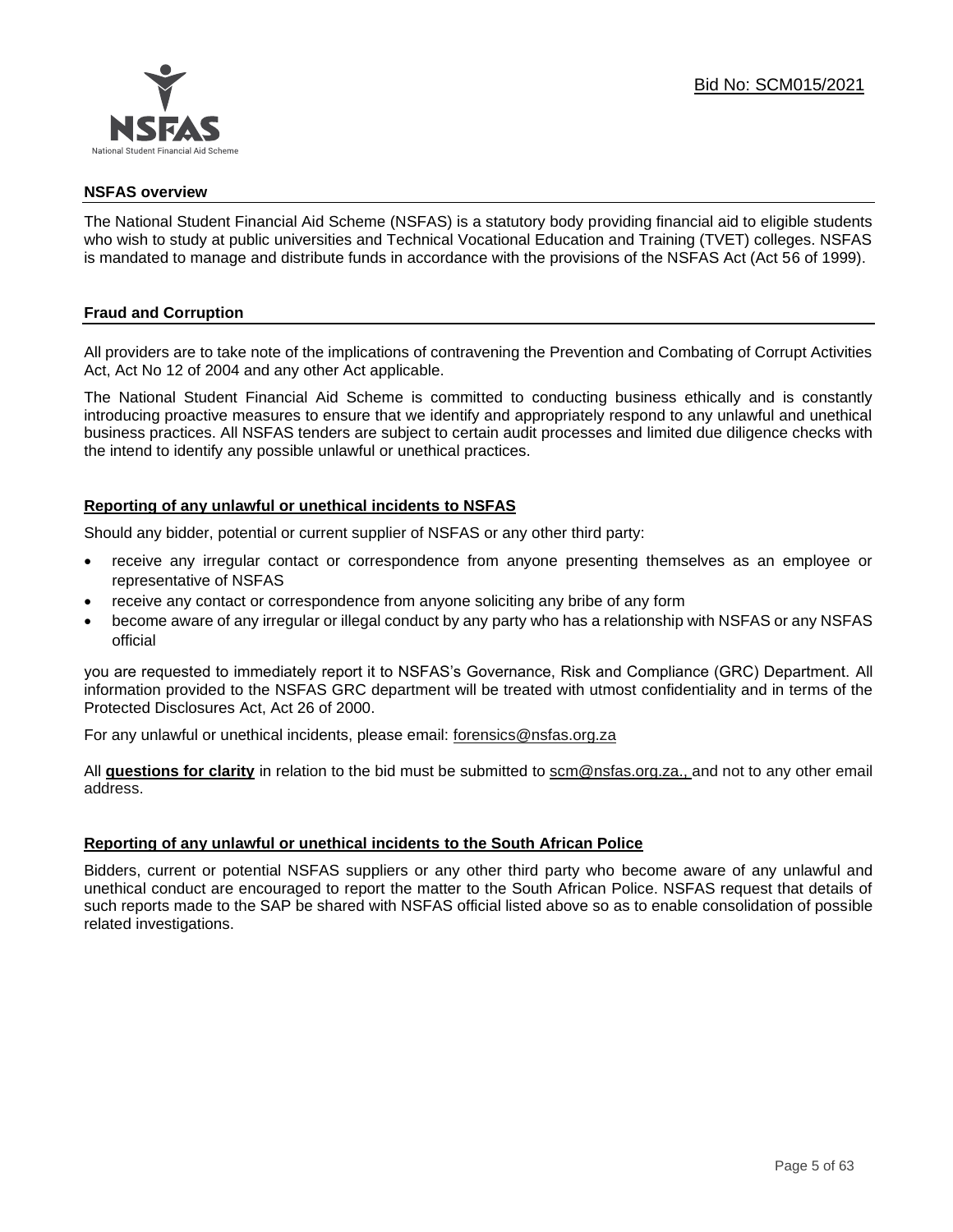

## **Clarifications / Additional information / Rights**

## **Clarification**

Any clarification required by a bidder regarding the meaning or interpretation of the bid specifications, or any other aspect concerning the bid, are to be requested in writing by email from [scm@nsfas.org.za](mailto:scm@nsfas.org.za) (and not to any other email address) at least five (5) working days before the closing date of the bid. The bid number should be mentioned in all correspondence. Telephonic requests for clarification will not be accepted. Bidders are reminded that NSFAS SCM officials will never contact bidders telephonically or by other method other that through the official SCM email address listed above.

#### **Additional Information**

During the evaluation of the bids, additional information may be requested in writing from bidders, for clarity. Replies to such requests must be submitted, within 5 (five) working days from the date of request, or as otherwise indicated. Failure to comply, may lead to your bid being disregarded.

#### **Rights**

The following rights are reserved:

- 1) NSFAS reserves the right to appoint more than one (1) service provider.
- 2) NSFAS further reserves the right to engage with the short-listed bidders for price negotiation and a site inspection where necessary.
- 3) NSFAS reserves the right to invite the shortlisted for a presentation as part of the bid process.
- 4) NSFAS reserves the right to not select the lowest price.
- 5) NSFAS reserves the right to not award the tender to the shortlisted bidder should any risk arise from any NSFAS due diligence assessment performed and/or any underperformance was identified in a previous and/or current contract held with the bidder.
- 6) NSFAS reserves the right to award the contract in whole or in parts.

#### **Consent**

By responding to this tender, both the entity and its directors provide consent to NSFAS to perform background checks which would include amongst others, the relevant Transunion checks, should it wish to do so.

By responding to this tender, the bidder agrees to all the terms and conditions as included in the bid document.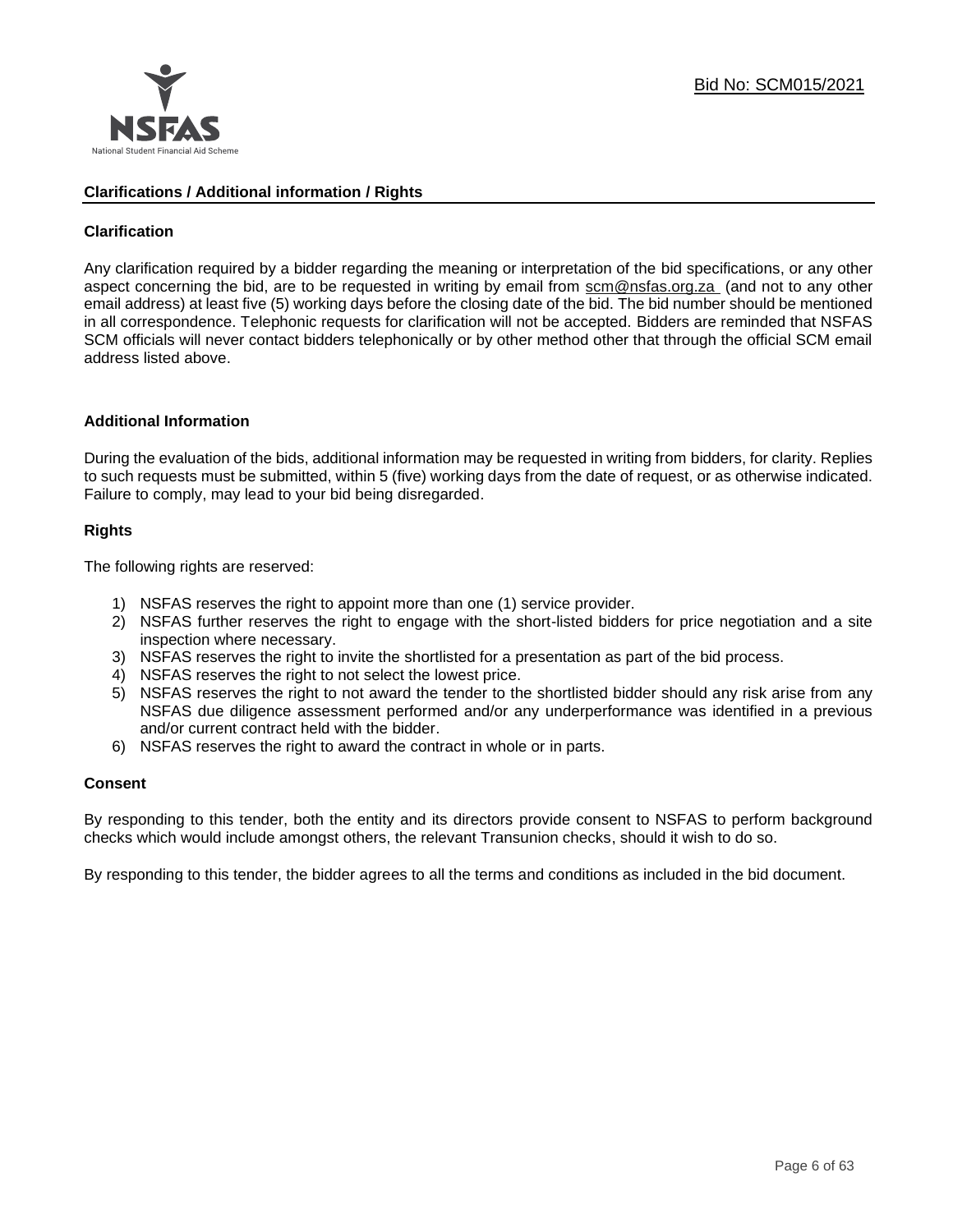

#### **Bid submission**

**One (1) physical bid proposal** MUST be handed in/delivered to:

The deposit box situated at: 2nd Floor, House Vincent Brodie Road Wynberg 7801

Tenders can be delivered and deposited into the tender box between 08:30 and 16:00, Mondays to Fridays prior to the closing date, and between 08:30 and 11:00 on the closing date. Please do not leave bid submissions at the security desk or at the reception. ALL bid submissions muse be deposited into the tender box.

**Any bid submissions provided to NSFAS that is not submitted in the tender box will be disregarded.**

**No faxed or e-mailed bid proposals will be accepted.** The bidders are encouraged to index and paginate the bid proposal.

Respondents should ensure that tender documents are delivered to NSFAS in the tender box before the closing date and time of the tender. If the tender document is late, it will not be accepted and will be disregarded. Bid proposals submitted on time shall not be returned to the bidder.

Any tender submitted shall remain valid, irrevocable and open for written acceptance by NSFAS for a period of 120 (one hundred and twenty) days. A tender submitted shall further be deemed to remain valid after the expiry of the above mentioned 120-day period until formal acceptance by NSFAS, unless NSFAS is notified in writing by the tenderer of anything to the contrary (including any further conditions the tender may introduce). Any further conditions that the tenderer may introduce will be considered at the sole discretion of NSFAS.

Bidders should indicate on the cover of the bid proposal (in a sealed envelope/box), the following information:

- Bid number SCMN015/2021
- Closing date and time **27 August 2021 at 11:00**
- The name and address of the bidder

#### **Late bids**

Bids received late will not be considered for evaluation purposes. A bid will be considered late if it arrived even one second after 11:00 am or any time thereafter. The tender (bid) box shall be locked at exactly 11:00 am and bids arriving late will not be considered under any circumstances. Bidders are therefore strongly advised to ensure that bids be dispatched allowing enough time for any unforeseen events that may delay the delivery of the bid. Bids should not be given to the security or reception. It must be submitted in the tender box.

Bids sent to NSFAS via courier shall be deemed to be received at the date and time of arrival at the NSFAS premises (tender box) Bids received in the tender box after the closing date and time of the bid, shall therefore be deemed to be received late. Bidders should allow time to access the premises due to security arrangements that need to be observed.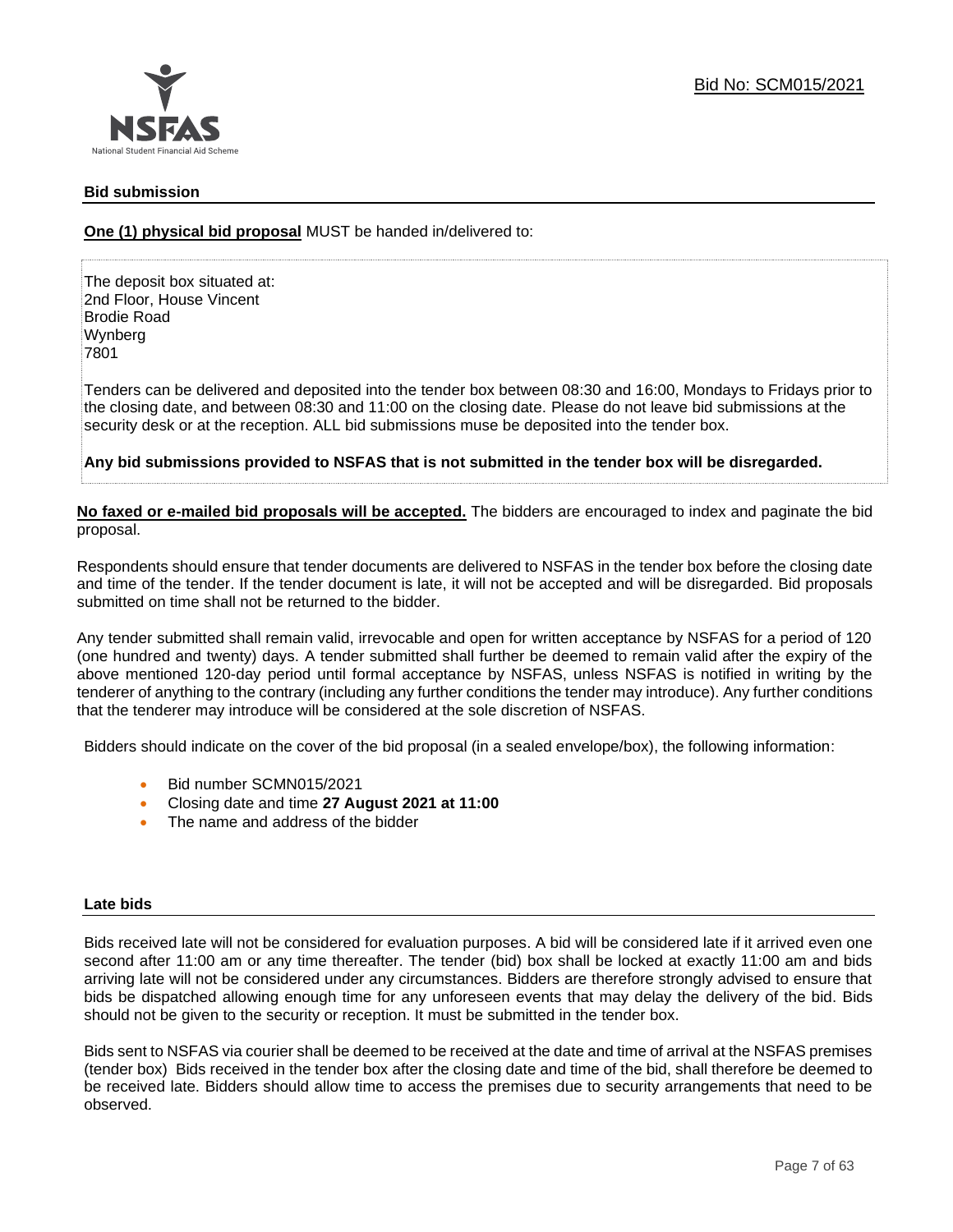

## **Response Structure:**

The contents of the bid document must be as follows, and numbering below, with each schedule punched, placed in a file and separated from the next schedule with a file divider.

Please complete the checklist below to verify your submission of the relevant documents. It is recommended that the format and flow of the tender file submission be aligned to the checklist.

| <b>Schedules</b>  | Description                                                                                                                                                                                                                                |  | Submitted<br>(tick box below): |  |
|-------------------|--------------------------------------------------------------------------------------------------------------------------------------------------------------------------------------------------------------------------------------------|--|--------------------------------|--|
|                   |                                                                                                                                                                                                                                            |  | No                             |  |
| <b>Schedule 1</b> | Entity registration documentation                                                                                                                                                                                                          |  |                                |  |
| <b>Schedule 2</b> | Consent by the entity and its directors to perform the necessary background<br>checks which includes amongst others, the TransUnion checks.                                                                                                |  |                                |  |
| <b>Schedule 3</b> | Original Valid Tax Clearance Certificate/tax pin                                                                                                                                                                                           |  |                                |  |
| <b>Schedule 4</b> | BBB-EE Certificate, or,<br>BBBEE Sworn Affidavit for EME/QSE signed and stamped by Commissioner<br>of Oaths.                                                                                                                               |  |                                |  |
| <b>Schedule 5</b> | National Treasury Central Supplier Database (CSD) proof of registration -<br>please provide the latest full report. Note that the details of the Directors on<br>the SBD4 form must correspond to the details of the Directors on the CSD. |  |                                |  |
| Schedule 6        | Letter from Bank confirming banking details (not older than 3 months from<br>date of closing date of tender)                                                                                                                               |  |                                |  |
| Schedule 7        | Completed and signed Tender Documents: including the following.<br>SBD <sub>1</sub><br>SBD <sub>4</sub><br><b>SBD 6.1</b><br>SBD <sub>8</sub><br>SBD <sub>9</sub><br>General Conditions of Contracts (with every page initiated)           |  |                                |  |
| Schedule 8        | Title deed                                                                                                                                                                                                                                 |  |                                |  |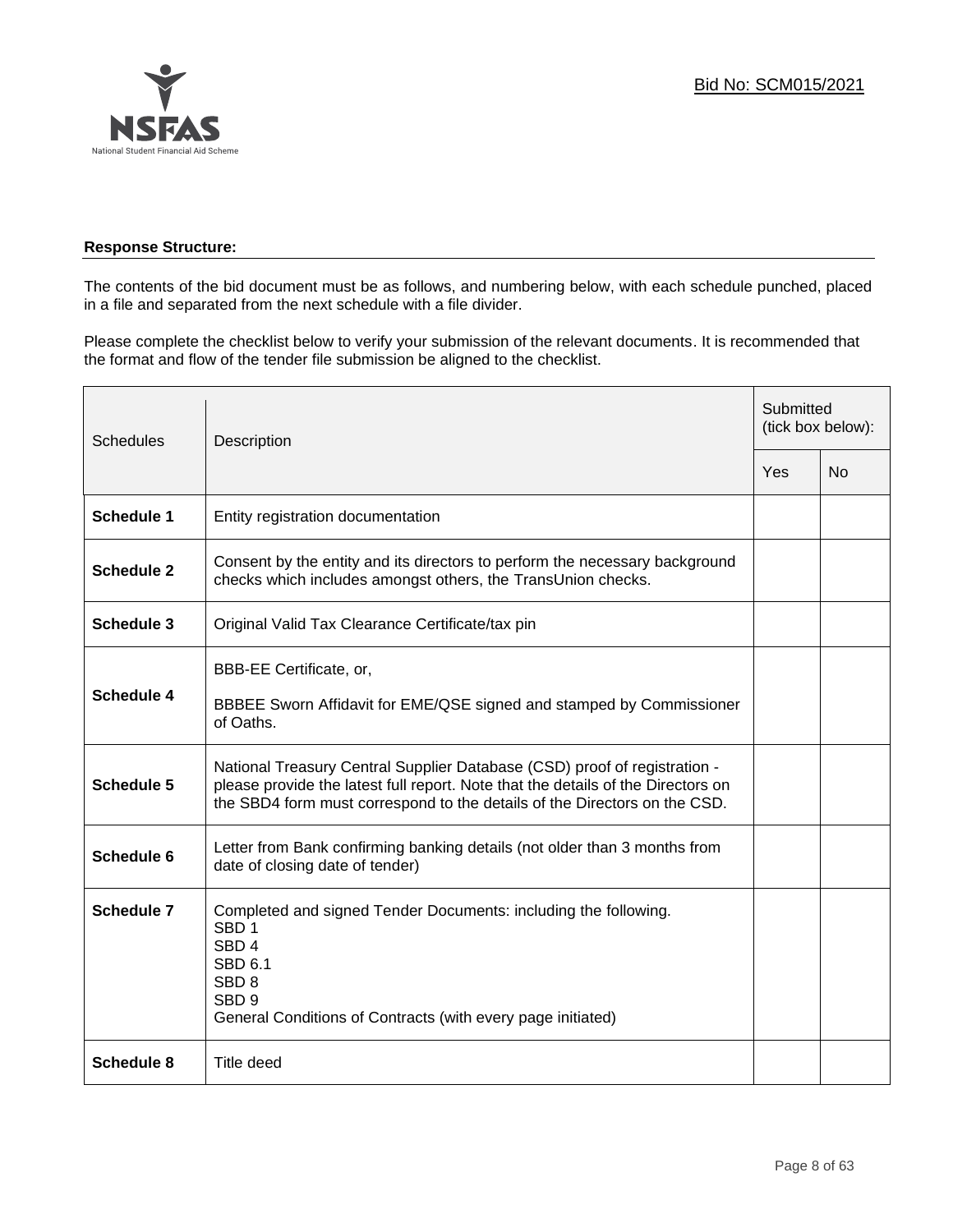

| <b>Schedules</b>   | Description                                                                                                                                                          |  | Submitted<br>(tick box below): |  |
|--------------------|----------------------------------------------------------------------------------------------------------------------------------------------------------------------|--|--------------------------------|--|
|                    |                                                                                                                                                                      |  | N <sub>0</sub>                 |  |
| Schedule 9         | Certifications                                                                                                                                                       |  |                                |  |
| Schedule 10        | Insurance                                                                                                                                                            |  |                                |  |
| <b>Schedule 11</b> | Floor plan                                                                                                                                                           |  |                                |  |
| Schedule 12        | Response to functionality phase 1- building availability, size, location, parking<br>and transformation statistics                                                   |  |                                |  |
| Schedule 13        | Response to functionality phase 2- floor/space plan, building<br>safety/security/access control, network and connectivity requirements, and<br>building requirements |  |                                |  |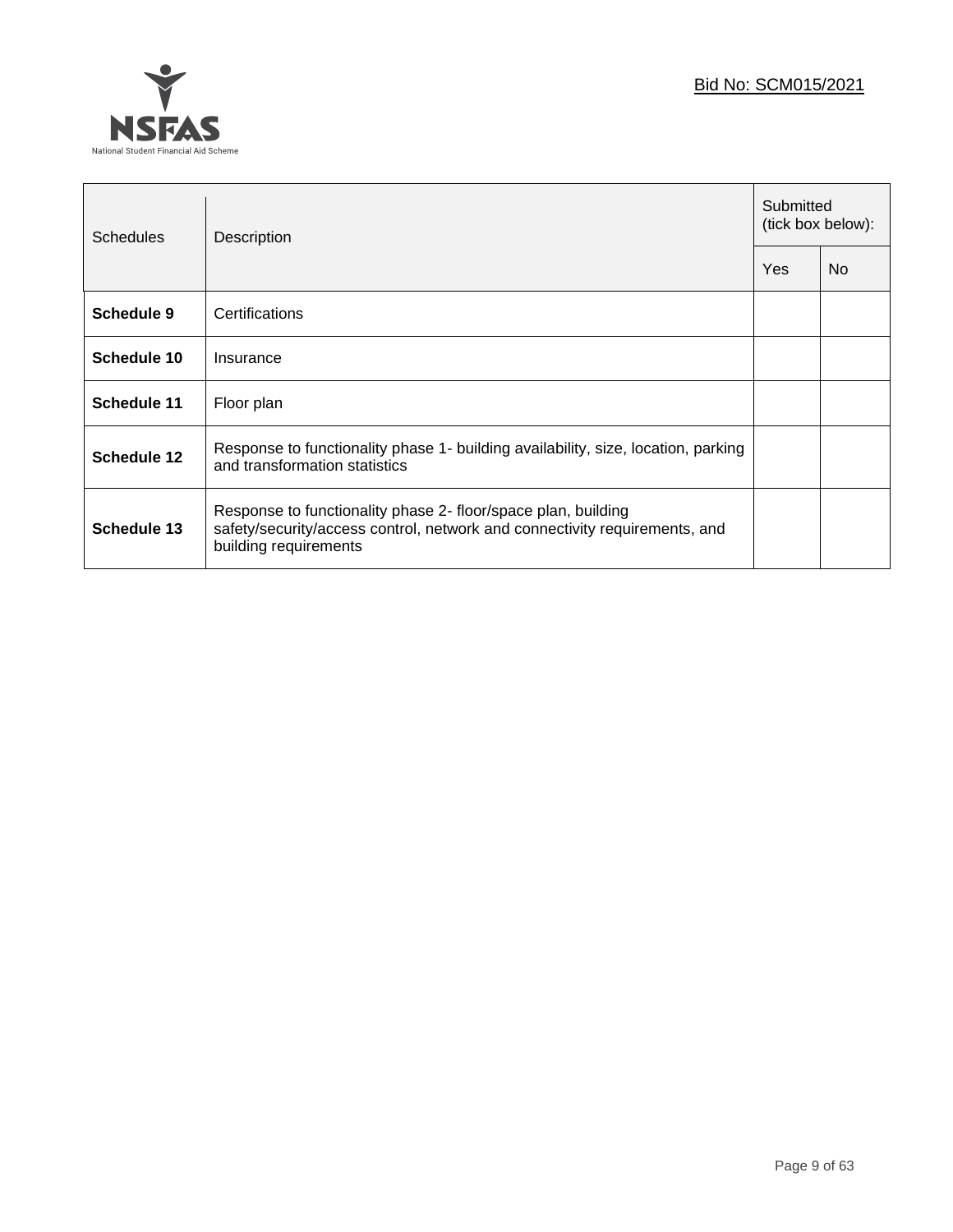

#### **Contract Negotiations**

The successful bidder (s) will be required to enter into a written contract/SLA with NSFAS. The final terms and conditions will be negotiated between NSFAS and the successful bidders (s). Should the awarded bidder fail to sign the SLA within a reasonable timeframe deemed by NSFAS, NSFAS reserves the right to cancel the award/contract and award the tender to the 2<sup>nd</sup> placed bidder.

#### **Payments**

By responding to this bid document, the service provider agrees to the following

NSFAS will pay the successful bidder (s) the fees set out in the final contract according to the table of deliverables. No additional amounts will be payable by NSFAS to the successful bidder (s).

The successful bidder (s) shall invoice NSFAS for the services rendered in a reasonable timeframe. The invoices billed to NSFAS must be in relation to the original scope of work/terms of reference.

The invoice must be accompanied by supporting source document(s) containing detailed information, as NSFAS may reasonably require, for the purposes of establishing the specific nature, extent and quality of the services which were undertaken by the successful bidder (s). The purchase order number must be included in all invoices submitted to NSFAS.

No payment will be made to the successful bidder (s) unless an original tax invoice complying with section 20 of the VAT Act, 1991 (Act No 89 of 1991), as amended, has been submitted to NSFAS.

Payment shall be made by bank transfer into the successful bidder (s) back account normally 30 days after receipt of an acceptable, original, valid tax invoice.

Payments will only be made to the bidder in accordance with the purchase order issued to the awarded bidder. Any services delivered by the bidder outside of the original bid specifications and over and above the purchase order value will not be paid for as NSFAS is not liable for these payments. Should the service provider perform any additional work outside of the tender award and its requirements, NSFAS will not be held liable for such payment to the service provider. Should you receive any instruction from NSFAS that does not come from the SCM unit to perform any work outside of the original bid specification, NSFAS will not be held liable for this payment.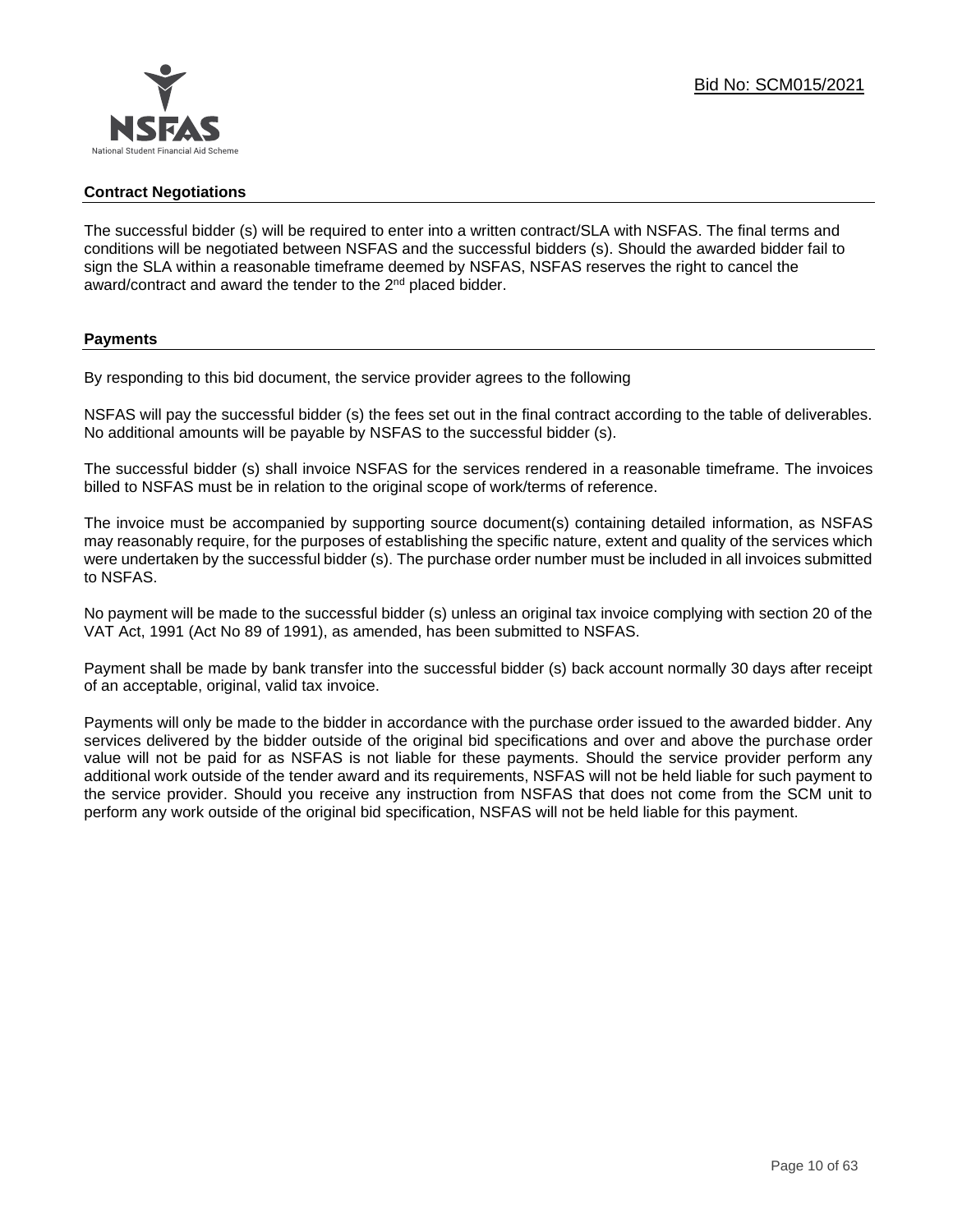

## **1. Purpose**

The National Student Financial Aid Scheme (NSFAS) provides financial assistance to eligible students at public universities and at Technical Vocational Education and Training (TVET) colleges throughout South Africa.

The purpose of this request for proposal (RFP) is to invite prospective bidders to provide office space to the National Student Financial Aid Scheme (NSFAS) as part of a two (2) year lease arrangement with an option to extend for a further three (3) years if required.

- The current NSFAS office space lease term expires on 28 February 2022, and it is expected that the appointment of a new landlord (based on the outcome of this tender) be concluded by 30 August 2021. The new lease agreement must be concluded by latest 1 December 2021, following which by this date, the building must be readily available for NSFAS to commence the relocation thereto and perform the necessary tasks to allow the staff to fully occupy the premises by 1 February 2022.
- The office space must be centrally located in the Cape Town region offering a size of 8,000 square metres, allowing relatively quick and easy access to public transport facilities such as taxi ranks, train stations and/or bus terminals. A stand-alone building would be preferable, with secure and accesscontrolled parking bay facilities.
- The building must be a formal corporate office space where offices, board rooms, meeting rooms and open plan office spaces can be easily installed.
- The building must be equipped with Access Control; CCTV, ICT Infrastructure, fire safety equipment, air-conditioning and facilities for staff with disabilities.
- The building must be compliant to all applicable building laws, regulations and bylaws, including Health and Safety compliance.

## **2. Mandatory requirements**

*All bids must comply with the mandatory requirements and failure to comply with any of these requirements will immediately disqualify the bid.*

| No.                   | <b>Mandatory requirement</b>                                                                                                                                                                              | Page reference per<br>bidder proposal |  |  |
|-----------------------|-----------------------------------------------------------------------------------------------------------------------------------------------------------------------------------------------------------|---------------------------------------|--|--|
| <b>Title deed</b>     |                                                                                                                                                                                                           |                                       |  |  |
| 3.1                   | The bidder must provide a copy of the title deed for the building<br>to confirm ownership thereof. In the event that the building is not<br>owned, the bidder must submit an agreement with the landlord. |                                       |  |  |
| <b>Certifications</b> |                                                                                                                                                                                                           |                                       |  |  |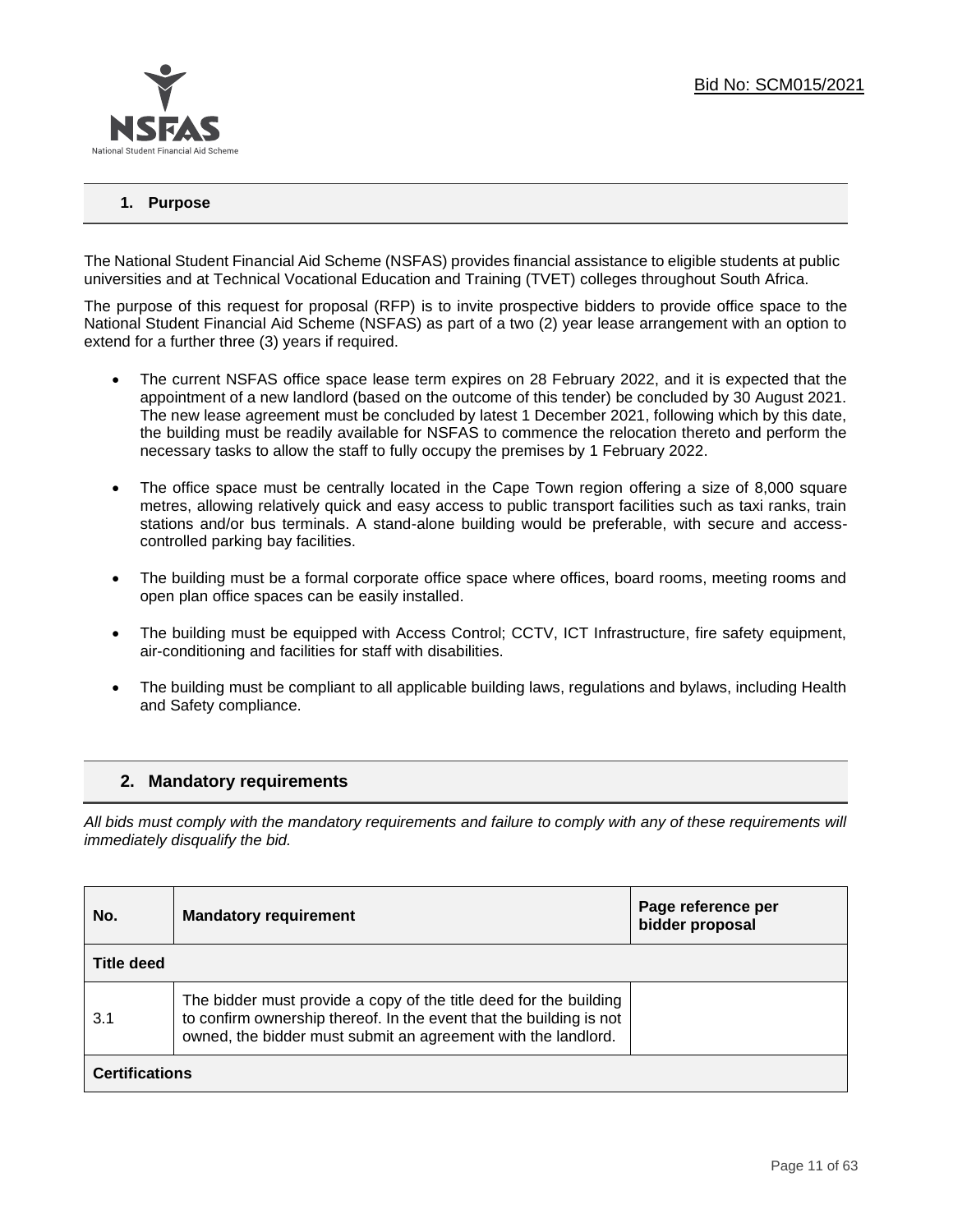| 3.2               | The bidder must provide a building zoning certificate issued by<br>the local authority for office, business or commercial purposes.                |  |
|-------------------|----------------------------------------------------------------------------------------------------------------------------------------------------|--|
| 3.3               | The bidder must provide a valid electrical compliance certificate.                                                                                 |  |
| 3.4               | The bidder must provide a municipal certificate for the premises.                                                                                  |  |
| 3.5               | The bidder must submit a fire compliance certificate                                                                                               |  |
| 3.6               | The bidder must submit a plumbing certificate.                                                                                                     |  |
| 3.7               | The bidder must submit a structural certificate of compliance.                                                                                     |  |
| <b>Insurance</b>  |                                                                                                                                                    |  |
| 3.8               | The bidder must submit evidence of risk insurance schedule<br>covering the entirety of the building.                                               |  |
| <b>Floor plan</b> |                                                                                                                                                    |  |
| 3.9               | The bidder must submit an approved existing floor plan and a<br>floor plan (not to scale) sketch must be provided indicating the<br>office layout. |  |
|                   | The floor plan must provide for a minimum of 8,000 square<br>meters of usable office space.                                                        |  |

## **3. Functional specifications**

#### **3.1 THE LEASE ARRANGEMENT**

- 3.1.1 The property must be offered as an operational lease, for a minimum period of two (2) years with an option to extend for a further three (3) years if required. The lease agreement must be concluded by 1 December 2021.
- 3.1.2 The building must be readily available from 1 December 2021 for NSFAS to commence with the relocation to the premises and for the necessary installations to occur, for occupancy from 1 February 2022. For the period December 2021 and January 2022, the service provider should bill NSFAS a discounted occupational rent.
- 3.1.3 The bidder must provide for a tenant installation allowance of not less than five (5) months rental amount
- 3.1.4 The proposal must include an estimate of the costs of refurbishment and the tenant installation allowance offered.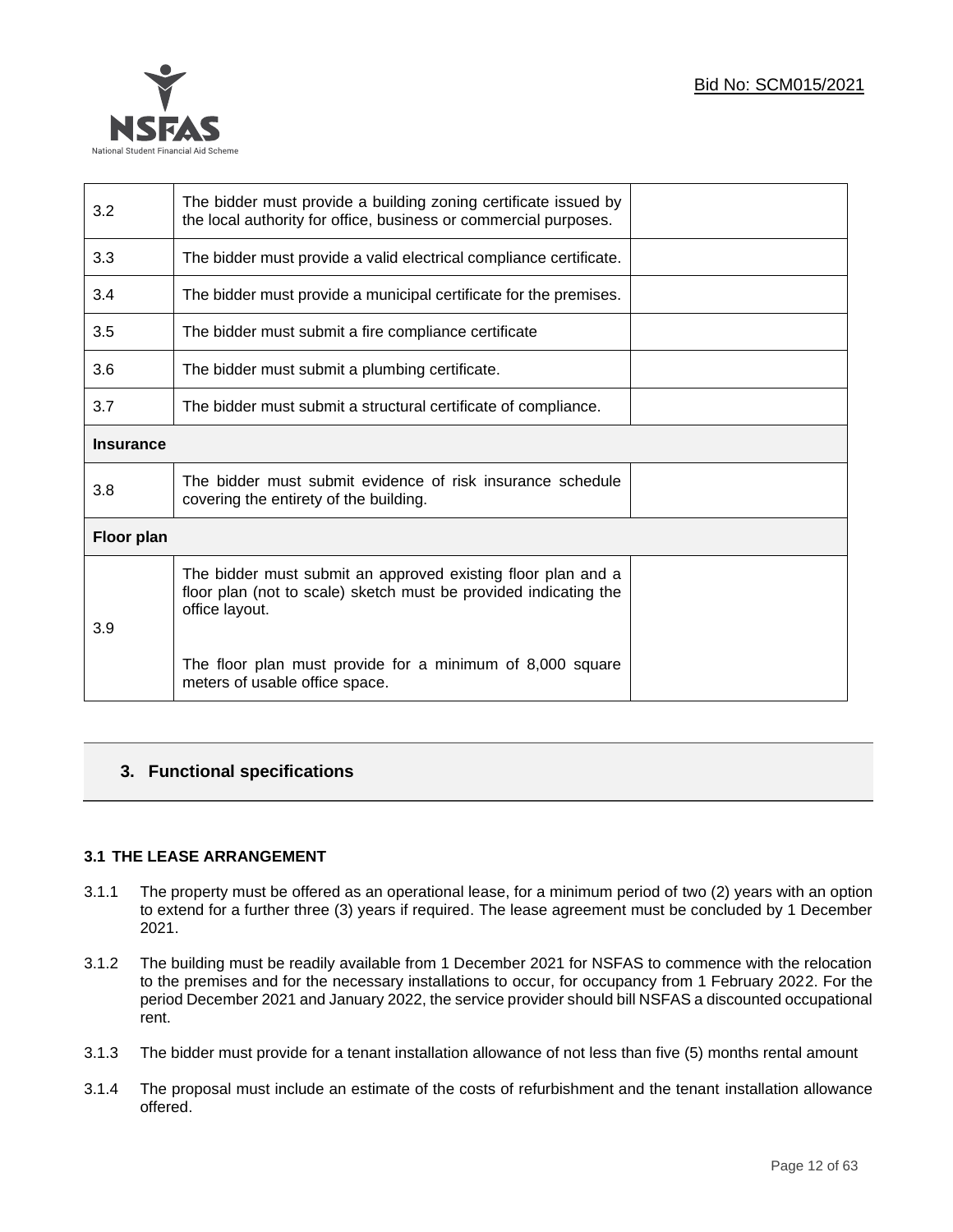

- 3.1.5 The landlord must be willing to undertake all refurbishments on behalf of NSFAS. NSFAS will reimburse the landlord for all costs negotiated less any tenant installation allowance provided. The refurbishments will form part of the final lease agreement signed.
- 3.1.6 The landlord must be willing to include a clause in the lease agreement regarding the right of first refusal where the building will be first offered to NSFAS should it be up for sale subject to NSFAS adhering to its Supply Chain Management Policy.
- 3.1.7 No deposit will be paid for the rental of the building.
- 3.1.8 Upon occupation, a snag list shall be drawn within 30 days and be submitted to the service provider, who will attend to the defects within 30 days upon receipt thereof, or a period negotiated and agreed by both parties.

## **3.2. THE LEASED PROPERTY SIZE AND LOCATION**

- 3.2.1 It is estimated that we will require approximately **8 000 sqm** for workspace to cater for approximately 500 staff members. The workspace must also include reception, boardrooms, meeting rooms, server rooms, strong rooms, etc. NSFAS reserves the right to reduce these requirements at no cost.
- 3.2.2 A minimum of 100 parking bays will be required for exclusive use, of which a minimum of 50 must be onsite and the remainder within 100 metres from the property.
- 3.3.3 The property must be in a convenient and safe area which is in a proximity to all public transport facilities such as bus terminals, taxi ranks and train stations.
- 3.3.4 The property should be located close to all amenities such as restaurants, cafes and retail stores, preferably.

#### **3.3 THE PROPERTY DETAILS**

- 3.3.1 The building should preferably have a green star rating with natural light, eco-friendly materials, energy saver lights and effective ventilation.
- 3.3.1 The property should allow for exterior signage space for use by NSFAS.
- 3.3.2 The property must be fully compliant to building regulations, including all occupational health and safety requirements.
- 3.3.3 The landlord must ensure proper and adequate maintenance of the exterior of leased premises together with common and exclusive use areas for the duration of the agreement.
- 3.3.4 The building should have fully fitted blinds installed.
- 3.3.5 The building must have fully fitted and operational air conditioning units to cater for the 500 staff members.
- 3.3.6 The building must have adequate ablution facilities to cater for the 500 staff members.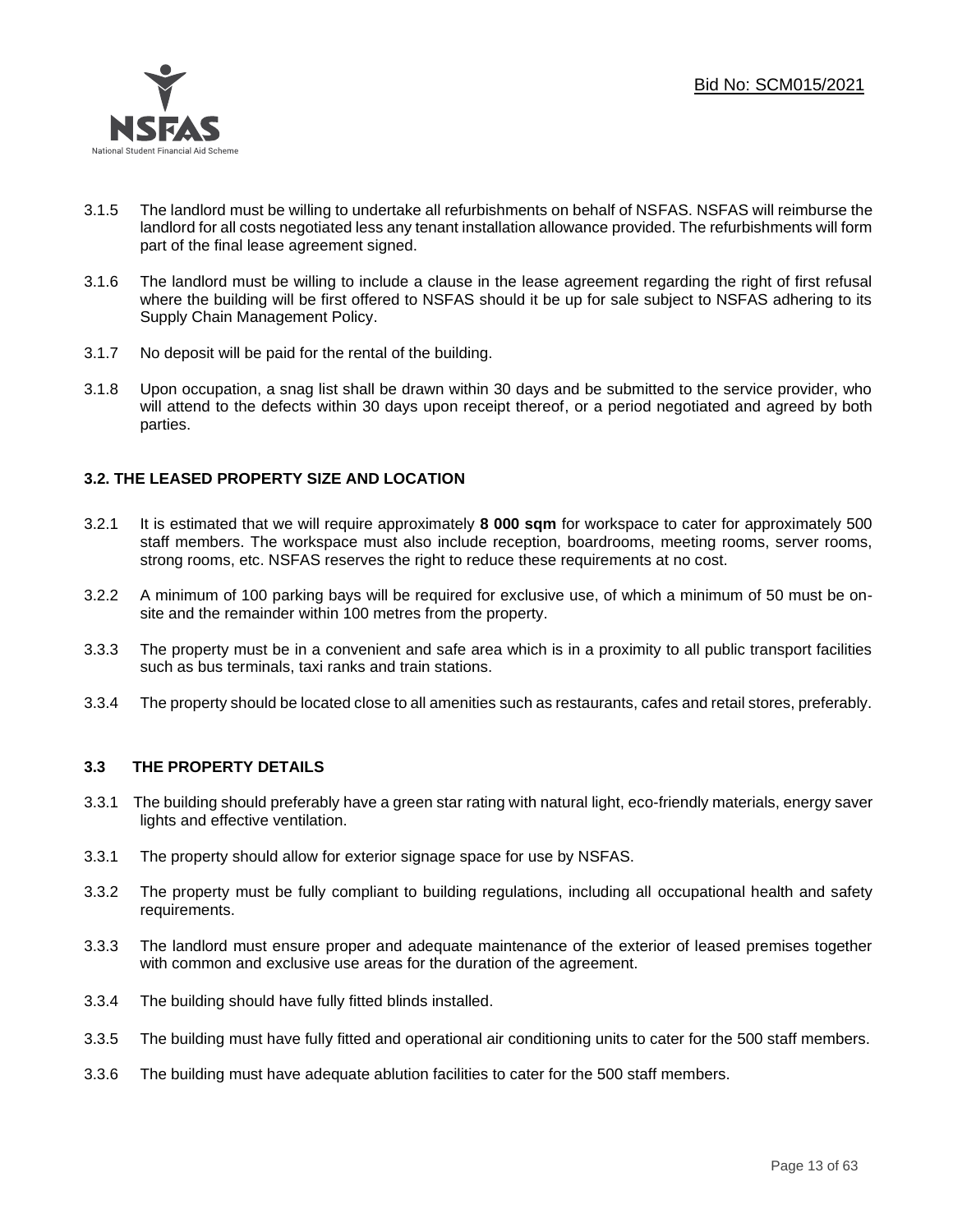

## **3.4 ACCESS CONTROL**

- 3.4.1 The building must be accessible to persons with physical impairment and include ramps and/or lifts where necessary.
- 3.4.2 The building must have a centrally controlled building access system, and a centrally controlled access system to server rooms, storerooms and other confidential spaces.
- 3.4.3 The building must have a 24-hour centrally located monitored CCTV surveillance system at all entrance points and fire exit points.

## **3.5 SECURITY**

3.5.1 The property must have a 24-hour physical security guarding service, with armed response for the duration of the lease.

### **3.6 NETWORKS AND CONNNECTIVITY**

- 3.6.1 The bidder must provide backbone and floor network cabling and ensure that all spatial, safety, power and environmental design is compatible with the NSFAS existing ICT network and server software, hardware equipment and infrastructure design.
- 3.6 2 The bidder must provide the following:
	- A server room for WAN and core network, telephony and server equipment.
	- A network patch room and cabinet for every 160 user or networked device floor points.
	- A network patch cabinet within a 100-meter cabling distance of each user or networked device floor points.
	- 10 Gbps fibre backbone cabling between all network patch cabinets and the server room.
- 3.6.1 The bidder must provide in writing confirmation from NSFAS telecommunication providers that a feasibility study has been completed and that all NSFAS current WAN services can be provided to the proposed office location and server room. The required network and telecommunication infrastructure must be installed and available for the user by no later than 1 February 2022.
- 3.6.2 The building must have the required network infrastructure, including network and telephone points, power skirtings accommodating the computer and telephone network and a UPS facility integrated into specific power points. There should be a minimum of two (2) plug points per workstation.
- 3.6.3 NSFAS utilizes the following telecommunications for WAN network connectivity:
	- Telkom telephony
	- SANREN/TENET fibre connectivity to the SANREN
	- Neotel fibre connectivity to the MPLS WAN network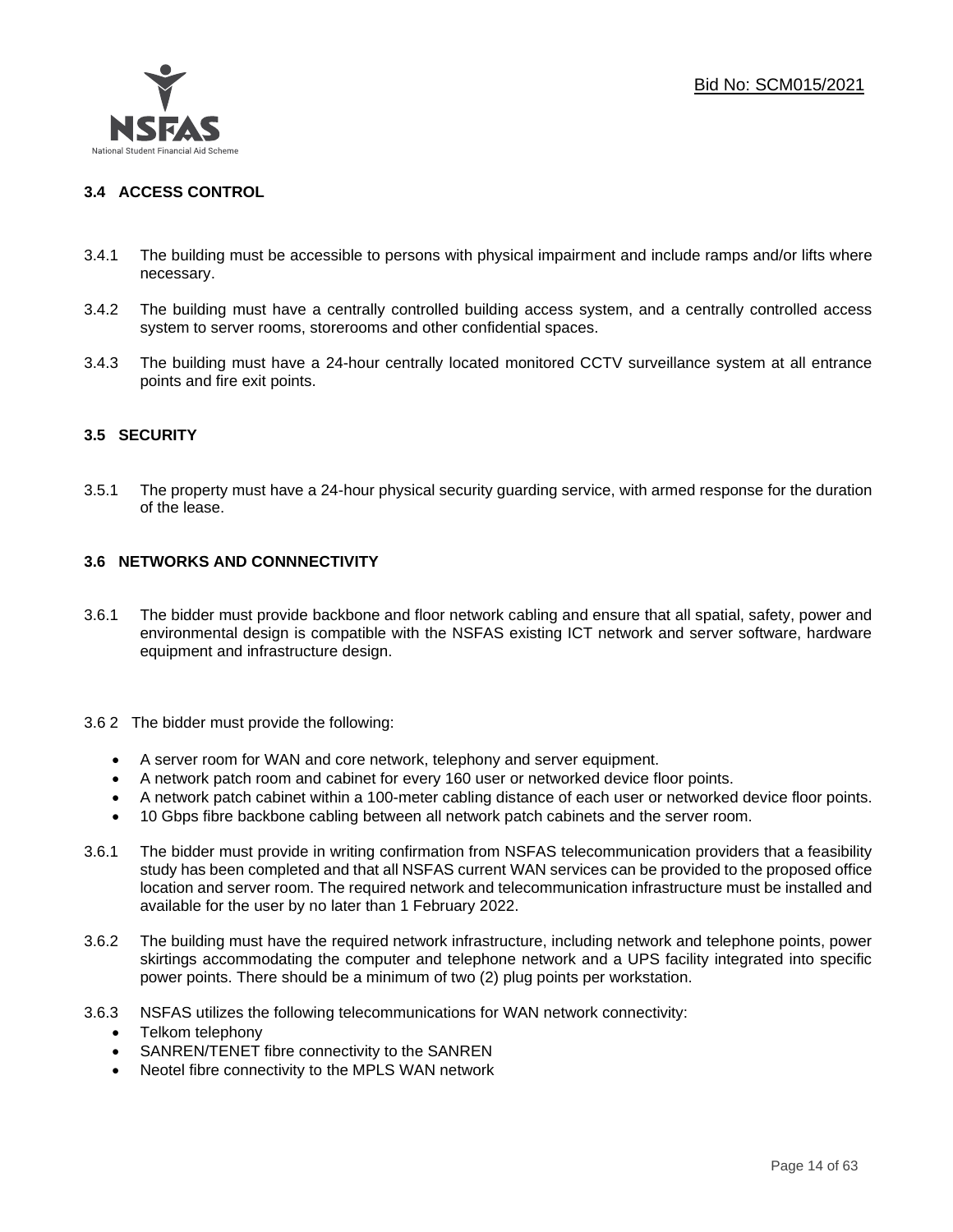

## **3.7 FIRE PROTECTION AND ELECRICAL SUPPLY**

- 3.7.1 The building must have the required fire emergency infrastructure and necessary fire emergency exit points, fire alarms, fire sprinklers, and smoke detectors.
- 3.7.2 An emergency generator as a backup to electricity supply and UPS must be provided.
- 3.7.3 The power supply must be metered separately for each floor.

## **3.8 SPACE PLANNING**

3.8.1 The bidder must provide a draft space plan with the bid proposal outlining the proposed office layout to fit the NSFAS office space requirements.

## **3.9 PROJECT MANAGEMENT**

3.9.1 The bidder must provide a project manager who will oversee the occupation and tenant installation and handle all possible queries.

## **3.10 GENERAL MAINTENANCE**

- 3.10.1 The bidder is required to be responsible for the maintenance of the following for the duration of the lease:
	- All lifts
	- Windows
	- Roofs.
	- HVAC & Fresh air including cleaning the diffusers inside.
	- Ablution Hygiene equipment
	- Lightning protection.
	- Electrical supply and Dedicated power supply: (Up to Distribution board);
	- Fire Protection, Detection and Suppression.
	- Plumbing: Up to Kitchens and Ablutions infrastructure.
	- Common areas: Maintaining and up-keep, electrical reticulation.
	- Grounds and gardens.
	- Storm water.
	- Parking.
	- Washing the external windows & facades; and
	- UPS and Emergency Power Maintenance

## **3.11 THE OFFICE AREAS**

The building provided must consider the following key details: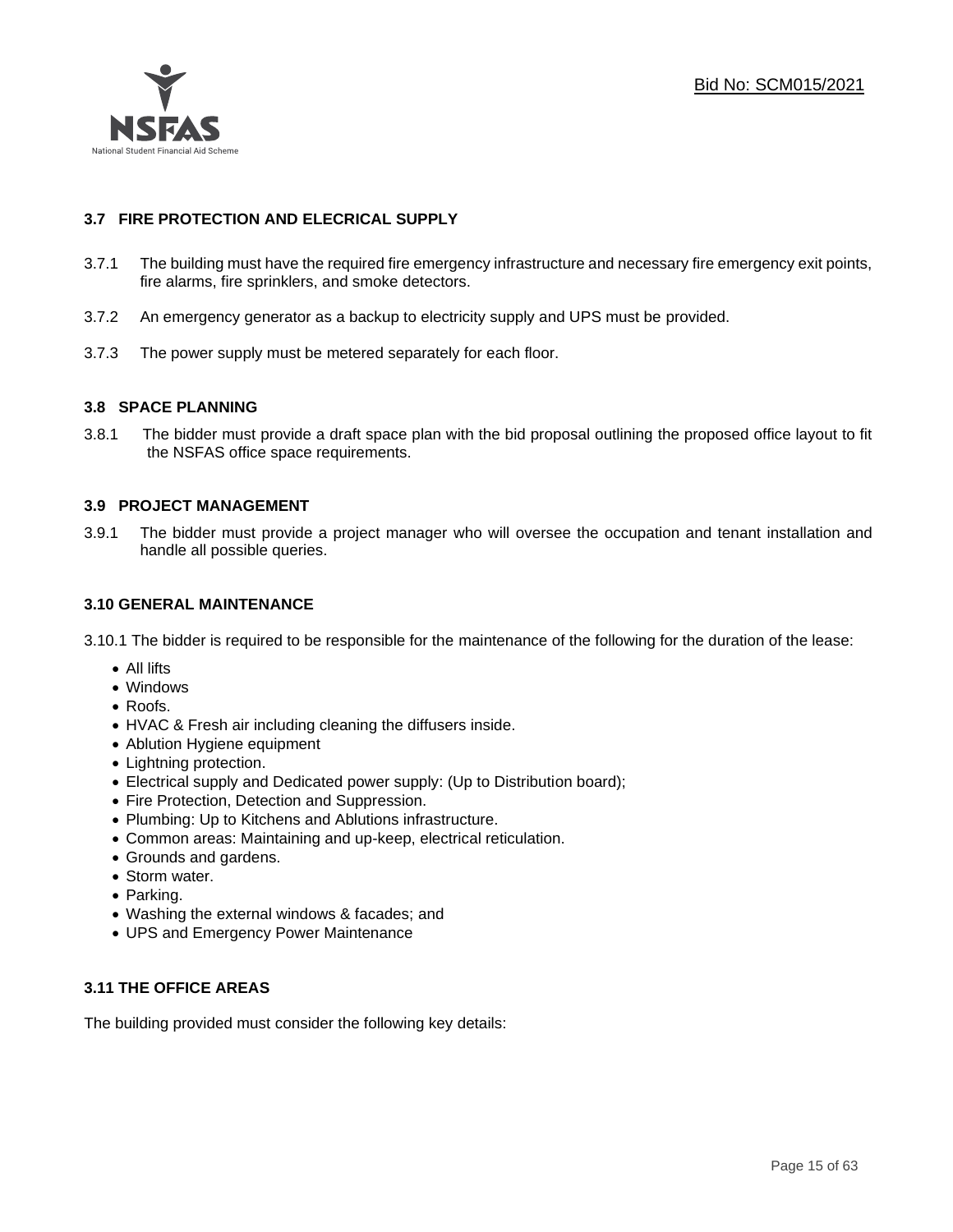

3.11.1 The estimated number of staff per department is outlined in the table below. It is expected that these numbers will grow by 10% to 20% during the lease period. It must be further noted that each department has an Executive which will require their own office space however in the same vicinity of their department.

| No. | <b>Department</b>             | <b>Estimated number of current staff</b> |
|-----|-------------------------------|------------------------------------------|
| 1.  | Executive                     | 20                                       |
| 2.  | <b>Corporate Services</b>     | 50                                       |
| 3.  | Information and Technology    | 40                                       |
| 4.  | Operations                    | 240                                      |
| 5.  | Finance                       | 50                                       |
| 6.  | Governance, Risk & Compliance | 20                                       |

3.11.2 The following table outlines the key square metre requirements that would need to fit within the 8,000 sqm requirement:

| Workspace              | Quantity       | <b>Size Estimate</b><br>(square metres) | <b>Total Size Estimate</b><br>(square metres) |  |  |  |
|------------------------|----------------|-----------------------------------------|-----------------------------------------------|--|--|--|
| <b>Executive rooms</b> |                |                                         |                                               |  |  |  |
| Executive room         | 10             | 20                                      | 120                                           |  |  |  |
| <b>Reception</b>       |                |                                         |                                               |  |  |  |
| Reception              | 1              | 50                                      | 50                                            |  |  |  |
| <b>Meeting rooms</b>   |                |                                         |                                               |  |  |  |
| Boardroom              | $\overline{2}$ | 80                                      | 80                                            |  |  |  |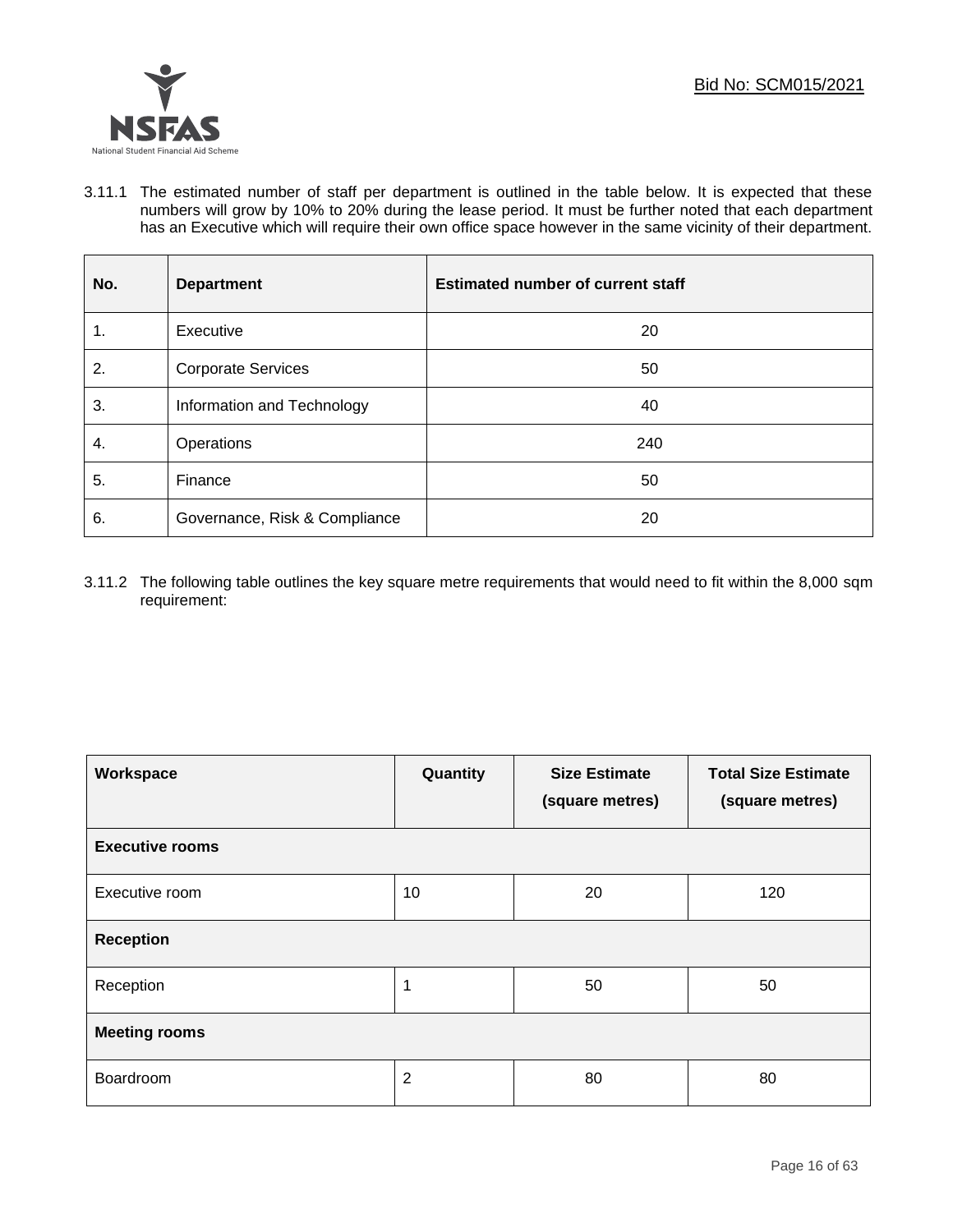

| Committee room                              | 5              | 20     | 100 |  |  |
|---------------------------------------------|----------------|--------|-----|--|--|
| Meeting room                                | $\,6$          | 10     | 60  |  |  |
| Other rooms                                 |                |        |     |  |  |
| Computer room                               | 3              | 30     | 90  |  |  |
| First Aid room                              | $\overline{2}$ | 10     | 20  |  |  |
| Storeroom                                   | $\overline{4}$ | 20     | 80  |  |  |
| Mail room                                   | $\mathbf 1$    | 20     | 20  |  |  |
| <b>ICT rooms</b>                            |                |        |     |  |  |
| Server room                                 | $\overline{2}$ | 30     | 60  |  |  |
| Patch room                                  | $\mathbf{1}$   | 10     | 10  |  |  |
| UPS room                                    | $\mathbf 1$    | 10     | 10  |  |  |
| Training rooms and conference centre        |                |        |     |  |  |
| Training room                               | $\overline{2}$ | 100    | 200 |  |  |
| Conference centre                           | $\mathbf 1$    | 150    | 150 |  |  |
| Kitchen area                                |                |        |     |  |  |
| Large kitchen                               | $\sqrt{2}$     | $70\,$ | 140 |  |  |
| Medium kitchen                              | $\overline{2}$ | 40     | 80  |  |  |
| Small kitchen                               | $\overline{2}$ | 20     | 40  |  |  |
| Total estimated square meters for key areas | 1310           |        |     |  |  |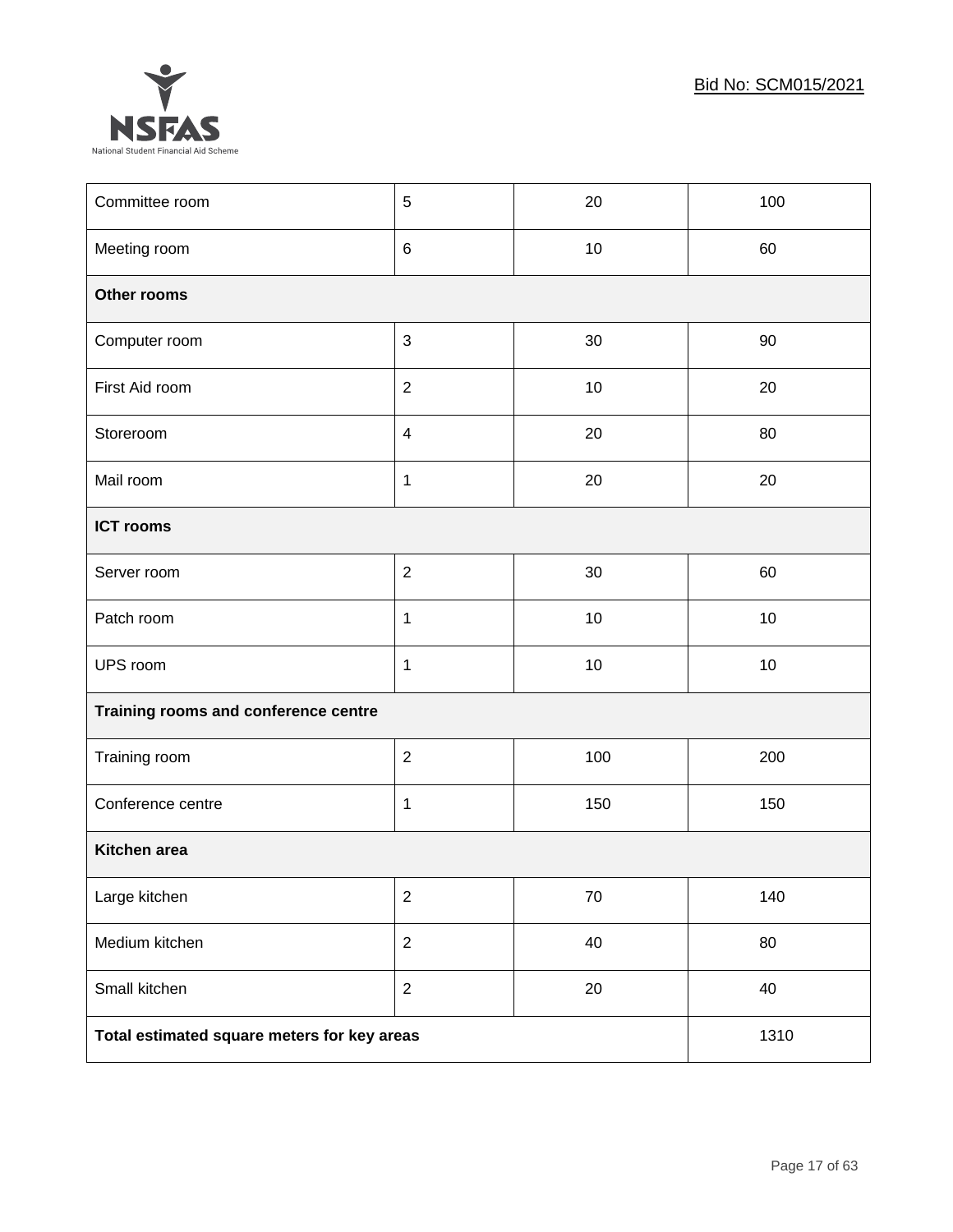

1. The building is required to be flexible to allow for organisational office space changes.

## **4. Evaluation Criteria**

Bidders who achieve all mandatory requirements will progress to be evaluated for the functional evaluation criteria.

## **The functional evaluation criteria will be conducted in two (2) phases:**

Phase 1:

*Note that bidders will be required to achieve a minimum of 70% for phase 1 of the functional evaluation criteria in order to progress to be evaluated for phase 2 of the functional evaluation criteria.*

| <b>Element</b> | Weight |
|----------------|--------|
| Availability   | 20%    |
| Building size  | 25%    |
| Location       | 25%    |
| Parking        | 15%    |
| Transformation | 15%    |
| <b>TOTAL</b>   | 100%   |

| <b>Availability</b>                                                    | Points available- max 20                                                                                             | <b>Bidder scoring</b> |
|------------------------------------------------------------------------|----------------------------------------------------------------------------------------------------------------------|-----------------------|
|                                                                        | Building available from 1 December 2021<br>for early occupancy for relocation/set<br>up/configuration etc to occur = |                       |
| The building must be available for early                               | 10 points                                                                                                            |                       |
| occupancy by 1 December 2021 with full<br>occupancy by 1 February 2022 | Full occupancy of the building available<br>from 1 February 2022 =<br>10 points                                      |                       |
|                                                                        |                                                                                                                      |                       |

| <b>Building size</b> | Points available- max 25                                                            | <b>Bidder scoring</b> |
|----------------------|-------------------------------------------------------------------------------------|-----------------------|
|                      | Building size equivalent to 8,000 square<br>metres or more in a single building $=$ |                       |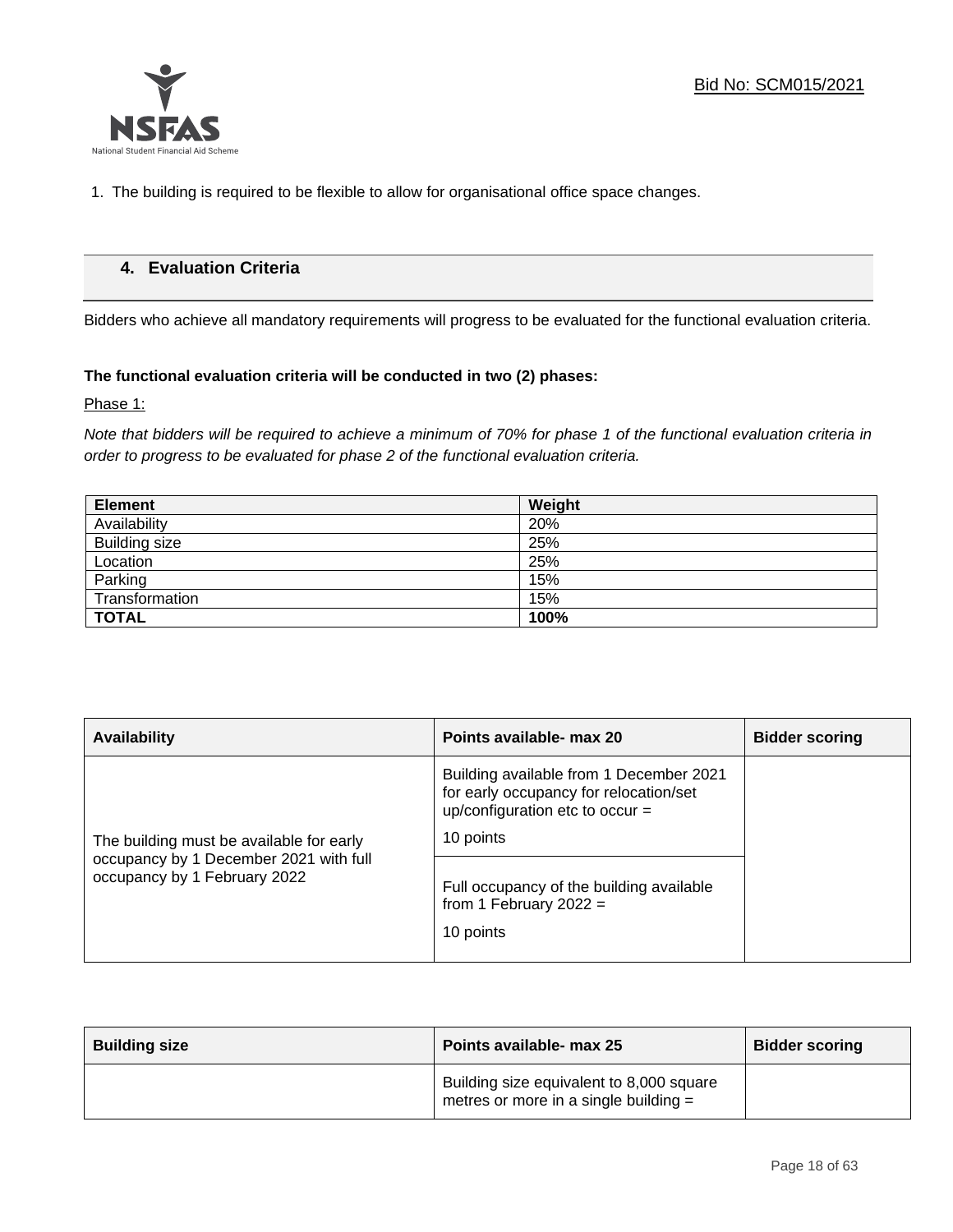|                                                                                                                               | 25 points                                                                           |  |
|-------------------------------------------------------------------------------------------------------------------------------|-------------------------------------------------------------------------------------|--|
| The building size must be a minimum of 8,000<br>square metres in total. This must be evidenced<br>by the approved floor plan. | Building size less than 8,000 square<br>metres in a single building $=$<br>0 points |  |

| Location                                                                                                                                                                                                                                                                                              | Points available- max 25                                                                                                                                                                                                                                                                                                                                                                                                                                                                  | <b>Bidder scoring</b> |
|-------------------------------------------------------------------------------------------------------------------------------------------------------------------------------------------------------------------------------------------------------------------------------------------------------|-------------------------------------------------------------------------------------------------------------------------------------------------------------------------------------------------------------------------------------------------------------------------------------------------------------------------------------------------------------------------------------------------------------------------------------------------------------------------------------------|-----------------------|
| The property must be in a convenient and safe<br>area which is in a proximity to all public transport<br>facilities such as bus terminals, taxi ranks and<br>train stations.<br>The property should be located close to all<br>amenities such as restaurants, cafes and retail<br>stores, preferably. | Location within 1km radius from all public<br>transport facilities (the property address<br>must be provided) and within 1km radius<br>from amenities such as restaurants, cafes<br>and retail stores $=$<br>25 points<br>Location >1km radius but less than 3km<br>radius from all public transport facilities<br>(the property address must be provided)<br>and >1km radius but less than 3km radius<br>from amenities such as restaurants, cafes<br>and retail stores $=$<br>10 points |                       |

| <b>Parking</b>                                                                                                                                                             | Points available- max 15                                                                                                                                                                                                                                                                                                          | <b>Bidder scoring</b> |
|----------------------------------------------------------------------------------------------------------------------------------------------------------------------------|-----------------------------------------------------------------------------------------------------------------------------------------------------------------------------------------------------------------------------------------------------------------------------------------------------------------------------------|-----------------------|
| A minimum of 100 parking bays will be required<br>for exclusive use, of which a minimum of 50 must<br>be on-site and the remainder within 100 metres<br>from the property. | Proposal includes a minimum of 100<br>parking bays on site with access control,<br>and a further minimum of 50 parking bays<br>offsite within 100 metres from the<br>$premises =$<br>15 points<br>Proposal includes between 50-99 parking<br>bays on site with access control and a<br>further minimum of 50 parking pays offsite |                       |
|                                                                                                                                                                            | within 100 metres from the premises $=$<br>10 points                                                                                                                                                                                                                                                                              |                       |

| Transformation | Points available- max 15 | <b>Bidder scoring</b> |
|----------------|--------------------------|-----------------------|
|----------------|--------------------------|-----------------------|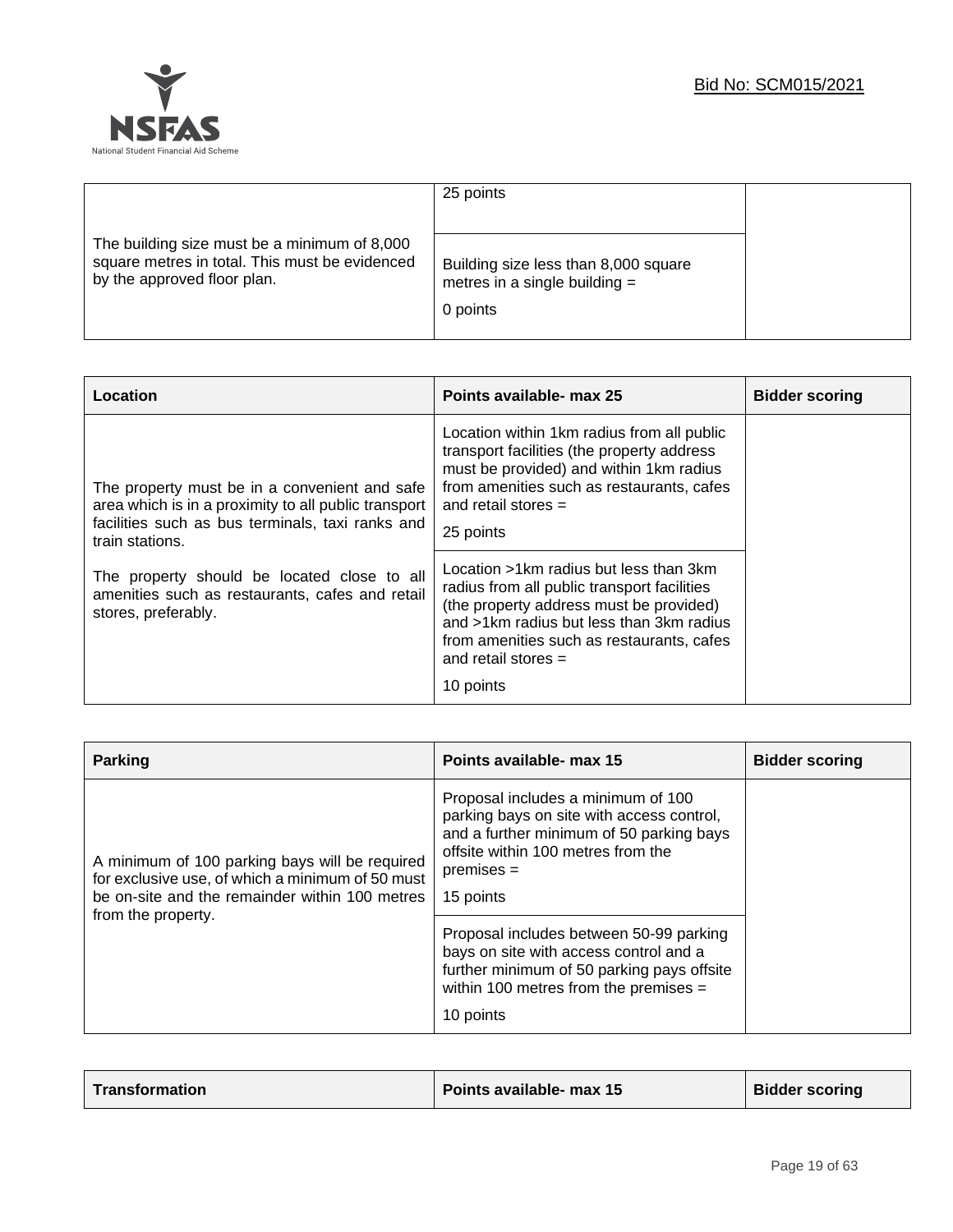

| The bidder must meet the following<br>transformation criteria:<br>30% or more woman owned<br>٠ | Both criteria met= $15$ points =<br>15 points |  |
|------------------------------------------------------------------------------------------------|-----------------------------------------------|--|
| 100% black owned                                                                               | One $(1)$ criteria met =<br>10 points         |  |

## Phase 2: Building requirements:

*Note that bidders will be required to achieve a minimum of 70% for phase 2 of the functional evaluation criteria in order to progress to be evaluated for the site inspection.*

| <b>Element</b>                                  | Weight |
|-------------------------------------------------|--------|
| Floor/space plan                                | 30%    |
| Building safety and security and access control | 20%    |
| Networks and connectivity                       | 20%    |
| Building requirements                           | 30%    |
| <b>TOTAL</b>                                    | 100%   |

| Floor/space plan                                                                                                                                                                                                                                                 | Points available- max 30                                                                                                                                                                                                                                | <b>Bidder scoring</b> |
|------------------------------------------------------------------------------------------------------------------------------------------------------------------------------------------------------------------------------------------------------------------|---------------------------------------------------------------------------------------------------------------------------------------------------------------------------------------------------------------------------------------------------------|-----------------------|
| Bidder has submitted a draft floor and space plan<br>which outlines the following:<br>Key areas as per functional requirement<br>3.11<br>Ablution facilities<br>Fire emergency exits<br>٠<br>Air conditioning locations<br>٠<br>Lifts and paraplegic access<br>۰ | Floor/space plan submitted and addresses<br>all five $(5)$ requirements =<br>30 points<br>Floor/space plan submitted and addresses<br>three $(3)$ but less than five $(5)$<br>$requirements =$<br>10 points<br>Floor/space plan submitted and addresses |                       |
|                                                                                                                                                                                                                                                                  | one (1) but less than three (3)<br>$requirements =$                                                                                                                                                                                                     |                       |
|                                                                                                                                                                                                                                                                  | 5 points                                                                                                                                                                                                                                                |                       |

| Building safety and security and access<br>control | Points available- max 20                                                                                                     | <b>Bidder scoring</b> |
|----------------------------------------------------|------------------------------------------------------------------------------------------------------------------------------|-----------------------|
|                                                    | The property must have a 24-hour physical<br>security guarding service, with armed<br>response for the duration of the lease |                       |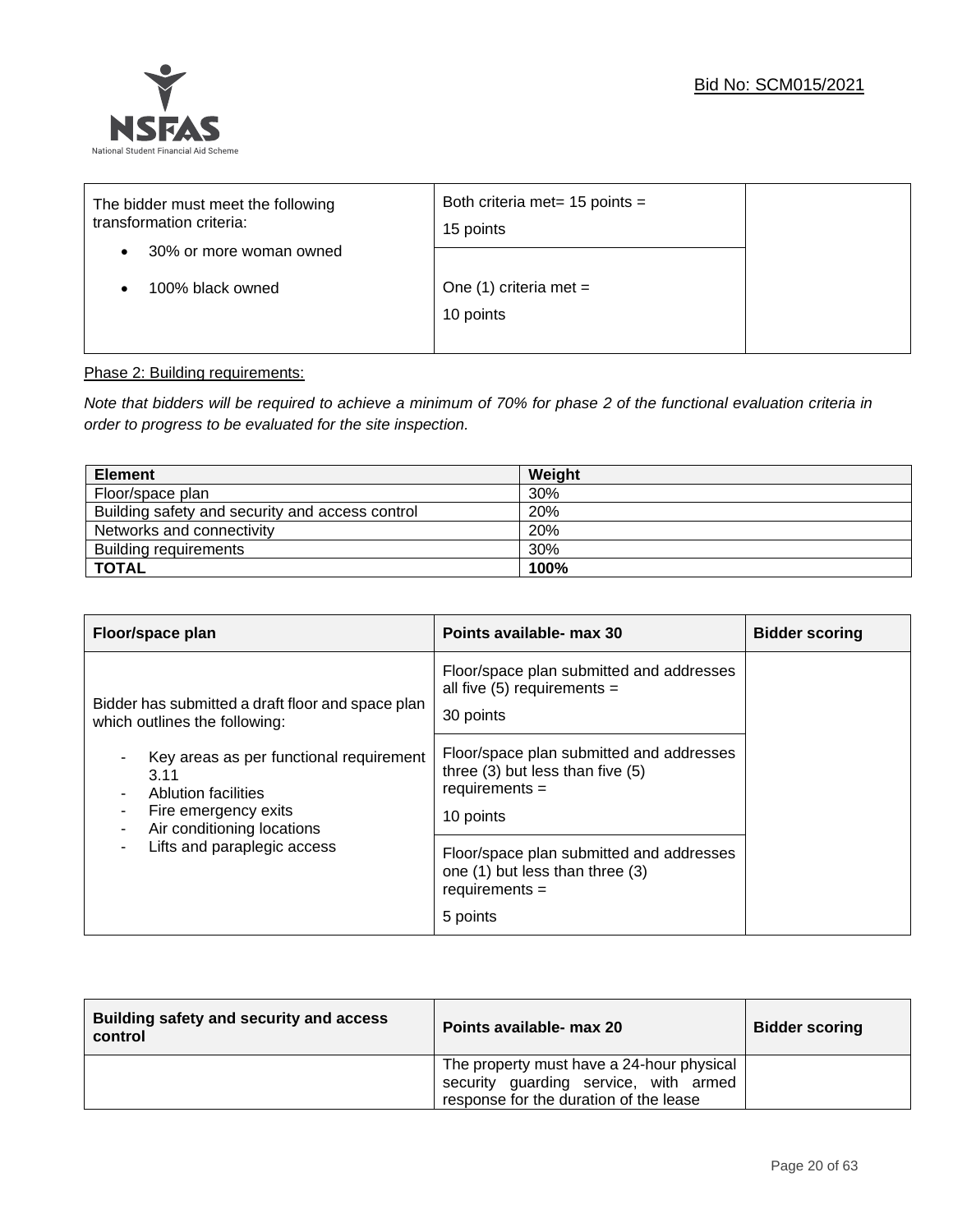

| $= 5$ points                                                                                                                                             |                                                                                                                                                                                                                                                                                                                                                                                                                                                       |
|----------------------------------------------------------------------------------------------------------------------------------------------------------|-------------------------------------------------------------------------------------------------------------------------------------------------------------------------------------------------------------------------------------------------------------------------------------------------------------------------------------------------------------------------------------------------------------------------------------------------------|
| $= 5$ points<br>The building must meet the required safety and<br>security requirements, with the required access<br>$= 5$ points<br>control.<br>points. | The building must be accessible to persons<br>with physical impairment and include<br>ramps and/or lifts where necessary<br>The building must have a centrally<br>controlled building access system, and a<br>centrally controlled access system to<br>server rooms, storerooms and other<br>confidential spaces.<br>The building must have a 24-hour centrally<br>located monitored CCTV surveillance<br>system at all entrance points and fire exit |
| $= 5$ points                                                                                                                                             |                                                                                                                                                                                                                                                                                                                                                                                                                                                       |

| <b>Networks and connectivity</b>                                     | Points available- max 20                                                                                                                                                                                                                                                                                                                                                                                                                                                                                                                                                                                                    | <b>Bidder scoring</b> |
|----------------------------------------------------------------------|-----------------------------------------------------------------------------------------------------------------------------------------------------------------------------------------------------------------------------------------------------------------------------------------------------------------------------------------------------------------------------------------------------------------------------------------------------------------------------------------------------------------------------------------------------------------------------------------------------------------------------|-----------------------|
| The building must meet the network and<br>connectivity requirements. | The bidder must provide backbone and<br>floor network cabling and ensure that all<br>spatial, safety, power and environmental<br>design is compatible with the NSFAS<br>existing ICT network and server software,<br>hardware equipment and infrastructure<br>design.<br>$= 5$ points<br>The bidder must provide the following:<br>A server room for WAN and core<br>network, telephony and server<br>equipment.<br>A network patch room and cabinet<br>for every 160 user or networked<br>device floor points.<br>A network patch cabinet within a<br>100-meter cabling distance of each<br>user or networked device floor |                       |
|                                                                      | points.<br>10 Gbps fibre backbone cabling<br>between all network patch cabinets<br>and the server room.                                                                                                                                                                                                                                                                                                                                                                                                                                                                                                                     |                       |
|                                                                      | All three requirements met= 10 points<br>Two requirements met= 5 points                                                                                                                                                                                                                                                                                                                                                                                                                                                                                                                                                     |                       |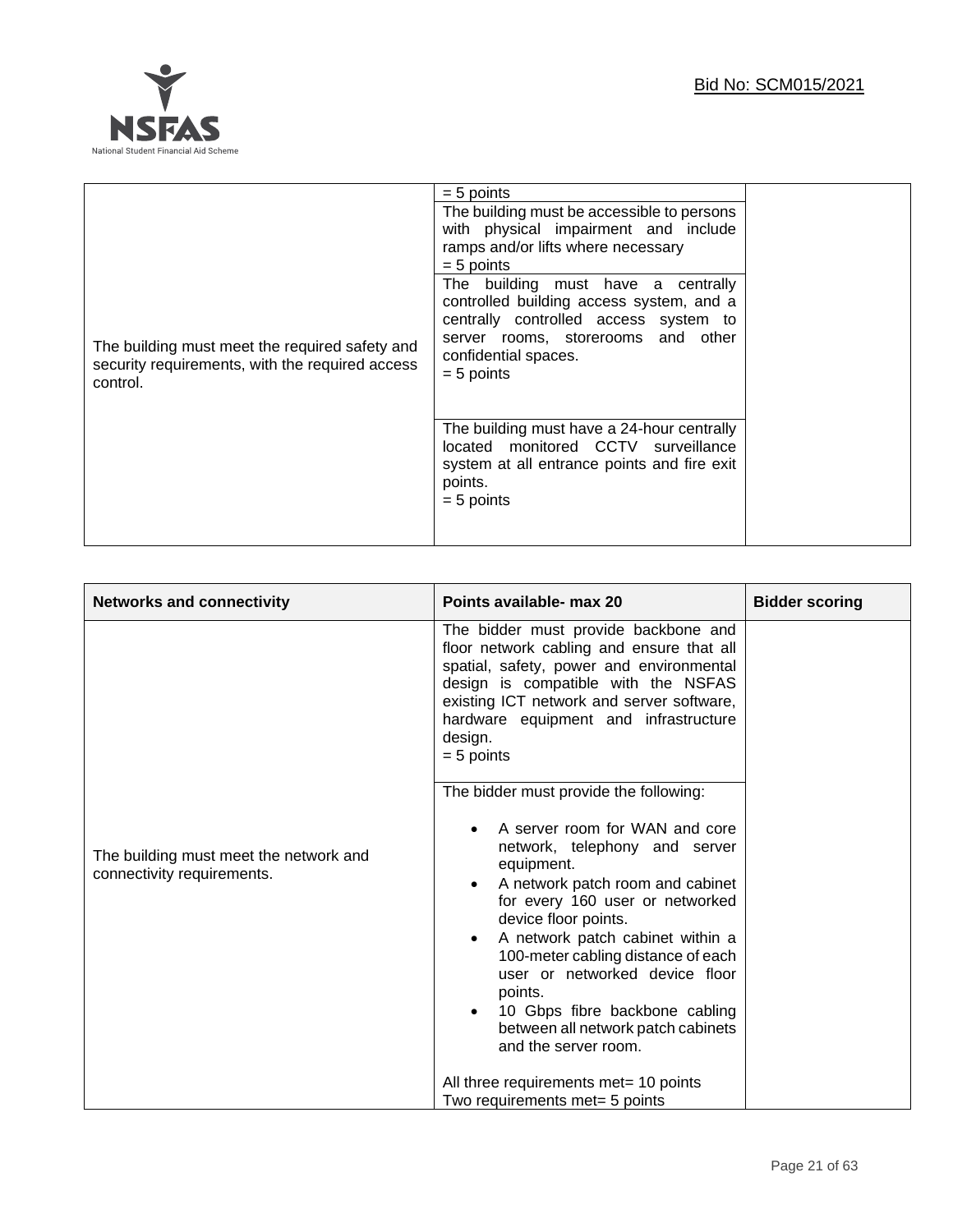

| One requirement met = 3 points                                                                                                                                                                                                                                                                                                           |  |
|------------------------------------------------------------------------------------------------------------------------------------------------------------------------------------------------------------------------------------------------------------------------------------------------------------------------------------------|--|
| The building must have the required<br>network infrastructure, including network<br>and telephone points, power skirtings<br>accommodating the computer<br>and<br>telephone network and a UPS facility<br>integrated into specific power points. There<br>should be a minimum of two (2) plug points<br>per workstation.<br>$= 5$ points |  |

| <b>Building requirements</b>                                                                  | Points available- max 30                                                                                                                                                             | <b>Bidder scoring</b> |
|-----------------------------------------------------------------------------------------------|--------------------------------------------------------------------------------------------------------------------------------------------------------------------------------------|-----------------------|
|                                                                                               | The building must have the required fire emergency<br>infrastructure and necessary fire emergency exit points, fire<br>alarms, fire sprinklers, and smoke detectors.<br>$= 5$ points |                       |
| The building must meet all<br>other requirements as<br>outlined in the bid<br>specifications. | An emergency generator as a backup to electricity supply and<br>UPS must be provided.<br>$= 5$ points                                                                                |                       |
|                                                                                               | The building should have fully fitted blinds installed.<br>$=5$ points                                                                                                               |                       |
|                                                                                               | The building must have fully fitted and operational air<br>conditioning units to cater for the 500 staff members.<br>$= 5$ points                                                    |                       |
|                                                                                               | Project manager $CV$ provided = 5 points                                                                                                                                             |                       |
|                                                                                               | Landlord will provide for external signage space for NSFAS= 5<br>points                                                                                                              |                       |

## **5. Site inspection**

Bidders who achieve all mandatory requirements and meets the minimum score for both phases of the functional evaluation criteria will be shortlisted for a site inspection.

The bidder will be required to score a minimum of 80% for the site inspection in order to progress to be evaluated for Price and BBB-EE.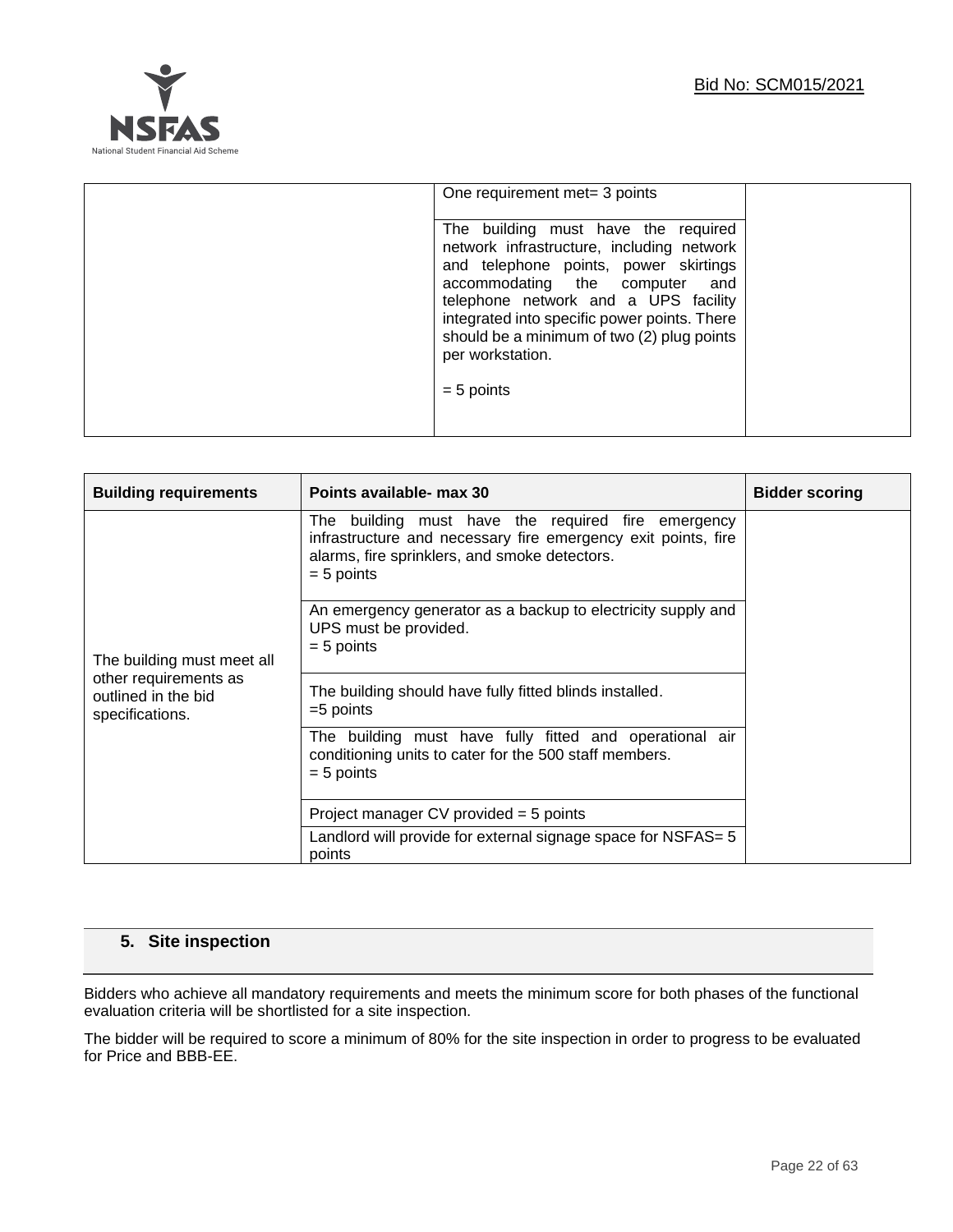

| <b>Site inspection</b>                                               | Points available- max 100                                               | <b>Bidder scoring</b> |
|----------------------------------------------------------------------|-------------------------------------------------------------------------|-----------------------|
|                                                                      | Building size and location $=10$ points                                 |                       |
|                                                                      | Parking bays $= 10$ points                                              |                       |
|                                                                      | Building condition and access= 15 points                                |                       |
|                                                                      | Building and floor structure and layout= 10 points                      |                       |
| The bidder must be available to<br>showcase and perform a physical   | Ablution facilities = 10 points                                         |                       |
| walkthrough of the proposed premises,<br>including the parking bays. | Air-conditioning= 5 points                                              |                       |
|                                                                      | Building will allow for COVID-19 protocols to be<br>observed= 10 points |                       |
|                                                                      | Networks and ICT infrastructure= 10 points                              |                       |
|                                                                      | Security and access control= 10 points                                  |                       |
|                                                                      | Value added services= 10 points                                         |                       |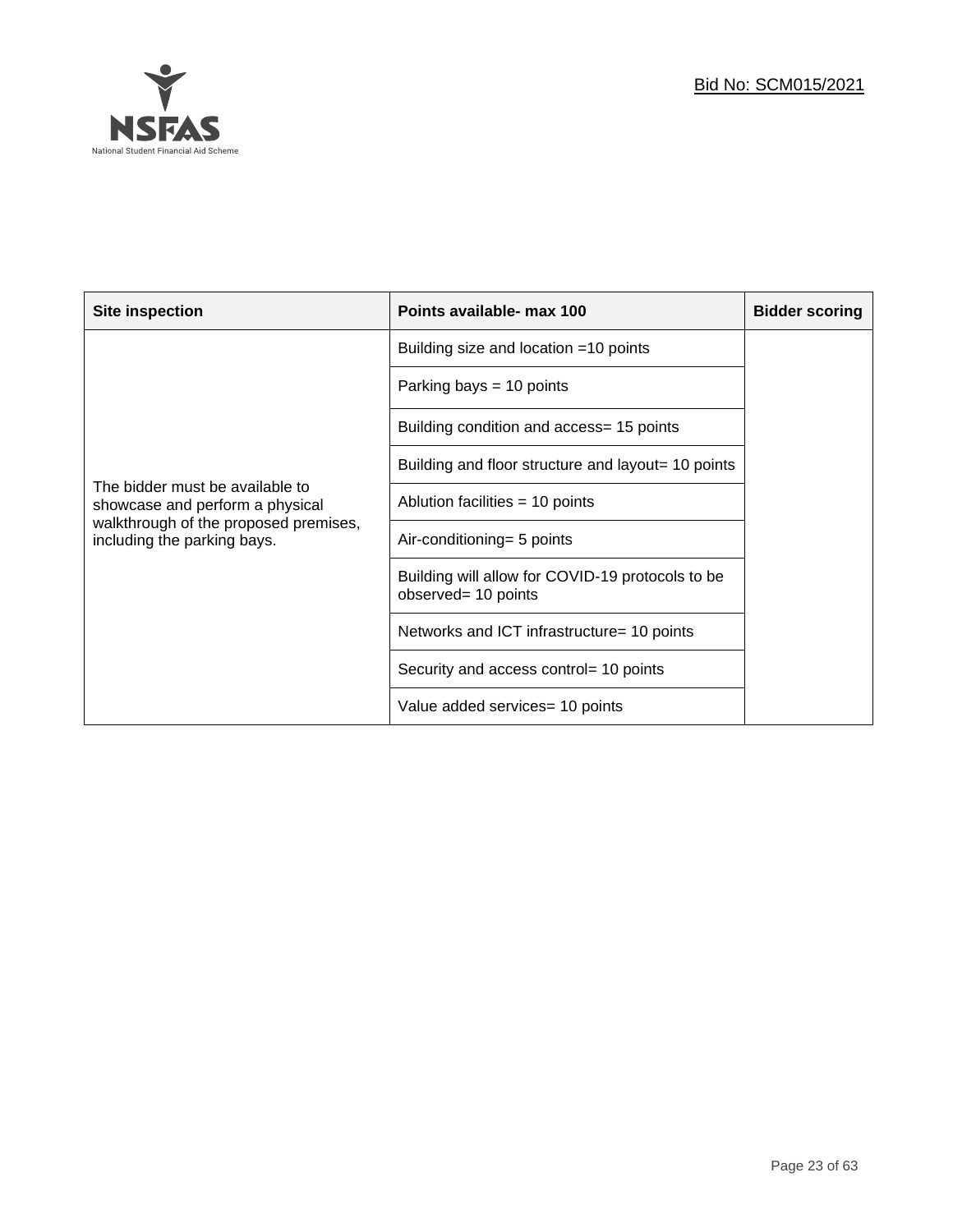

## **6. Pricing Schedule**

Please consider the inevitable Consumer Price Index (CPI) increases year on year on the pricing upon the duration of the contract period being in excess of a 12-month period. The bidder must complete the pricing schedule below and not submit their own pricing schedule. All costs must be included in the pricing schedule as NSFAS will not be responsible nor accountable for any costs not included in the pricing schedule:

#### **The bidder must complete each of the following tables 1 to 5, and the summary table:**

#### **Table 1:**

|     | Year 1, commencing 1 February 2022 |               |             |                      |                                                           |                                                |                                                    |
|-----|------------------------------------|---------------|-------------|----------------------|-----------------------------------------------------------|------------------------------------------------|----------------------------------------------------|
| No. | Description                        | Lettable area | Unit        | Rent per unit<br>(R) | Total<br>rental<br>(excluding<br>VAT) for<br>12<br>months | $^\text{\textregistered}$<br><b>VAT</b><br>15% | Total rental (VAT<br>included) for<br>12<br>months |
| 1.  | Office space                       |               | $M^2$       |                      |                                                           |                                                |                                                    |
| 2.  | Parking                            |               | <b>Bays</b> |                      |                                                           |                                                |                                                    |
| 3.  | Other charges                      |               | $M^2$       |                      |                                                           |                                                |                                                    |
|     | Total for year 1:                  |               |             |                      |                                                           |                                                |                                                    |

**Table 2:**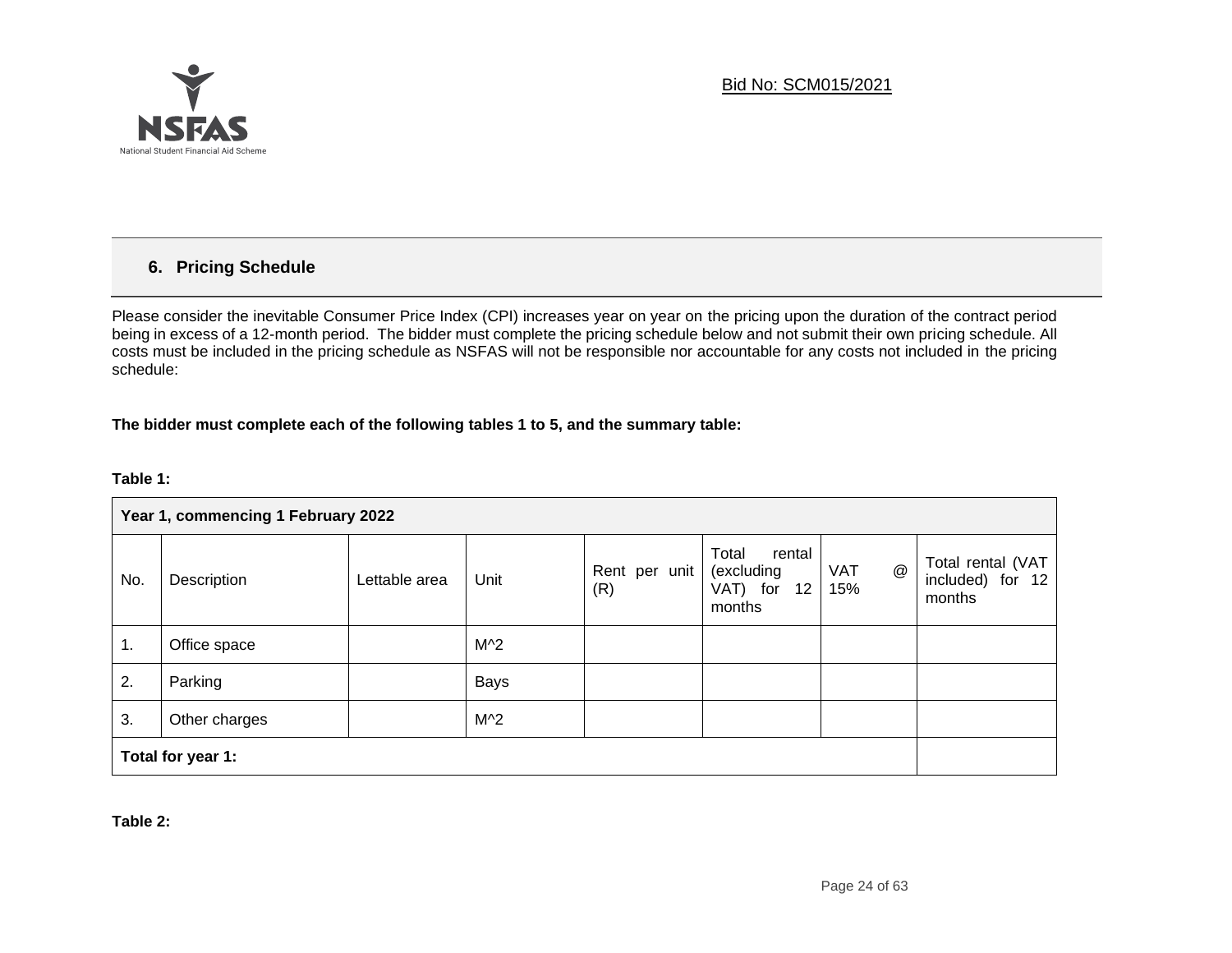

| Year 2 |                   |               |             |                      |                                                           |                                                |                                                 |
|--------|-------------------|---------------|-------------|----------------------|-----------------------------------------------------------|------------------------------------------------|-------------------------------------------------|
| No.    | Description       | Lettable area | Unit        | Rent per unit<br>(R) | Total<br>rental<br>(excluding<br>VAT) for<br>12<br>months | $^\text{\textregistered}$<br><b>VAT</b><br>15% | Total rental (VAT<br>included) for 12<br>months |
| 1.     | Office space      |               | $M^2$       |                      |                                                           |                                                |                                                 |
| 2.     | Parking           |               | <b>Bays</b> |                      |                                                           |                                                |                                                 |
| 3.     | Other charges     |               | $M^2$       |                      |                                                           |                                                |                                                 |
|        | Total for year 2: |               |             |                      |                                                           |                                                |                                                 |

## **Table 3:**

| Year 3 |                   |               |             |                      |                                                           |                                                |                                                 |
|--------|-------------------|---------------|-------------|----------------------|-----------------------------------------------------------|------------------------------------------------|-------------------------------------------------|
| No.    | Description       | Lettable area | Unit        | Rent per unit<br>(R) | Total<br>rental<br>(excluding<br>VAT) for<br>12<br>months | $^\text{\textregistered}$<br><b>VAT</b><br>15% | Total rental (VAT<br>included) for 12<br>months |
| 1.     | Office space      |               | $M^2$       |                      |                                                           |                                                |                                                 |
| 2.     | Parking           |               | <b>Bays</b> |                      |                                                           |                                                |                                                 |
| 3.     | Other charges     |               | $M^2$       |                      |                                                           |                                                |                                                 |
|        | Total for year 3: |               |             |                      |                                                           |                                                |                                                 |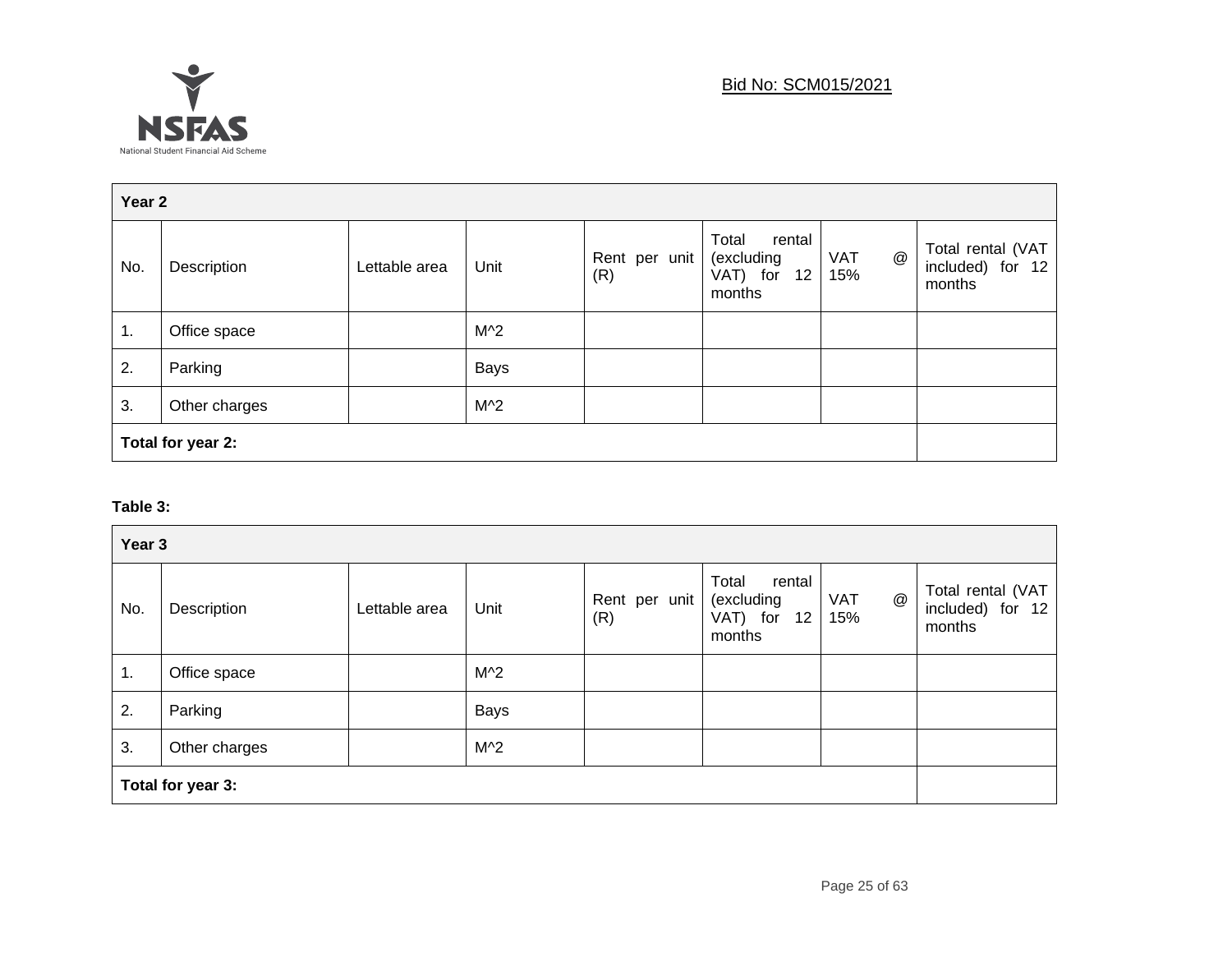

## Bid No: SCM015/2021

## **Table 4:**

| Year 4: |                   |               |             |                      |                                                                        |                        |                                                   |
|---------|-------------------|---------------|-------------|----------------------|------------------------------------------------------------------------|------------------------|---------------------------------------------------|
| No.     | Description       | Lettable area | Unit        | Rent per unit<br>(R) | Total<br>rental<br>(excluding<br>VAT) for<br>12 <sup>2</sup><br>months | @<br><b>VAT</b><br>15% | Total rental (VAT<br>included) for $12$<br>months |
| 1.      | Office space      |               | $M^2$       |                      |                                                                        |                        |                                                   |
| 2.      | Parking           |               | <b>Bays</b> |                      |                                                                        |                        |                                                   |
| 3.      | Other charges     |               | $M^2$       |                      |                                                                        |                        |                                                   |
|         | Total for year 4: |               |             |                      |                                                                        |                        |                                                   |

## **Table 5:**

| Year 5: |                   |               |             |                      |                                                                         |                                                |                                                 |
|---------|-------------------|---------------|-------------|----------------------|-------------------------------------------------------------------------|------------------------------------------------|-------------------------------------------------|
| No.     | Description       | Lettable area | Unit        | Rent per unit<br>(R) | Total<br>rental<br>(excluding<br>VAT) for<br>12 <sup>12</sup><br>months | $^\text{\textregistered}$<br><b>VAT</b><br>15% | Total rental (VAT<br>included) for 12<br>months |
| 1.      | Office space      |               | $M^2$       |                      |                                                                         |                                                |                                                 |
| 2.      | Parking           |               | <b>Bays</b> |                      |                                                                         |                                                |                                                 |
| 3.      | Other charges     |               | $M^2$       |                      |                                                                         |                                                |                                                 |
|         | Total for year 5: |               |             |                      |                                                                         |                                                |                                                 |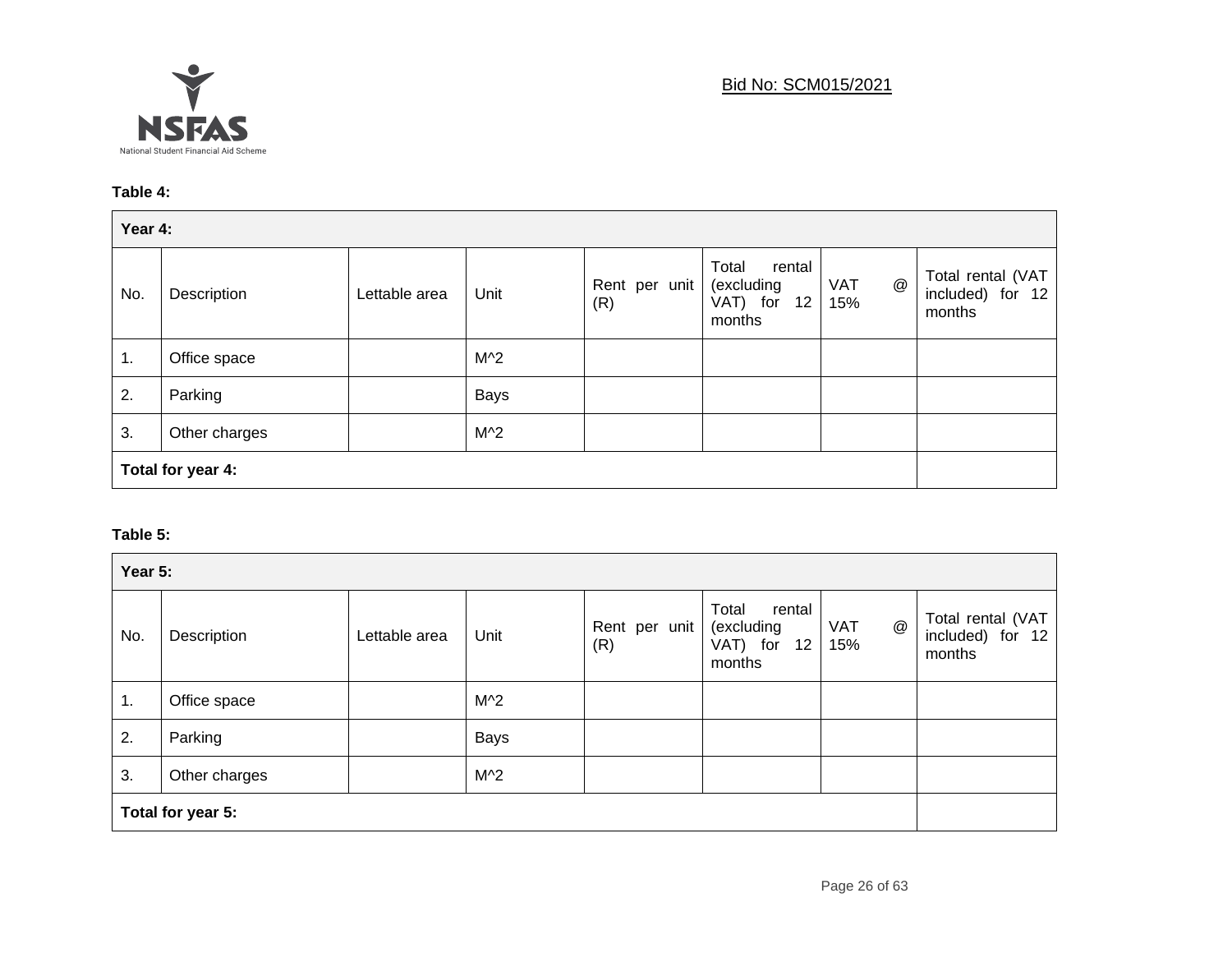

## Bid No: SCM015/2021

## **Summary table:**

| <b>Milestone</b>                                                                                                                                        | <b>Total cost (VAT and disbursements included)</b> |
|---------------------------------------------------------------------------------------------------------------------------------------------------------|----------------------------------------------------|
| Total early discounted occupational rental for the period<br>1 December 2021 to 31 January 2022                                                         |                                                    |
| Total rental payable (office space, parking and other) for<br>full two-year period, from 1 February 2022 to 31 January<br>2024                          |                                                    |
| Total rental payable (office space, parking and other) for<br>full three-year period (should the option to extend be<br>exercised) from 1 February 2024 |                                                    |
| <b>Tenant installation costs</b>                                                                                                                        |                                                    |
| TOTAL COST (VAT AND DISBURSEMENTS INCLUDED)                                                                                                             |                                                    |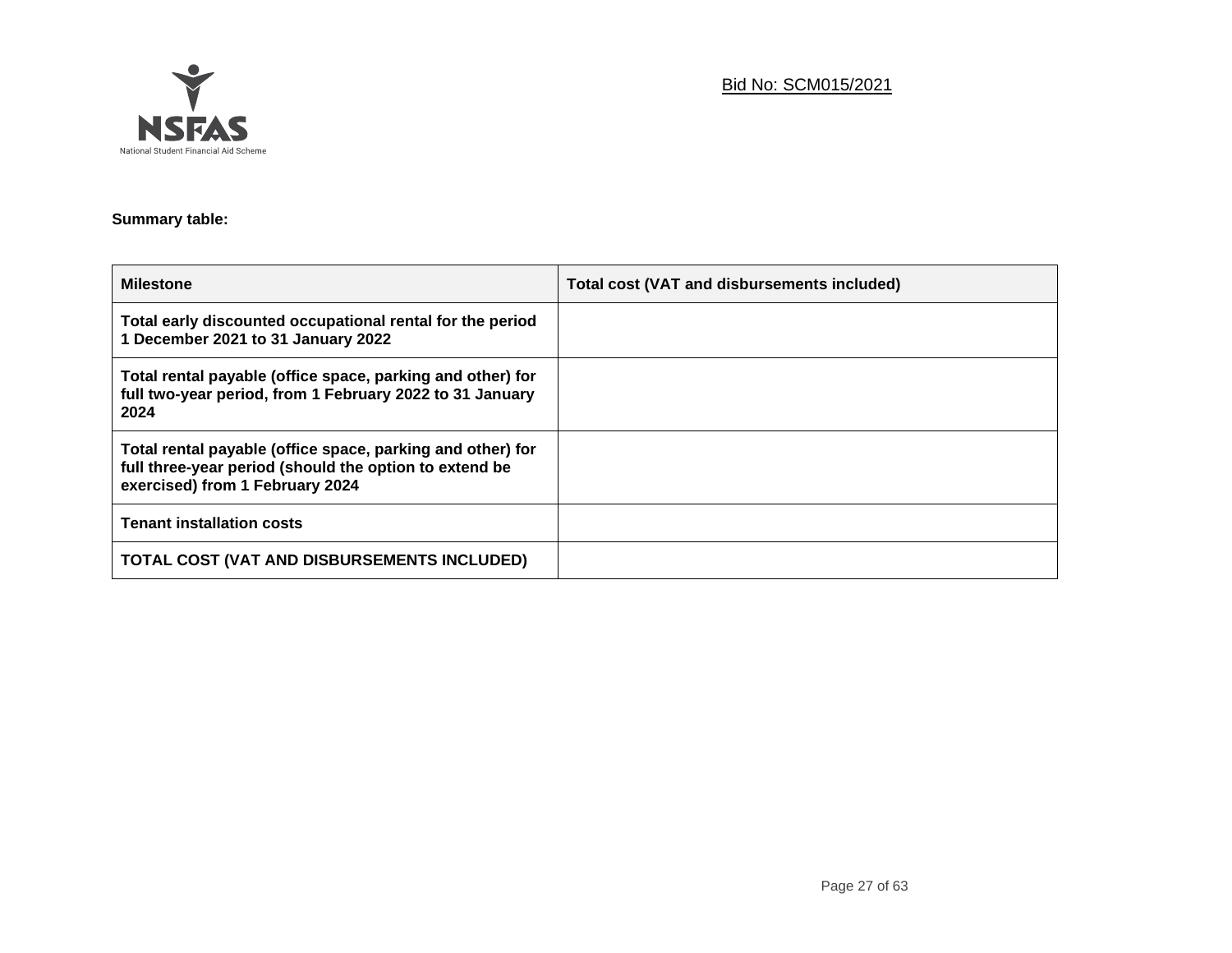

## **7. Contract period**

The period of lease is two (2) years, with an option to extend for a further three (3) years. NSFAS reserves the right to terminate the lease agreement at any stage of the contract at no cost, provided that a three (3) months' notice of termination is issued to the service provider.

## **8. Preference Point System**

All proposals that will achieve the minimum qualifying score (acceptable tenders) will be evaluated further in terms of the preference point system as follows: The 90/10 points system will be applied as the estimated value of the tender award exceeds R50m. A maximum of 90 points is allocated for price on the following basis:

#### **90/10 system:**

$$
Ps = 90(1 - \frac{Pt - P\min}{P\min})
$$

Where

Ps = Points scored for comparative price of proposal under consideration

Pt = Comparative price of bid under consideration

Pmin = Comparative price of lowest acceptable proposal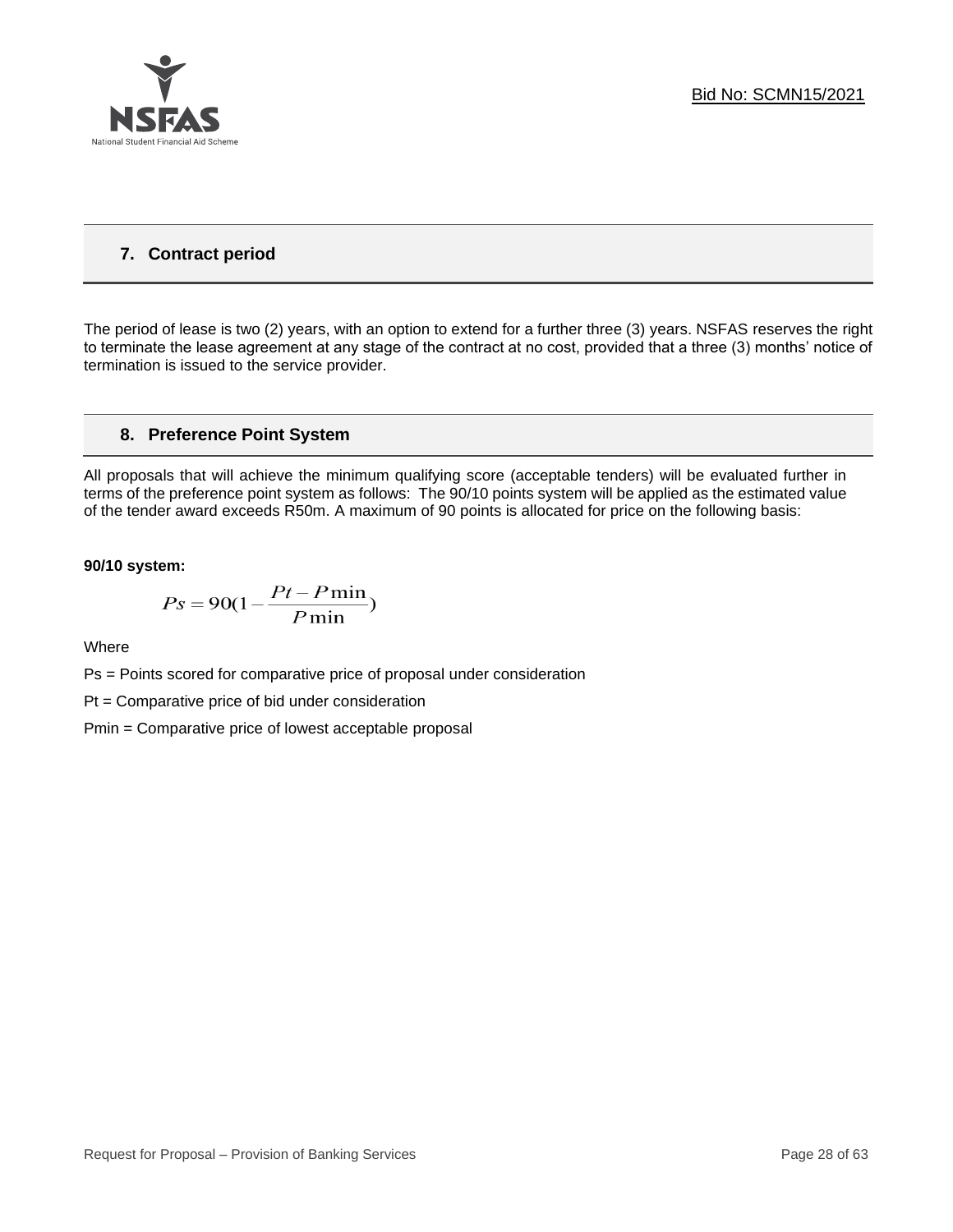

## **SBD4**

## **1. Declaration of Interest**

This declaration will be used by institutions to ensure that when goods and services are being procured, all reasonable steps are taken to combat the abuse of the supply chain management system.

The bid of any bidder may be disregarded if that bidder, or any of its directors have:

- A. abused the NSFAS's supply chain management system;
- B. committed fraud or any other improper conduct in relation to such system; or
- C. failed to perform on any previous contract.

**In order to give effect to the above, the following questionnaire must be completed and submitted with the bid**.

|     | The following particulars must be furnished:                                             |
|-----|------------------------------------------------------------------------------------------|
| 2.1 | Full Name of bidder or his or her representative:                                        |
|     |                                                                                          |
| 2.2 | <b>Identity Number:</b>                                                                  |
|     |                                                                                          |
| 2.3 | Position occupied in the Company (director, trustee, shareholder <sup>2</sup> , member): |

| 2.4 | Registration number of the company, enterprise, close corporation, partnership agreement or trust: |
|-----|----------------------------------------------------------------------------------------------------|
|-----|----------------------------------------------------------------------------------------------------|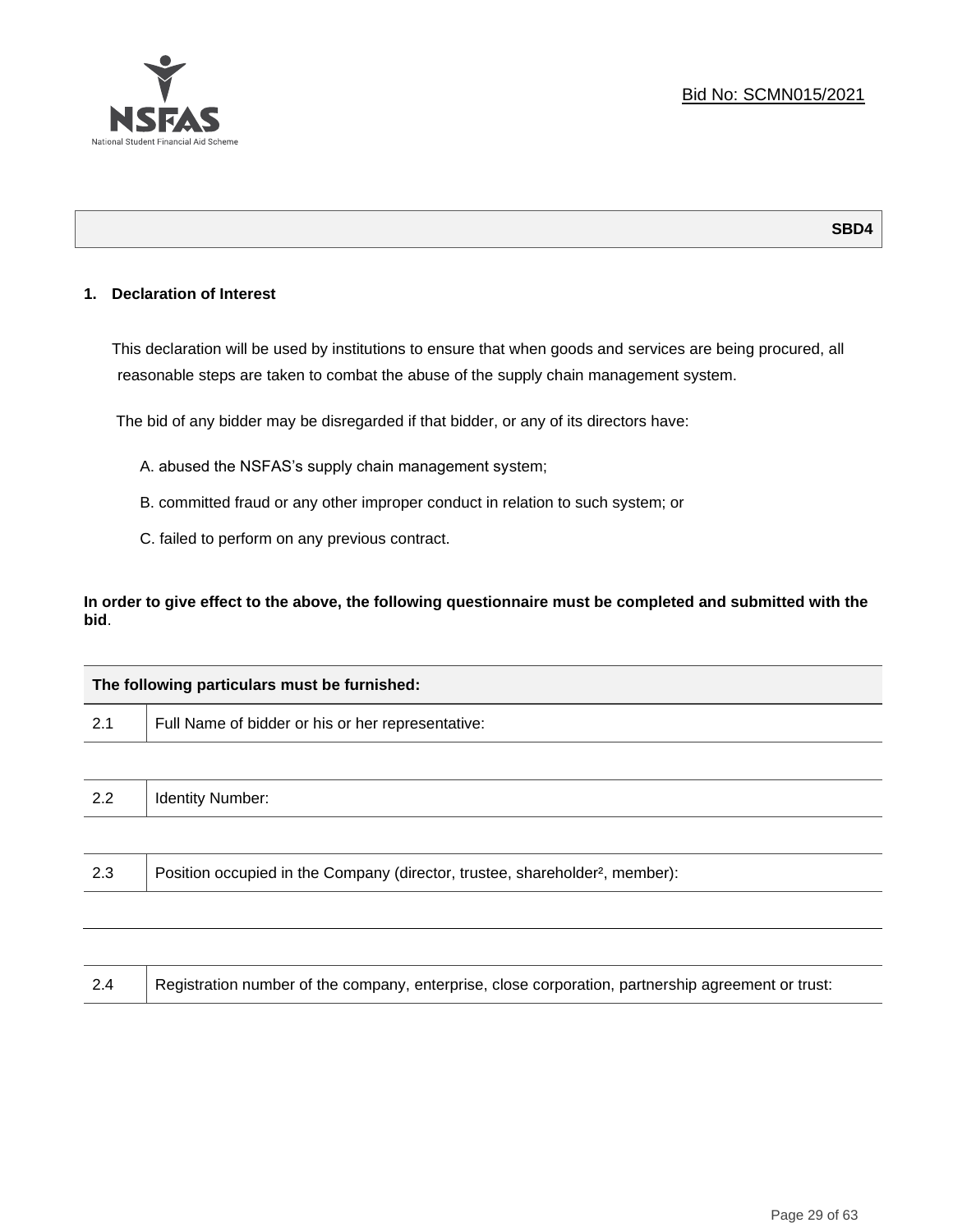

| っょ<br>ن.∠ | Tax Reference Number: |
|-----------|-----------------------|
|           |                       |

| 2.6 | VAT Registration Number: |
|-----|--------------------------|
|-----|--------------------------|

| 2.6.1  | The names of all directors / trustees / shareholders / members, their individual identity numbers, tax<br>reference numbers and, if applicable, employee / PESAL numbers must be indicated in paragraph 3<br>below. |     |  |  |
|--------|---------------------------------------------------------------------------------------------------------------------------------------------------------------------------------------------------------------------|-----|--|--|
| 2.7    | Are you or any person connected with the bidder presently employed by the state?                                                                                                                                    |     |  |  |
|        | Yes                                                                                                                                                                                                                 | No. |  |  |
| 2.7.2. | If yes, furnish the following particulars:                                                                                                                                                                          |     |  |  |
|        | Name of person / director / trustee / shareholder/ member:                                                                                                                                                          |     |  |  |

| Name of state institution at which you or the person connected to the bidder is employed: |
|-------------------------------------------------------------------------------------------|
|                                                                                           |

Position occupied in the state institution:

#### "State" means

- (a) Any national or provincial department, national or provincial public entity or constitutional institution within the meaning of the Public Finance Management Act, 1999 (Act No 1 of 1999);
- (b) Any municipality or municipal entity;
- (c) Provincial legislature;
- (d) National Assembly or the National Council of Provinces;
- (e) Parliament.

"Shareholder" means a person who owns shares in the company and is actively involved in the management of the enterprise or business and exercises control over the enterprise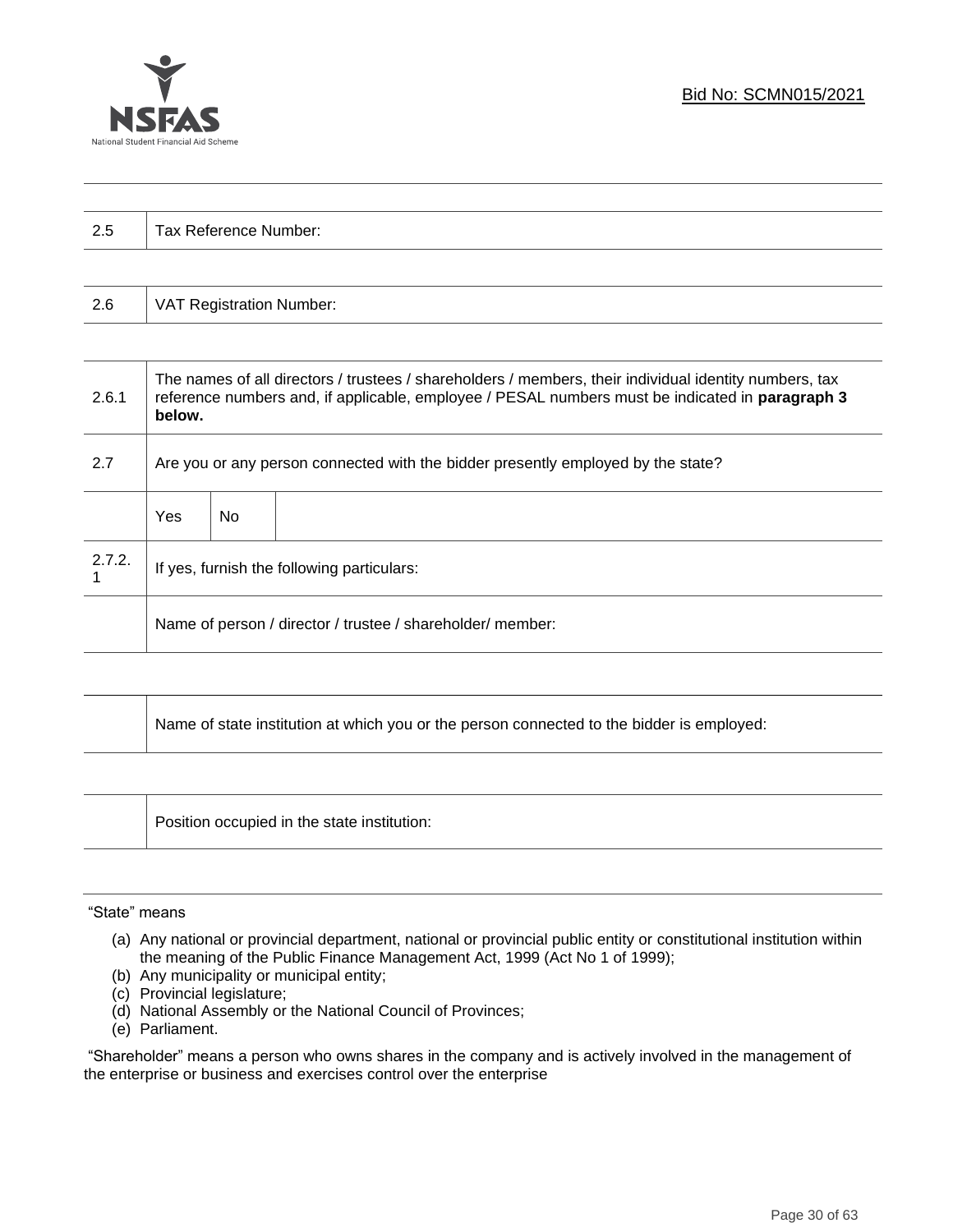

|             | Any other particulars:                                                                                                                                                                                                                           |                                                                                                                                                                 |  |  |  |  |
|-------------|--------------------------------------------------------------------------------------------------------------------------------------------------------------------------------------------------------------------------------------------------|-----------------------------------------------------------------------------------------------------------------------------------------------------------------|--|--|--|--|
| 2.7.2       |                                                                                                                                                                                                                                                  | If you are presently employed by the state, did you obtain the appropriate authority to undertake<br>remunerative work outside employment in the public sector? |  |  |  |  |
|             | Yes                                                                                                                                                                                                                                              | No                                                                                                                                                              |  |  |  |  |
|             | If yes, did you attach proof of such authority to the bid document?                                                                                                                                                                              |                                                                                                                                                                 |  |  |  |  |
| 2.7.2.<br>1 | Note: Failure to submit proof of such authority, where applicable, may result in the disqualification of the<br>bid.                                                                                                                             |                                                                                                                                                                 |  |  |  |  |
|             | Yes                                                                                                                                                                                                                                              | No                                                                                                                                                              |  |  |  |  |
| 2.7.2.<br>2 | If no, furnish reasons for non-submission of such proof:                                                                                                                                                                                         |                                                                                                                                                                 |  |  |  |  |
| 2.8         | Did you or your spouse, or any of the company's directors / trustees / shareholders / members or their<br>spouses conduct business with the state in the previous twelve months?                                                                 |                                                                                                                                                                 |  |  |  |  |
|             | Yes                                                                                                                                                                                                                                              | No                                                                                                                                                              |  |  |  |  |
| 2.8.1       | If so, furnish particulars:                                                                                                                                                                                                                      |                                                                                                                                                                 |  |  |  |  |
| 2.9         | Do you, or any person connected with the bidder, have any relationship (family, friend, other) with a<br>person employed by the state and who may be involved with the evaluation and or adjudication of this<br>bid?                            |                                                                                                                                                                 |  |  |  |  |
|             | Yes                                                                                                                                                                                                                                              | No                                                                                                                                                              |  |  |  |  |
| 2.9.1       | If so, furnish particulars:                                                                                                                                                                                                                      |                                                                                                                                                                 |  |  |  |  |
| 2.10        | Are you, or any person connected with the bidder, aware of any relationship (family, friend, other)<br>between any other bidder and any person employed by the state who may be involved with the<br>evaluation and or adjudication of this bid? |                                                                                                                                                                 |  |  |  |  |
|             | Yes                                                                                                                                                                                                                                              | No                                                                                                                                                              |  |  |  |  |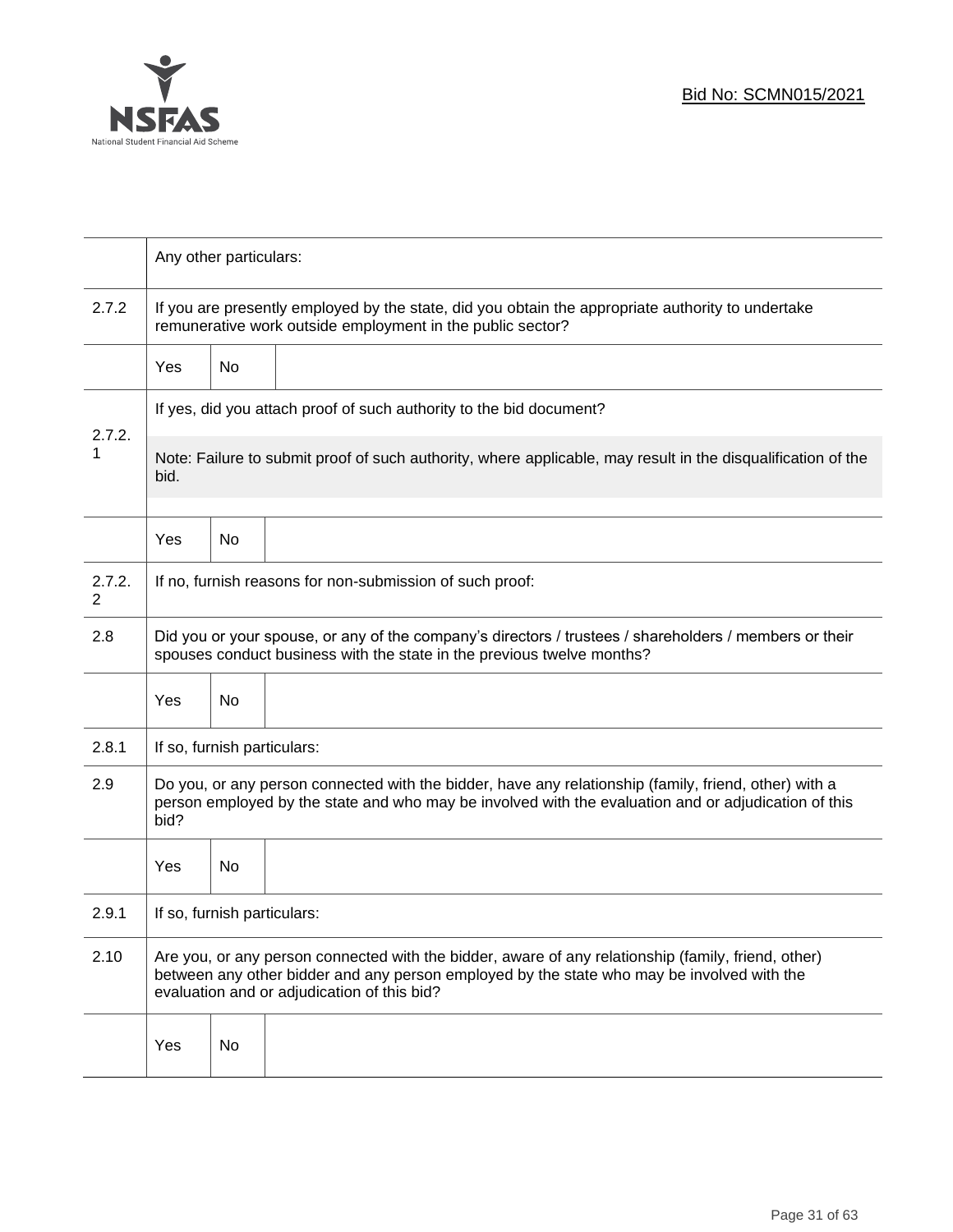

| 2.10.1 | If so, furnish particulars:                                                                                                                                                              |    |  |  |
|--------|------------------------------------------------------------------------------------------------------------------------------------------------------------------------------------------|----|--|--|
| 2.11   | Do you or any of the directors / trustees / shareholders / members of the company have any interest in<br>any other related companies whether or not they are bidding for this contract? |    |  |  |
|        | Yes                                                                                                                                                                                      | No |  |  |
| 2.11.1 | If so, furnish particulars:                                                                                                                                                              |    |  |  |

## **Full details of directors / trustees / members / shareholders**.

| <b>Full Name</b> | <b>Identity Number</b> | Personal Income Tax<br>Reference Number | State Employee Number /<br>PERSEL Number |
|------------------|------------------------|-----------------------------------------|------------------------------------------|
|                  |                        |                                         |                                          |
|                  |                        |                                         |                                          |
|                  |                        |                                         |                                          |
|                  |                        |                                         |                                          |
|                  |                        |                                         |                                          |
|                  |                        |                                         |                                          |
|                  |                        |                                         |                                          |
|                  |                        |                                         |                                          |
|                  |                        |                                         |                                          |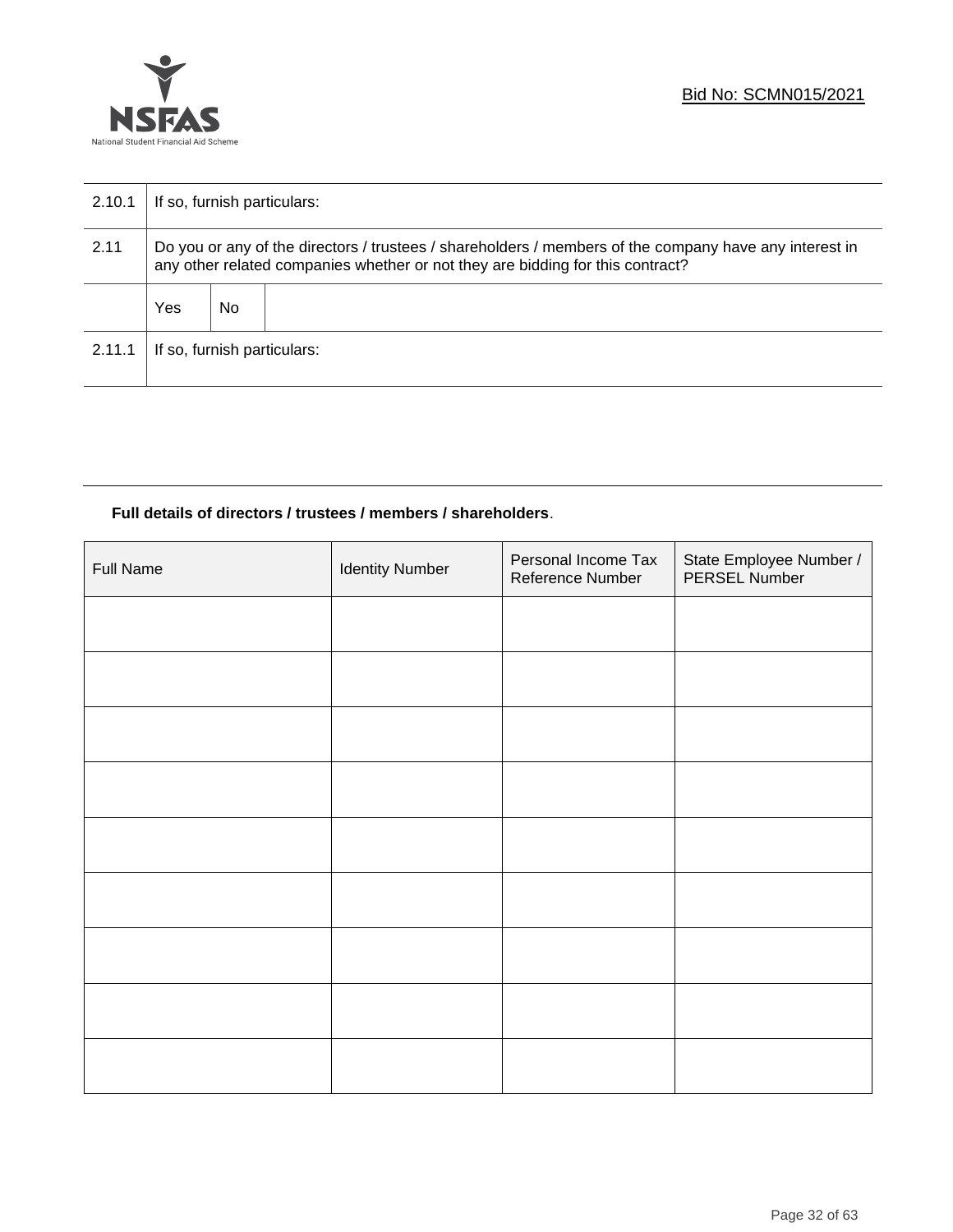

## **Declaration**

I, the undersigned (NAME)………………………………………………………………………

Certify that the information furnished in paragraphs 2 and 3 above is correct. I accept that the state may reject the bid or act against me should this declaration prove to be false.

| <b>Signature</b> | <b>Date</b>    |
|------------------|----------------|
|                  |                |
|                  | .              |
| <b>Position</b>  | Name of bidder |
|                  |                |
|                  |                |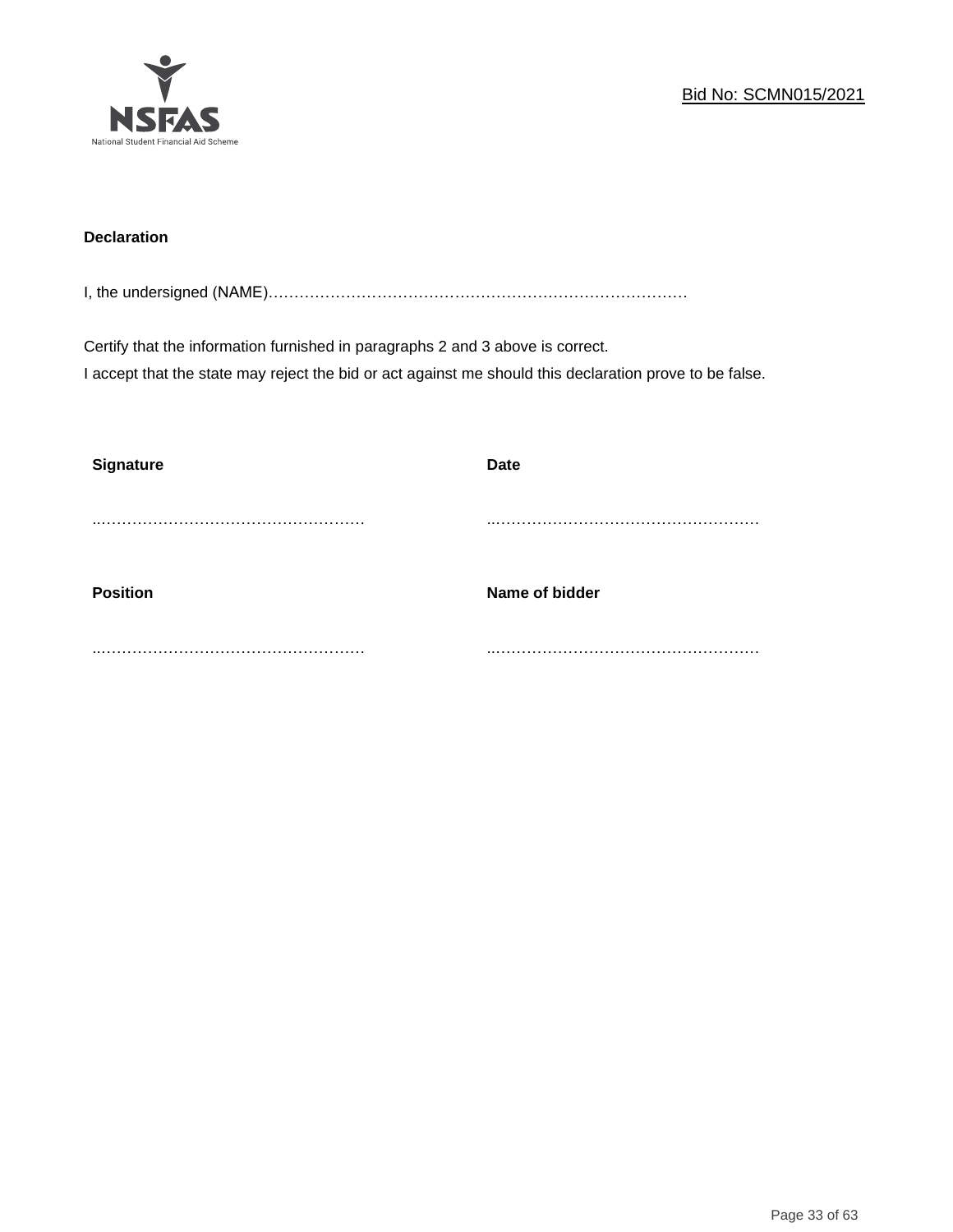

## **Declaration of bidder's past Supply Chain Management practices**

**SBD 8**

This declaration will be used by institutions to ensure that when goods and services are being procured, all reasonable steps are taken to combat the abuse of the supply chain management system.

The bid of any bidder may be disregarded if that bidder, or any of its directors have -

- (a) abused the institution's supply chain management system.
- (b) committed fraud or any other improper conduct in relation to such system; or
- (c) failed to perform on any previous contract.

In order to give effect to the above, **the following questionnaire must be completed and submitted with the bid.**

**The following particulars must be furnished:**

|      | Is the bidder or any of its directors listed on the National Treasury's Database of Restricted Suppliers as<br>companies or persons prohibited from doing business with the public sector?                                                                                                                                                                                                                |                             |                                                                                                                                                                                                |  |  |
|------|-----------------------------------------------------------------------------------------------------------------------------------------------------------------------------------------------------------------------------------------------------------------------------------------------------------------------------------------------------------------------------------------------------------|-----------------------------|------------------------------------------------------------------------------------------------------------------------------------------------------------------------------------------------|--|--|
| 1.1. | (Companies or persons who are listed on this Database were informed in writing of this restriction by the<br>Accounting Officer/Authority of the institution that imposed the restriction after the audi alteram partem<br>rule was applied).                                                                                                                                                             |                             |                                                                                                                                                                                                |  |  |
|      | The                                                                                                                                                                                                                                                                                                                                                                                                       |                             | Database of Restricted Suppliers now resides on the National<br>Treasury's website<br>(http://www.treasury.gov.za) and can be accessed by clicking on its link at the bottom of the home page. |  |  |
|      | Yes                                                                                                                                                                                                                                                                                                                                                                                                       | <b>No</b>                   |                                                                                                                                                                                                |  |  |
| 1.2. |                                                                                                                                                                                                                                                                                                                                                                                                           | If so, furnish particulars: |                                                                                                                                                                                                |  |  |
| 1.3. | Is the bidder or any of its directors listed on the Register for Tender Defaulters in terms of section 29 of<br>Prevention<br>Activities<br>(No<br>Combating<br>of<br>Corrupt<br>12<br>2004)?<br>the<br>and<br>Act<br>of<br>The Register for Tender Defaulters can be accessed on the National Treasury's website<br>(http://www.treasury.gov.za) by clicking on its link at the bottom of the home page. |                             |                                                                                                                                                                                                |  |  |
|      | Yes                                                                                                                                                                                                                                                                                                                                                                                                       | No.                         |                                                                                                                                                                                                |  |  |
| 1.4. |                                                                                                                                                                                                                                                                                                                                                                                                           | If so, furnish particulars: |                                                                                                                                                                                                |  |  |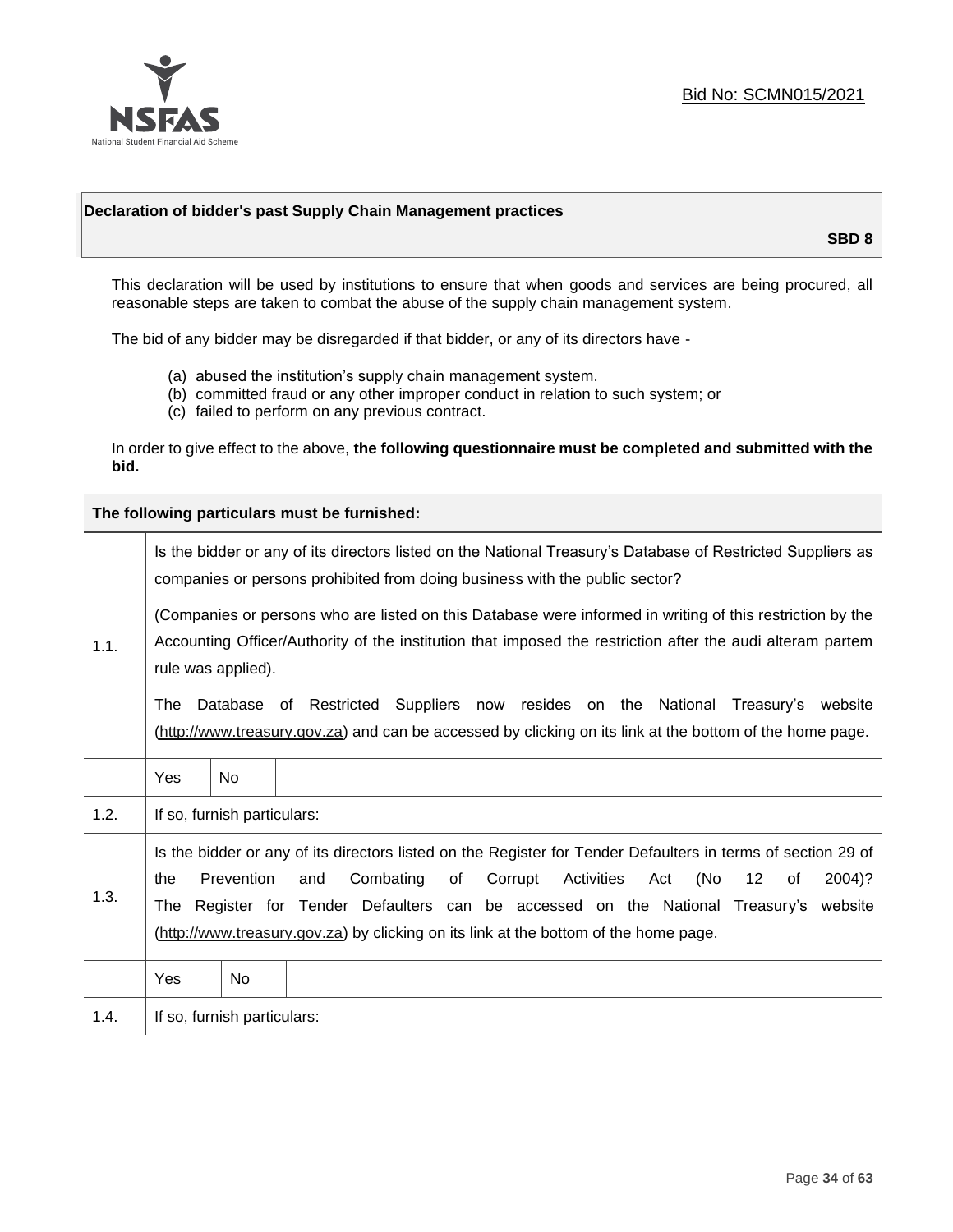

T

| 1.5. | Was the bidder or any of its directors convicted by a court of law (including a court outside of the<br>Republic of South Africa) for fraud or corruption during the past five years? |    |  |  |
|------|---------------------------------------------------------------------------------------------------------------------------------------------------------------------------------------|----|--|--|
|      | <b>Yes</b>                                                                                                                                                                            | No |  |  |
| 1.6. | If so, furnish particulars:                                                                                                                                                           |    |  |  |
| 1.7. | Was any contract between the bidder and any organ of state terminated during the past five years on<br>account of failure to perform on or comply with the contract?                  |    |  |  |
|      | <b>Yes</b>                                                                                                                                                                            | No |  |  |
| 1.8. | If so, furnish particulars:                                                                                                                                                           |    |  |  |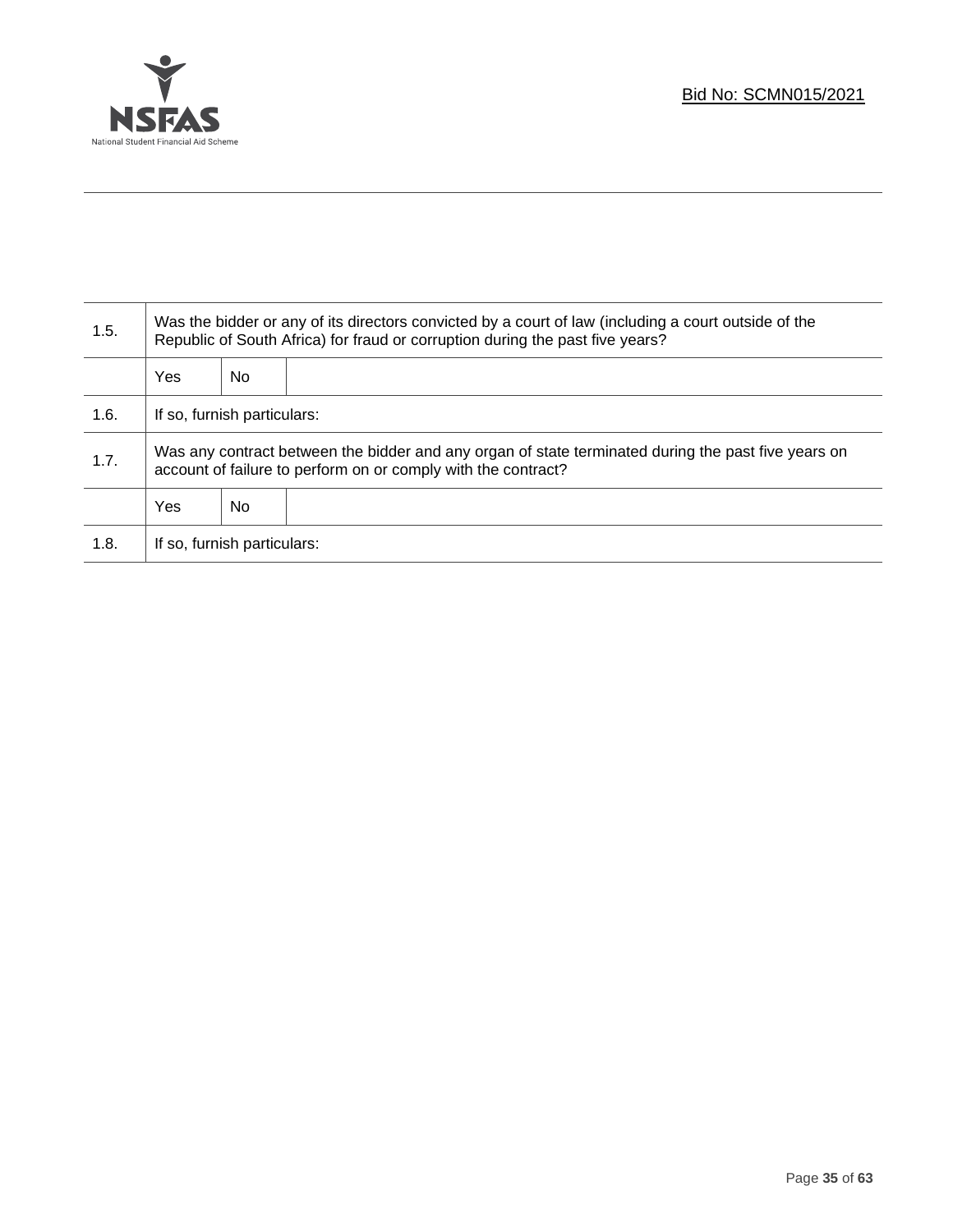

## **Declaration**

I, the undersigned (NAME)………………………………………………………………………

Certify that the information furnished on the declaration from is true and correct.

I accept that, in addition to cancellation of a contract, action may be taken against me should this declaration provide to be false.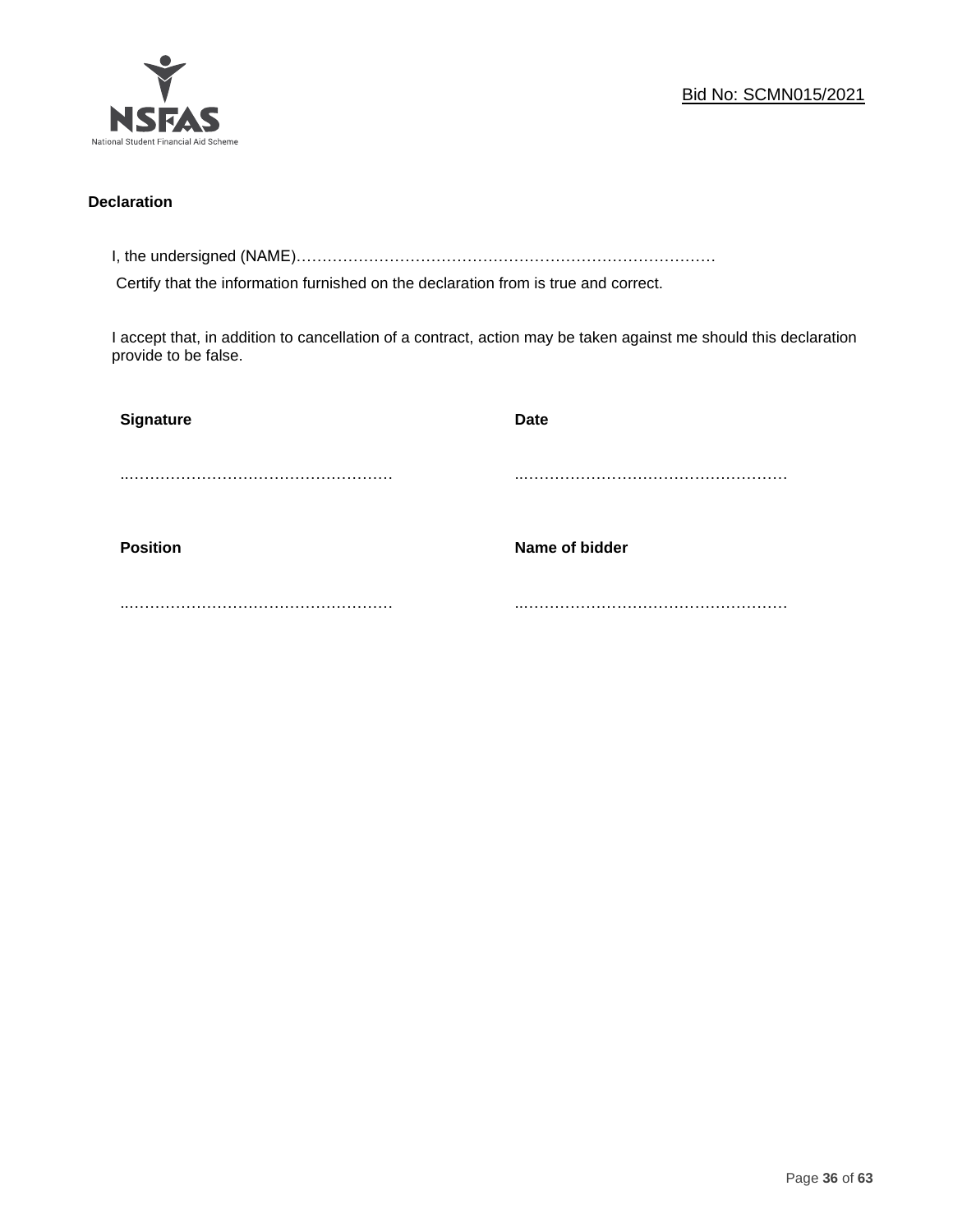

## **SBD 9**

## **CERTIFICATE OF INDEPENDENT BID DETERMINATION**

I, the undersigned, in submitting the accompanying bid in response to the invitation for the bid made by: NSFAS

(Name of Institution)

Do hereby make the following statements that I certify to be true and complete in every respect:

| I certify, on behalf of: |  |  |
|--------------------------|--|--|
| (Name of Bidder)         |  |  |

- 1. I have read, and I understand the contents of this Certificate.
- 6.1.I understand that the accompanying bid will be disqualified if this Certificate is found not to be true and complete in every respect.
- 6.2.I am authorized by the bidder to sign this Certificate, and to submit the accompanying bid, on behalf of the bidder.
- 6.3.Each person whose signature appears on the accompanying bid has been authorized by the bidder to determine the terms of, and to sign the bid, on behalf of the bidder.
- 6.4.For the purposes of this Certificate and the accompanying bid, I understand that the word "competitor" shall include any individual or organization, other than the bidder, whether or not affiliated with the bidder, who:
	- 6.4.1.1.1. has been requested to submit a bid in response to this bid invitation.
	- 6.4.1.1.2. could potentially submit a bid in response to this bid invitation, based on their qualifications,
	- 6.4.1.1.3. Abilities or experience.
- 6.10. Provides the same goods and services as the bidder and/or is in the same line of business as the bidder.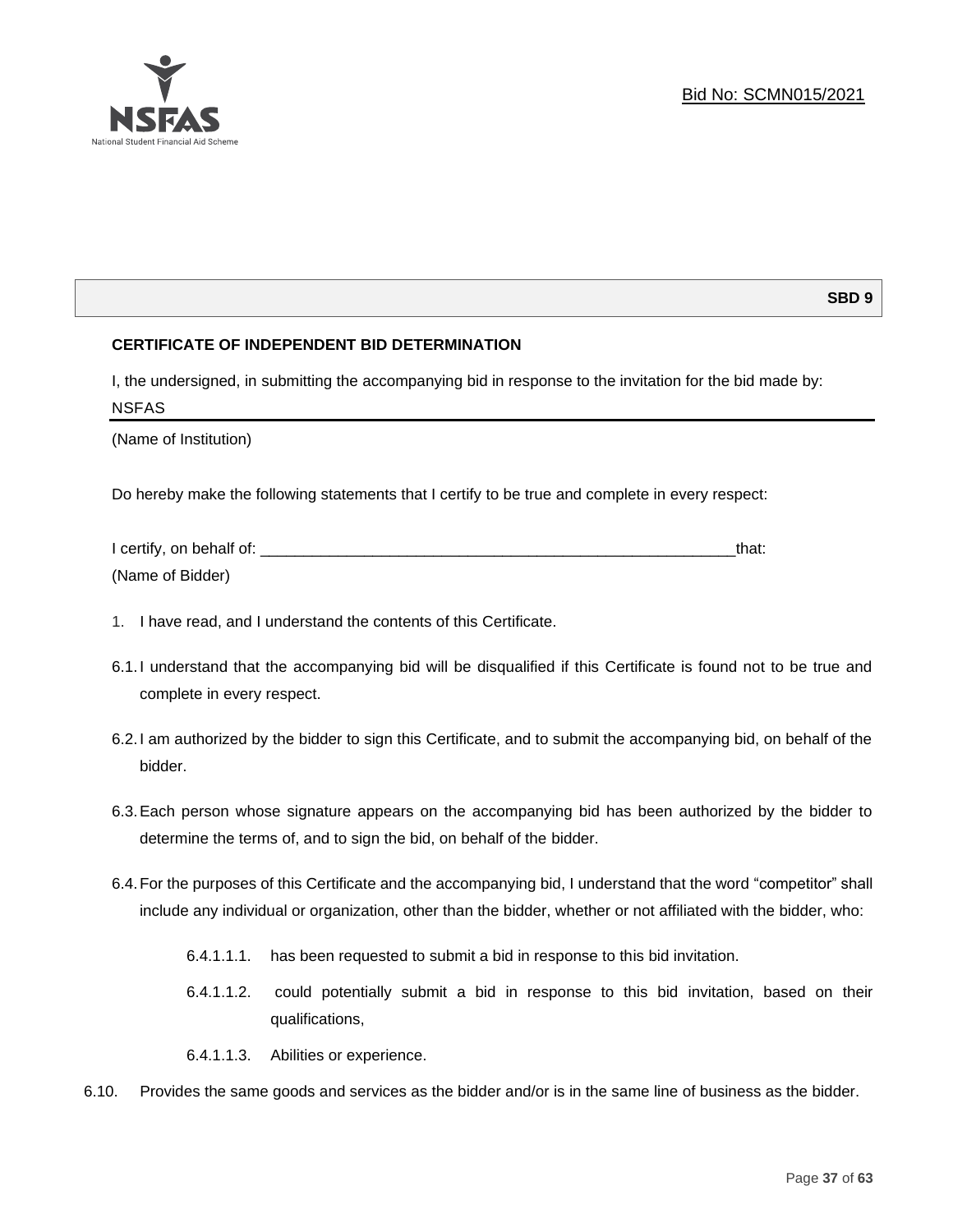

6.11. The bidder has arrived at the accompanying bid independently from, and without consultation, communication, agreement or arrangement with any competitor. However, communication between partners in a joint venture or consortium<sup>3</sup> will not be construed as collusive bidding.

<sup>3</sup> Joint venture or Consortium means an association of persons for the purpose of combining their expertise, property, capital, efforts, skill and knowledge in an activity for the execution of a contract.

- 6.12. In particular, without limiting the generality of paragraphs 6 above, there has been no consultation, communication, agreement or arrangement with any competitor regarding:
	- (a) prices
	- (b) geographical area where product or service will be rendered (market allocation)
	- (c) methods, factors or formulas used to calculate prices;
	- (d) the intention or decision to submit or not to submit, a bid;
	- (e) the submission of a bid which does not meet the specifications and conditions of the bid; or
	- (f) bidding with the intention not to win the bid.
- 6.13. In addition, there have been no consultations, communications, agreements or arrangements with any competitor regarding the quality, quantity, specifications and conditions or delivery particulars of the products or services to which this bid invitation relates.
- 6.14. The terms of the accompanying bid have not been, and will not be, disclosed by the bidder, directly or indirectly, to any competitor, prior to the date and time of the official bid opening or of the awarding of the contract.
- 6.15. I am aware that, in addition and without prejudice to any other remedy provided to combat any restrictive practices related to bids and contracts, bids that are suspicious will be reported to the Competition Commission for investigation and possible imposition of administrative penalties in terms of section 59 of the Competition Act No 89 of 1998 and or may be reported to the National Prosecuting Authority (NPA) for criminal investigation and or may be restricted from conducting business with the public sector for a period not exceeding ten (10) years in terms of the Prevention and Combating of Corrupt Activities Act No 12 of 2004 or any other applicable legislation.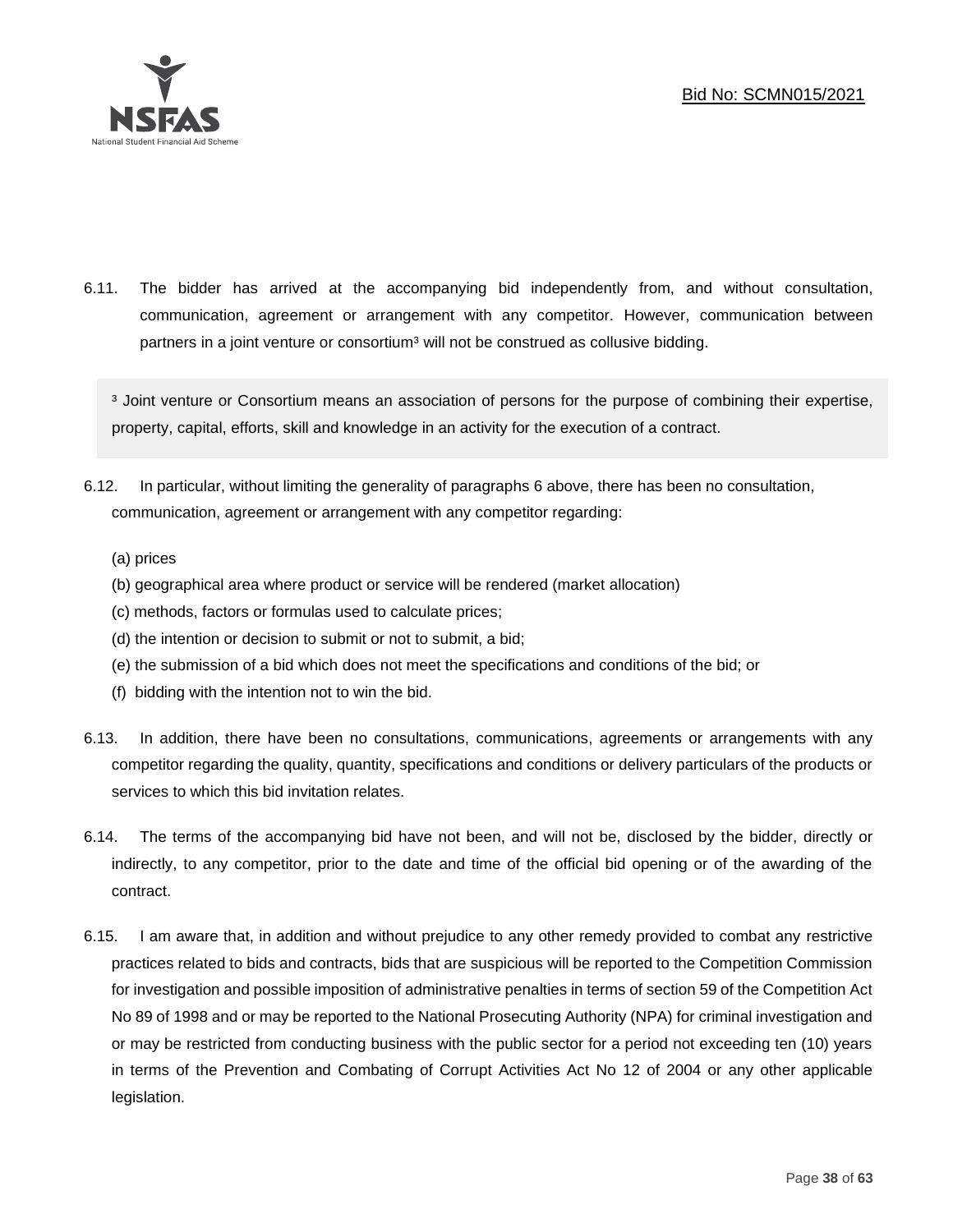

| Signature | Date           |
|-----------|----------------|
|           |                |
|           |                |
|           |                |
| Position  | Name of bidder |
|           |                |
|           |                |
|           |                |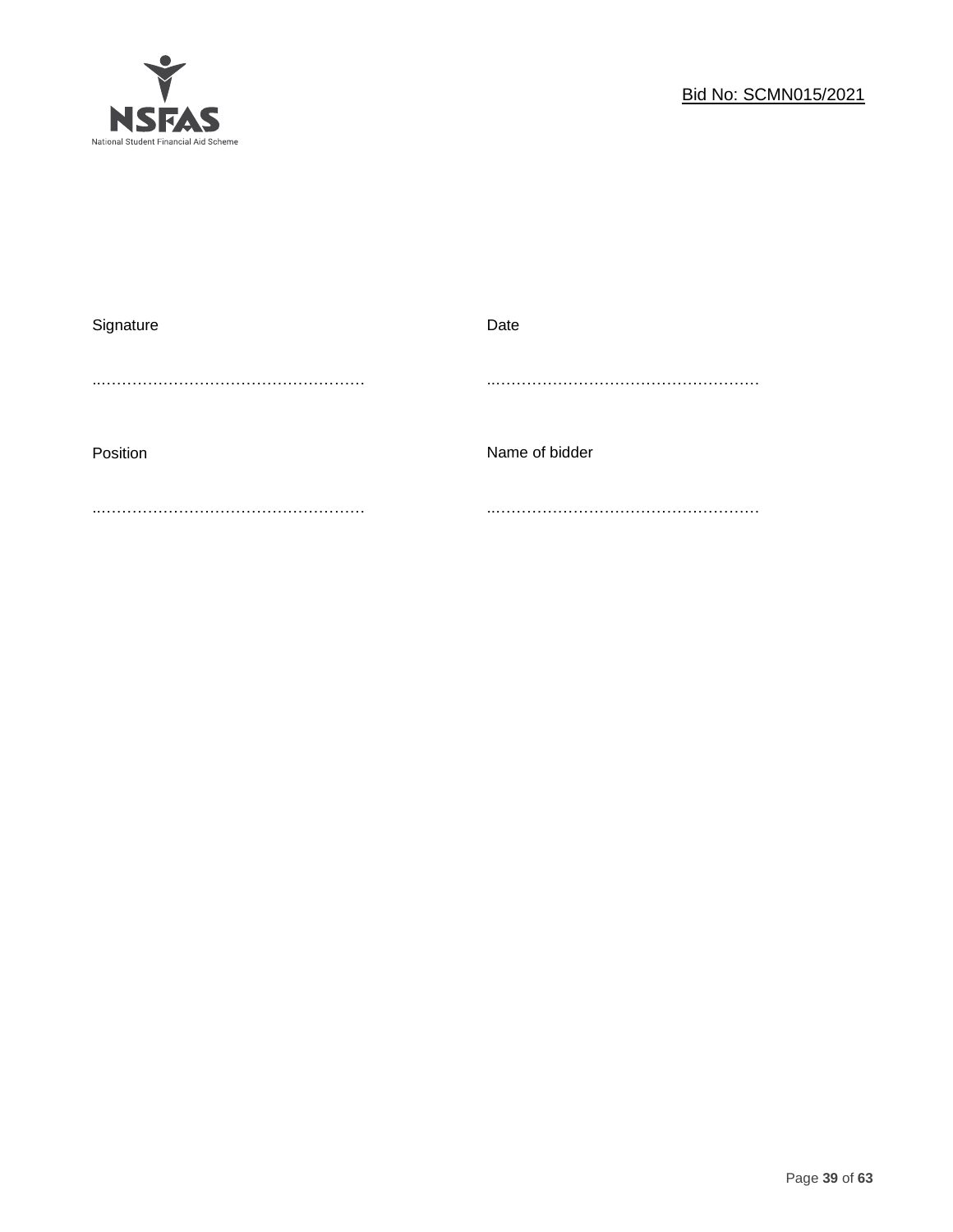

**SBD 6.1**

## **1. PREFERENCE POINTS CLAIM FORM IN TERMS OF THE PREFERENTIAL PROCUREMENT REGULATIONS 2017**

This preference form must form part of all bids invited. It contains general information and serves as a claim form for preference points for Broad-Based Black Economic Empowerment (B-BBEE) Status Level of Contribution

## **NB: BEFORE COMPLETING THIS FORM, BIDDERS MUST STUDY THE GENERAL CONDITIONS, DEFINITIONS AND DIRECTIVES APPLICABLE IN RESPECT OF B-BBEE, AS PRESCRIBED IN THE PREFERENTIAL PROCUREMENT REGULATIONS, 2017.**

## **1. GENERAL CONDITIONS**

- 1.1 The following preference point systems are applicable to all bid:
	- the 90/10 system for requirements with a Rand value in excess of R50 000 000 (all applicable taxes included);

1.2

a) The value of this bid is estimated to exceed R50 000 000 (all applicable taxes included) and therefore the 90/10 Preference point system shall be applicable.

Points for this bid shall be awarded for:

- (a) Price; and
- (b) B-BBEE Status Level of Contributor.
- 1.3 The maximum points for this bid are allocated as follows:

|                                                   | <b>POINTS</b> |
|---------------------------------------------------|---------------|
| <b>PRICE</b>                                      | 90            |
| <b>B-BBEE STATUS LEVEL OF CONTRIBUTOR</b>         | 10            |
| Total points for Price and B-BBEE must not exceed | 100           |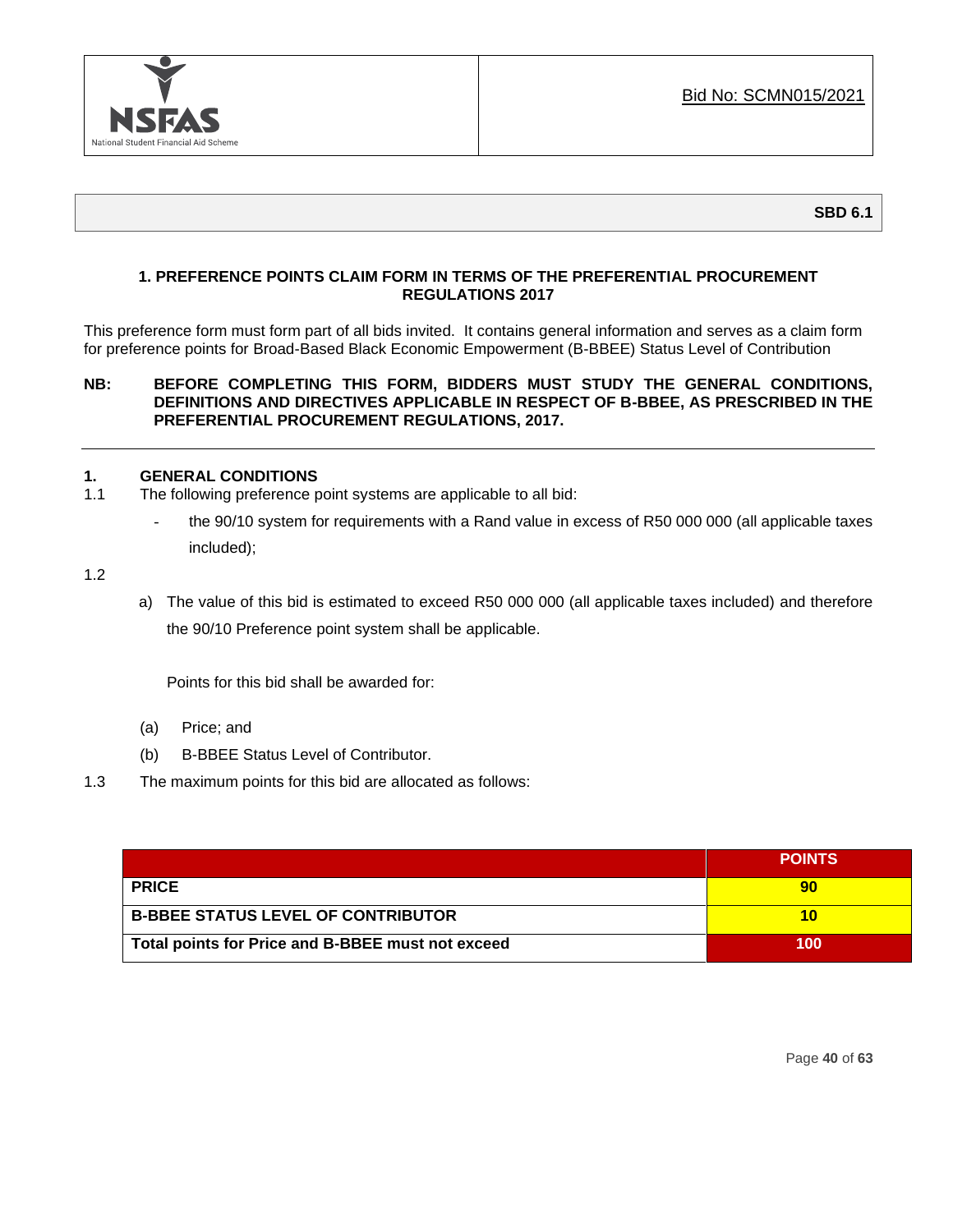

- 1.4 Failure on the part of a bidder to submit proof of B-BBEE Status level of contributor together with the bid, will be interpreted to mean that preference points for B-BBEE status level of contribution are not claimed.
- 1.5 The purchaser reserves the right to require of a bidder, either before a bid is adjudicated or at any time subsequently, to substantiate any claim in regard to preferences, in any manner required by the purchaser.

## **2. DEFINITIONS**

- (a) **"B-BBEE"** means broad-based black economic empowerment as defined in section 1 of the Broad-Based Black Economic Empowerment Act.
- (b) "**B-BBEE status level of contributor"** means the B-BBEE status of an entity in terms of a code of good practice on black economic empowerment, issued in terms of section 9(1) of the Broad-Based Black Economic Empowerment Act.
- (c) **"bid"** means a written offer in a prescribed or stipulated form in response to an invitation by an organ of state for the provision of goods or services, through price quotations, advertised competitive bidding processes or proposals.
- (d) **"Broad-Based Black Economic Empowerment Act"** means the Broad-Based Black Economic Empowerment Act, 2003 (Act No. 53 of 2003);
- **(e) "EME"** means an Exempted Micro Enterprise in terms of a code of good practice on black economic empowerment issued in terms of section 9 (1) of the Broad-Based Black Economic Empowerment Act.
- (f) **"functionality"** means the ability of a tenderer to provide goods or services in accordance with specifications as set out in the tender documents.
- (g) **"prices"** includes all applicable taxes less all unconditional discounts;
- (h) **"proof of B-BBEE status level of contributor"** means:
	- **1)** B-BBEE Status level certificate issued by an authorized body or person;
	- **2)** A sworn affidavit as prescribed by the B-BBEE Codes of Good Practice;
	- **3)** Any other requirement prescribed in terms of the B-BBEE Act;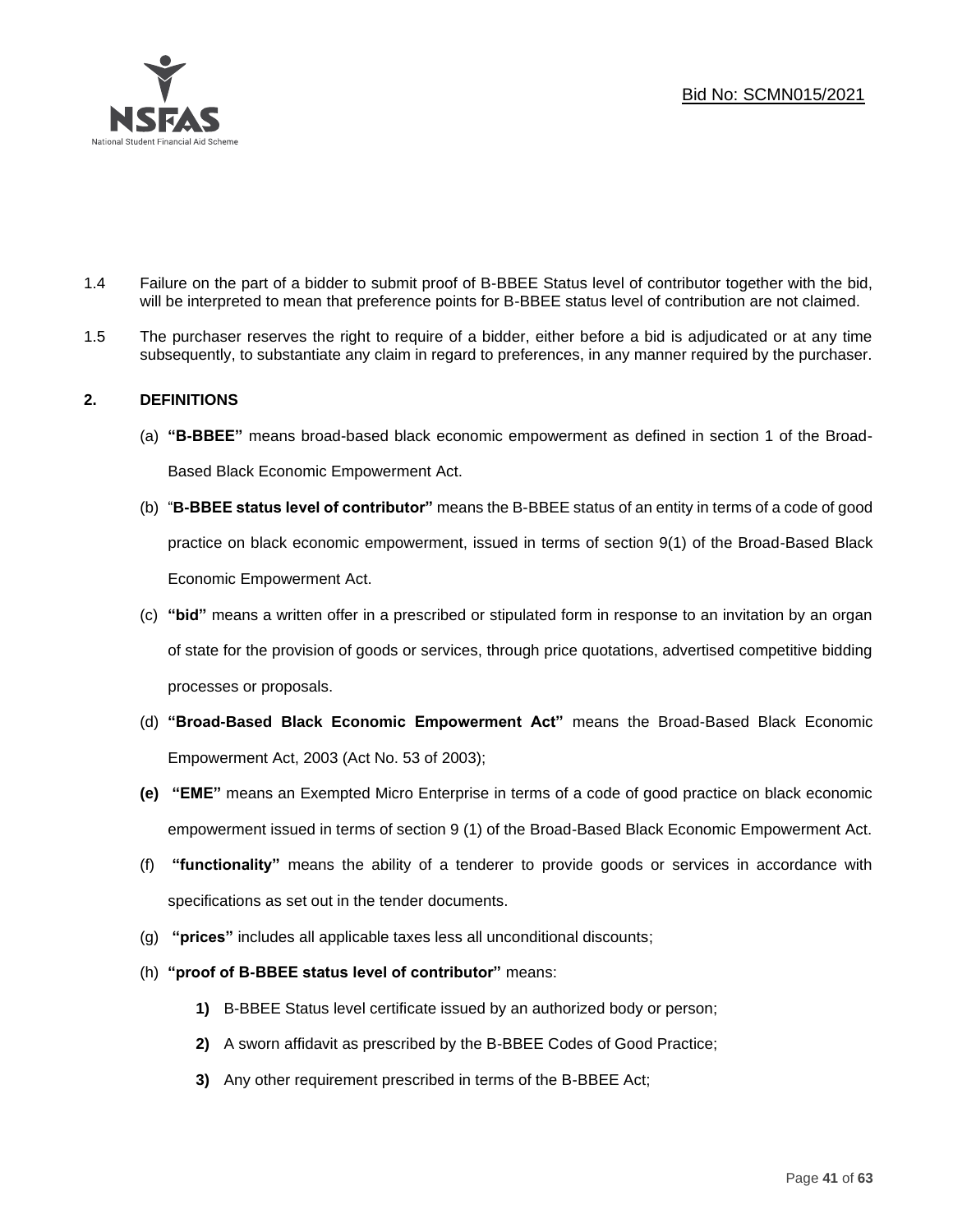

- (i) **"QSE"** means a qualifying small business enterprise in terms of a code of good practice on black economic empowerment issued in terms of section 9 (1) of the Broad-Based Black Economic Empowerment Act.
- *(j)* **"rand value"** means the total estimated value of a contract in Rand, calculated at the time of bid invitation, and includes all applicable taxes.

## **3. POINTS AWARDED FOR PRICE**

## 3.1 **THE 90/10 PREFERENCE POINT SYSTEMS**

A maximum of 00 points is allocated for price on the following basis:

90/10 system:  

$$
Ps = 90(1 - \frac{Pt - P \min}{P \min})
$$

## Where

Ps = Points scored for comparative price of proposal under consideration

Pt = Comparative price of bid under consideration

Pmin = Comparative price of lowest acceptable proposal

## **4. POINTS AWARDED FOR B-BBEE STATUS LEVEL OF CONTRIBUTOR**

4.1 In terms of Regulation 6 (2) and 7 (2) of the Preferential Procurement Regulations, preference points must be awarded to a bidder for attaining the B-BBEE status level of contribution in accordance with the table below: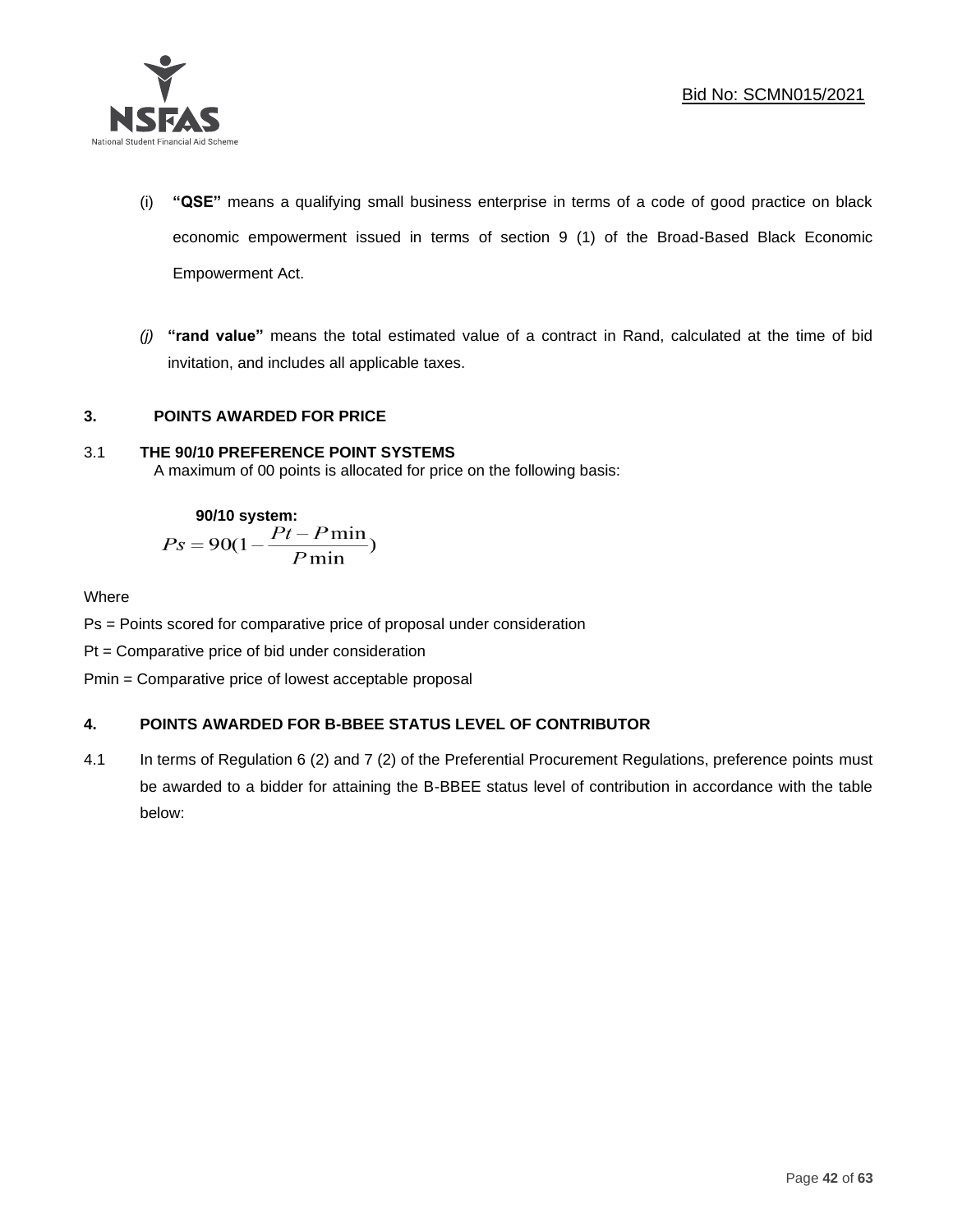

| <b>B-BBEE Status Level of</b><br><b>Contributor</b> | <b>Number of points</b><br>(90/10 system) | <b>Number of points</b><br>(80/20 system) |
|-----------------------------------------------------|-------------------------------------------|-------------------------------------------|
|                                                     | 10                                        | 20                                        |
| 2                                                   | 9                                         | 18                                        |
| 3                                                   | 6                                         | 14                                        |
|                                                     | 5                                         | 12                                        |
| 5                                                   |                                           | 8                                         |
| 6                                                   |                                           | 6                                         |
|                                                     |                                           |                                           |
| 8                                                   |                                           |                                           |
| Non-compliant contributor                           |                                           |                                           |

## **5. BID DECLARATION**

5.1 Bidders who claim points in respect of B-BBEE Status Level of Contribution must complete the following:

## **6. B-BBEE STATUS LEVEL OF CONTRIBUTOR CLAIMED IN TERMS OF PARAGRAPHS 1.4 AND 4.1**

6.1 B-BBEE Status Level of Contributor: = ……… (maximum of 10 points)

(Points claimed in respect of paragraph 7.1 must be in accordance with the table reflected in paragraph

4.1 and must be substantiated by relevant proof of B-BBEE status level of contributor.

## **7. SUB-CONTRACTING**

7.1 Will any portion of the contract be sub-contracted?

## (*Tick applicable box*)



7.1.1 If yes, indicate:

- i) What percentage of the contract will be subcontracted............…………….…………%
- ii) The name of the sub-contractor…………………………………………………………...
- iii) The B-BBEE status level of the sub-contractor......................................……………...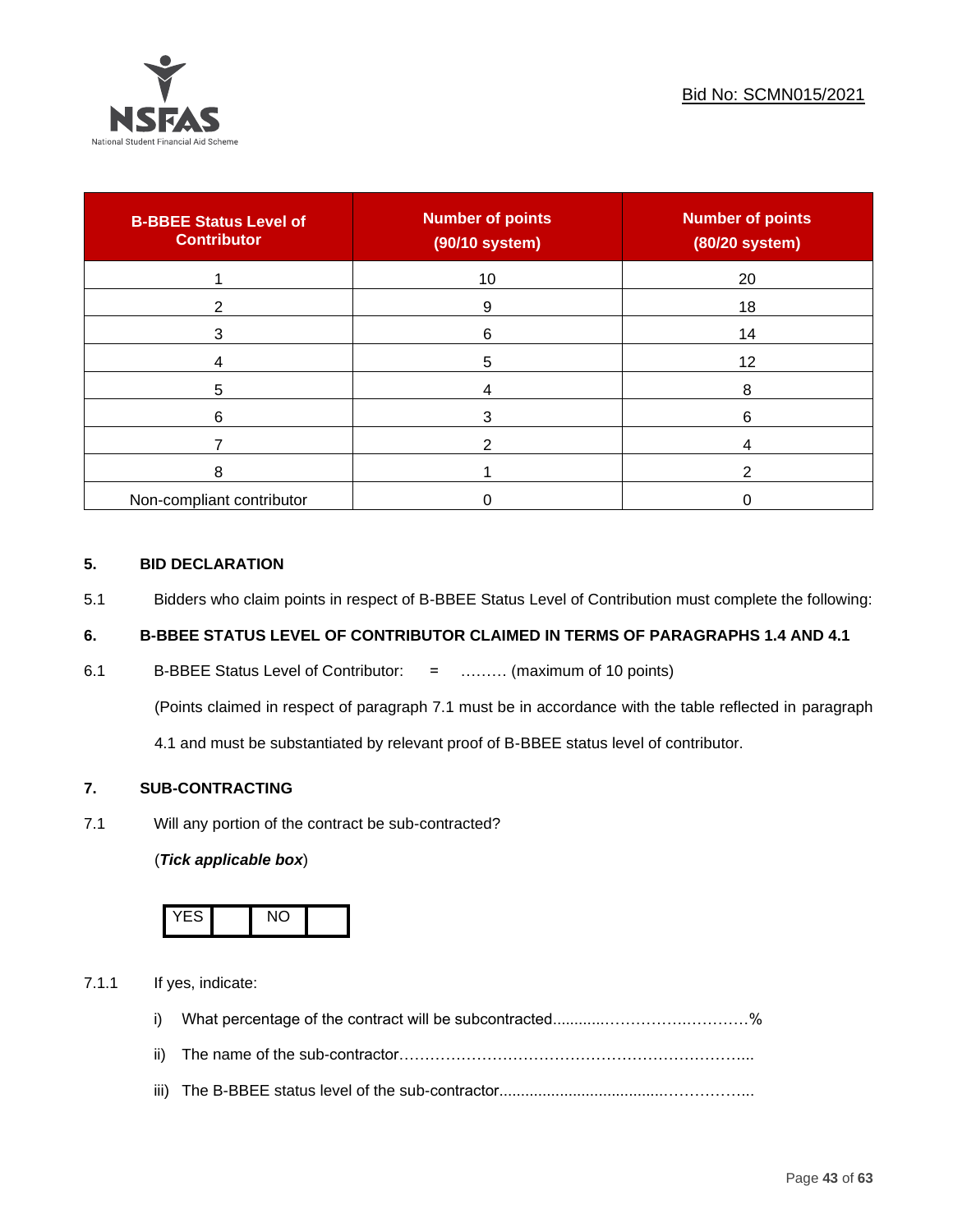

iv) Whether the sub-contractor is an EME or QSE

## *(Tick applicable box*)



v) Specify, by ticking the appropriate box, if subcontracting with an enterprise in terms of Preferential

Procurement Regulations,2017:

| Designated Group: An EME or QSE which is at last 51% owned by:    |            | <b>QSE</b> |
|-------------------------------------------------------------------|------------|------------|
|                                                                   | $\sqrt{ }$ | V          |
| <b>Black people</b>                                               |            |            |
| Black people who are youth                                        |            |            |
| Black people who are women                                        |            |            |
| Black people with disabilities                                    |            |            |
| Black people living in rural or underdeveloped areas or townships |            |            |
| Cooperative owned by black people                                 |            |            |
| Black people who are military veterans                            |            |            |
| <b>OR</b>                                                         |            |            |
| Any EME                                                           |            |            |
| Any QSE                                                           |            |            |

## 8. **DECLARATION WITH REGARD TO COMPANY/FIRM**

- 8.1 Name of company/firm………………………………………………………………………….
- 8.2 VAT registration number…………………………………….…………………………………
- 8.3 Company registration number…………….……………………….…………………………….

## 8.4 TYPE OF COMPANY/ FIRM

- D Partnership/Joint Venture / Consortium
- □ One-person business/sole propriety
- **Close corporation**
- D Company
- (Pty) Limited

[TICK APPLICABLE BOX]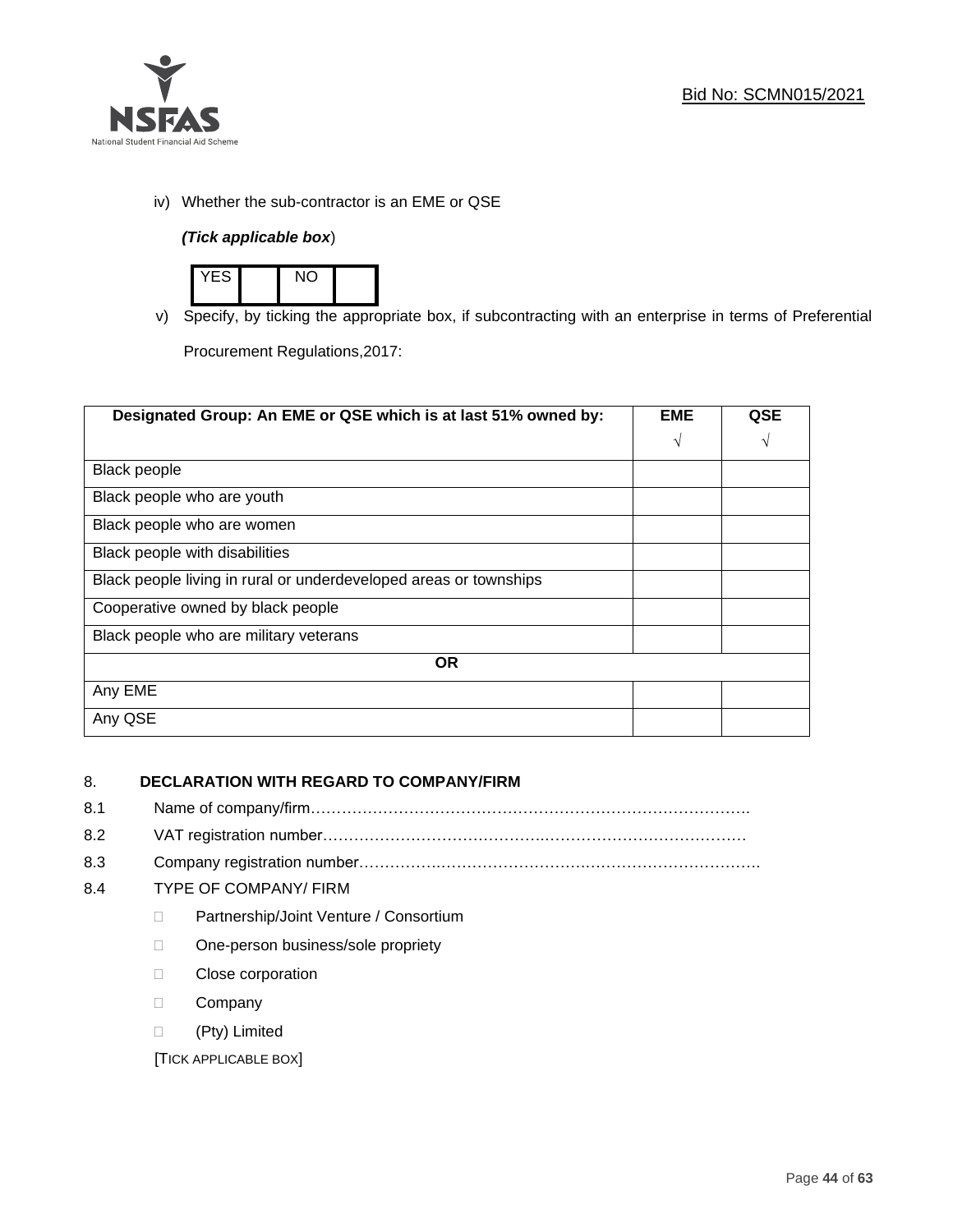

## Bid No: SCMN015/2021

| 8.5 | DESCRIBE PRINCIPAL BUSINESS ACTIVITIES                                                                       |                                                                                                            |  |
|-----|--------------------------------------------------------------------------------------------------------------|------------------------------------------------------------------------------------------------------------|--|
|     |                                                                                                              |                                                                                                            |  |
|     |                                                                                                              |                                                                                                            |  |
|     |                                                                                                              |                                                                                                            |  |
|     |                                                                                                              |                                                                                                            |  |
| 8.6 | <b>COMPANY CLASSIFICATION</b>                                                                                |                                                                                                            |  |
|     | $\Box$                                                                                                       | Manufacturer                                                                                               |  |
|     | $\Box$                                                                                                       | Supplier                                                                                                   |  |
|     | $\Box$                                                                                                       | Professional service provider                                                                              |  |
|     | $\Box$                                                                                                       | Other service providers, e.g. transporter, etc.                                                            |  |
|     |                                                                                                              | [TICK APPLICABLE BOX]                                                                                      |  |
| 8.7 |                                                                                                              |                                                                                                            |  |
| 8.8 | I/we, the undersigned, who is / are duly authorised to do so on behalf of the company/firm, certify that the |                                                                                                            |  |
|     | points claimed, based on the B-BBE status level of contributor indicated in paragraphs 1.4 and 6.1 of the    |                                                                                                            |  |
|     | foregoing certificates, qualifies the company/ firm for the preference(s) shown and I / we acknowledge       |                                                                                                            |  |
|     | that:                                                                                                        |                                                                                                            |  |
|     | i)                                                                                                           | The information furnished is true and correct.                                                             |  |
|     | ii)                                                                                                          | The preference points claimed are in accordance with the General Conditions as indicated in                |  |
|     |                                                                                                              | paragraph 1 of this form.                                                                                  |  |
|     | iii)                                                                                                         | In the event of a contract being awarded as a result of points claimed as shown in paragraphs 1.4 and      |  |
|     |                                                                                                              | 6.1, the contractor may be required to furnish documentary proof to the satisfaction of the purchaser      |  |
|     |                                                                                                              | that the claims are correct.                                                                               |  |
|     |                                                                                                              | iv) If the B-BBEE status level of contributor has been claimed or obtained on a fraudulent basis or any of |  |
|     |                                                                                                              | the conditions of contract have not been fulfilled, the purchaser may, in addition to any other remedy     |  |
|     |                                                                                                              | it may have -                                                                                              |  |
|     |                                                                                                              |                                                                                                            |  |
|     |                                                                                                              | disqualify the person from the bidding process.<br>(a)                                                     |  |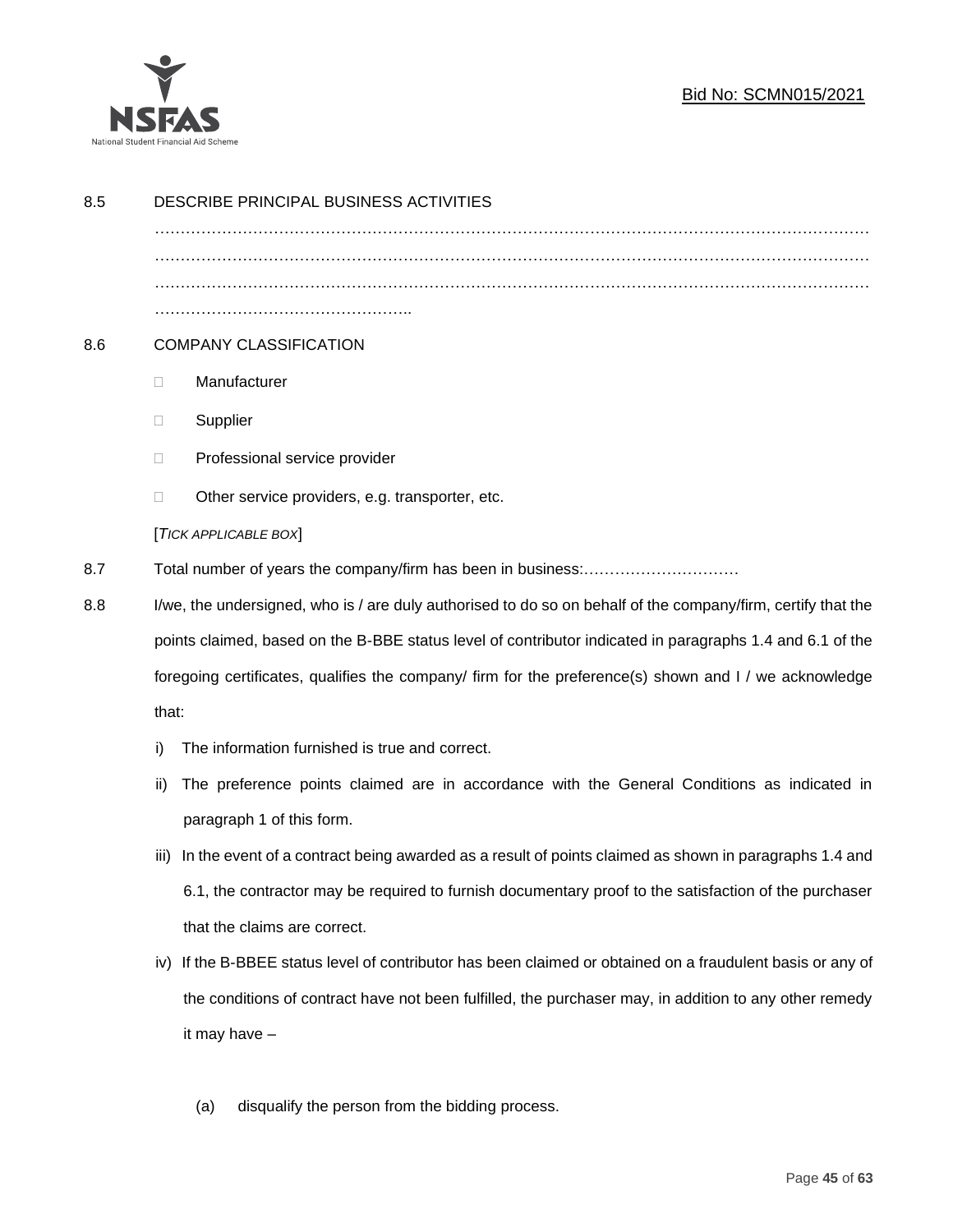

- (b) recover costs, losses or damages it has incurred or suffered as a result of that person's conduct.
- (c) cancel the contract and claim any damages which it has suffered as a result of having to make less favourable arrangements due to such cancellation.
- (d) recommend that the bidder or contractor, its shareholders and directors, or only the shareholders and directors who acted on a fraudulent basis, be restricted by the National Treasury from obtaining business from any organ of state for a period not exceeding 10 years, after the *audi alteram partem* (hear the other side) rule has been applied; and
- (e) forward the matter for criminal prosecution.

| <b>WITNESSES</b> |                              |
|------------------|------------------------------|
|                  | SIGNATURE(S) OF BIDDERS(S)   |
|                  | DATE:<br>.<br><b>ADDRESS</b> |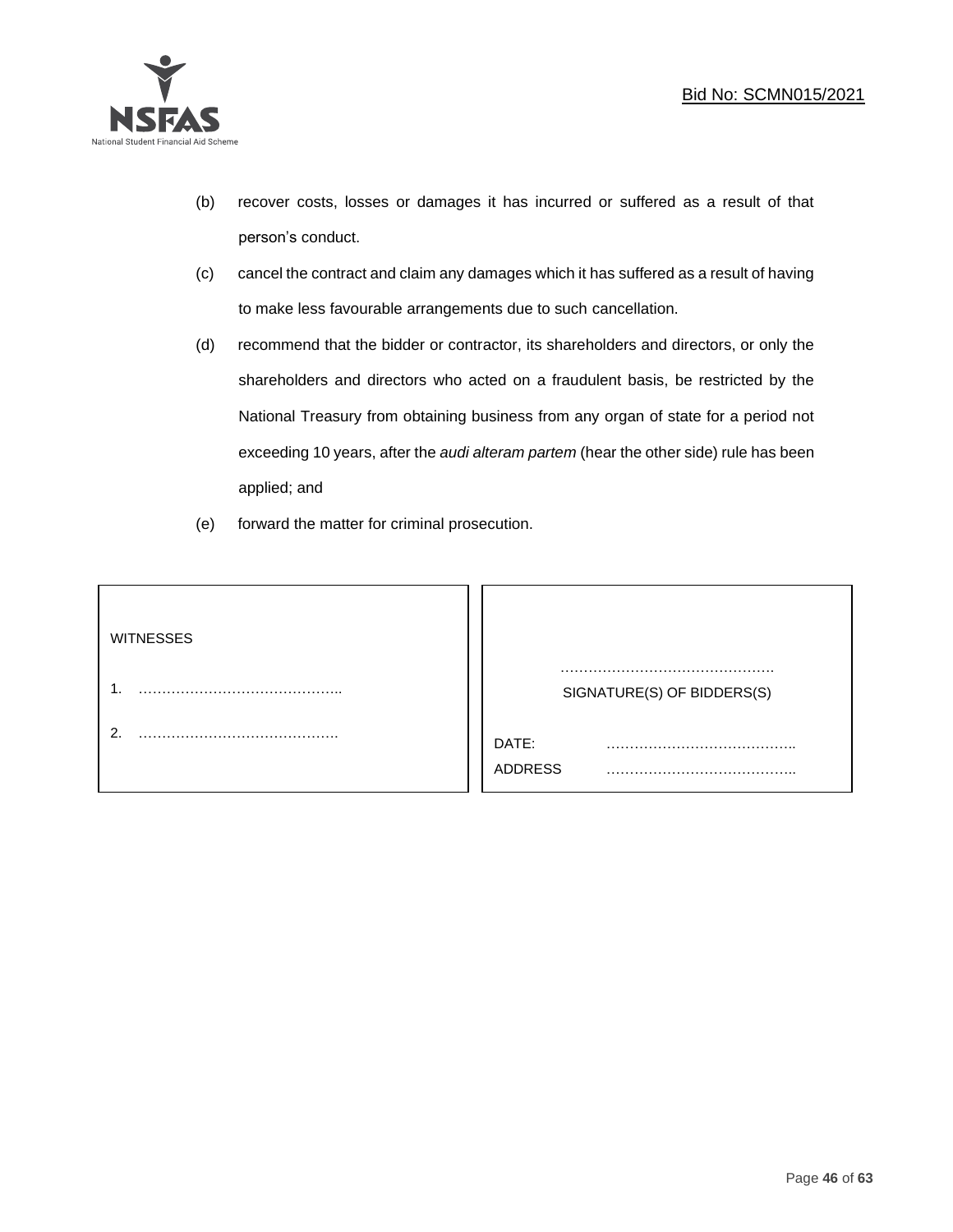

## GOVERNMENT PROCUREMENT

## **GENERAL CONDITIONS OF CONTRACT July 2010**

## **NOTES**

The purpose of this document is to:

(i) Draw special attention to certain general conditions applicable to government bids, contracts and orders; and

(ii) To ensure that clients be familiar with regard to the rights and obligations of all parties involved in doing business with government.

In this document words in the singular also mean in the plural and vice versa and words in the masculine also mean in the feminine and neuter.

• The General Conditions of Contract will form part of all bid documents and may not be amended.

Special Conditions of Contract (SCC) relevant to a specific bid, should be compiled separately for every bid (if applicable) and will supplement the General Conditions of Contract. Whenever there is a conflict, the provisions in the SCC shall prevail.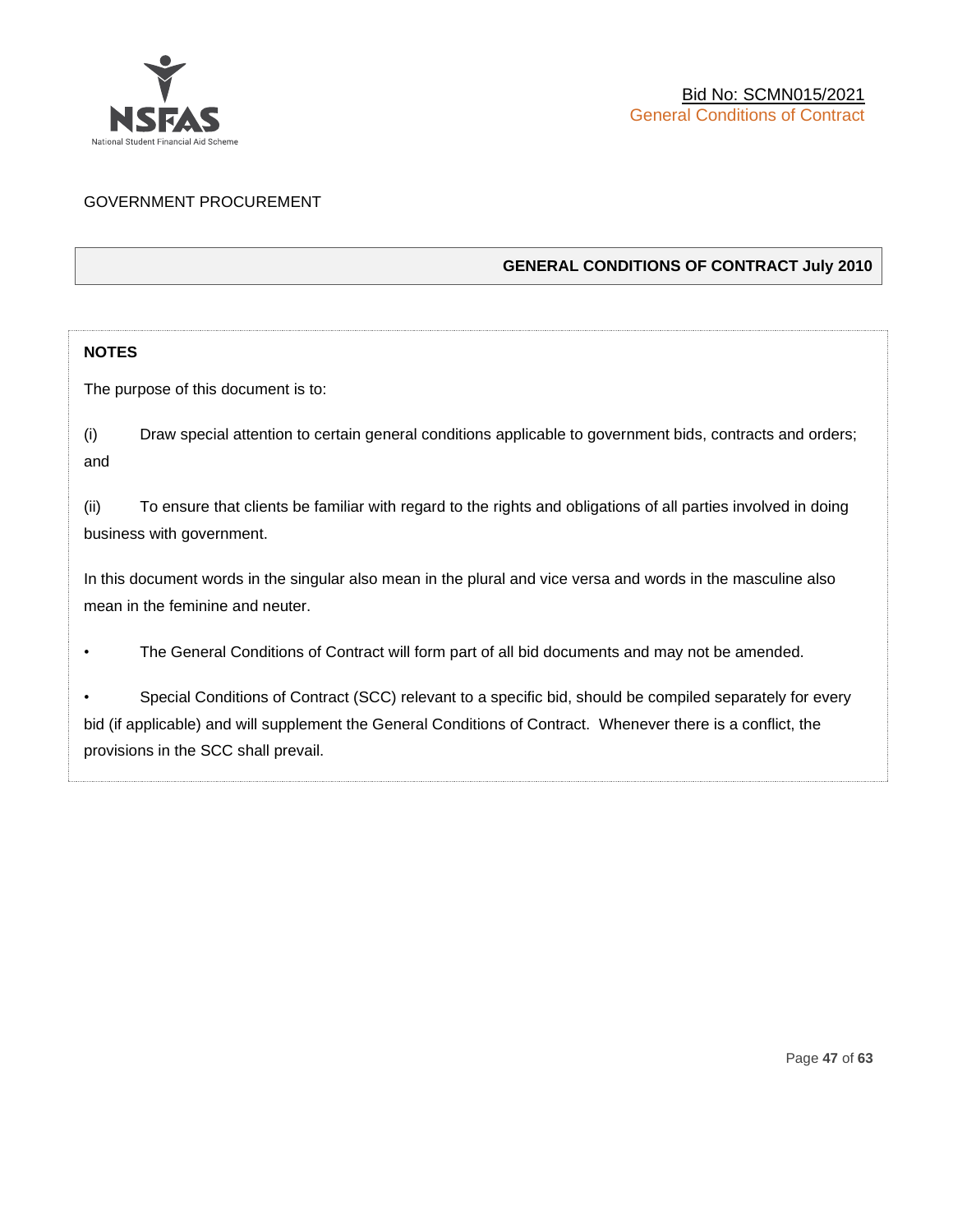

## TABLE OF CLAUSES

- 1. Definitions
- 2. Application
- 3. General
- 4. Standards
- 5. Use of contract documents and information; inspection
- 6. Patent rights
- 7. Performance security
- 8. Inspections, tests and analysis
- 9. Packing
- 10. Delivery and documents
- 11. Insurance
- 12. Transportation
- 13. Incidental services
- 14. Spare parts
- 15. Warranty
- 16. Payment
- 17. Prices
- 18. Contract amendments
- 19. Assignment
- 20. Subcontracts
- 21. Delays in the supplier's performance
- 22. Penalties
- 23. Termination for default
- 24. Dumping and countervailing duties
- 25. Force Majeure
- 26. Termination for insolvency
- 27. Settlement of disputes
- 28. Limitation of liability
- 29. Governing language
- 30. Applicable law
- 31. Notices
- 32. Taxes and duties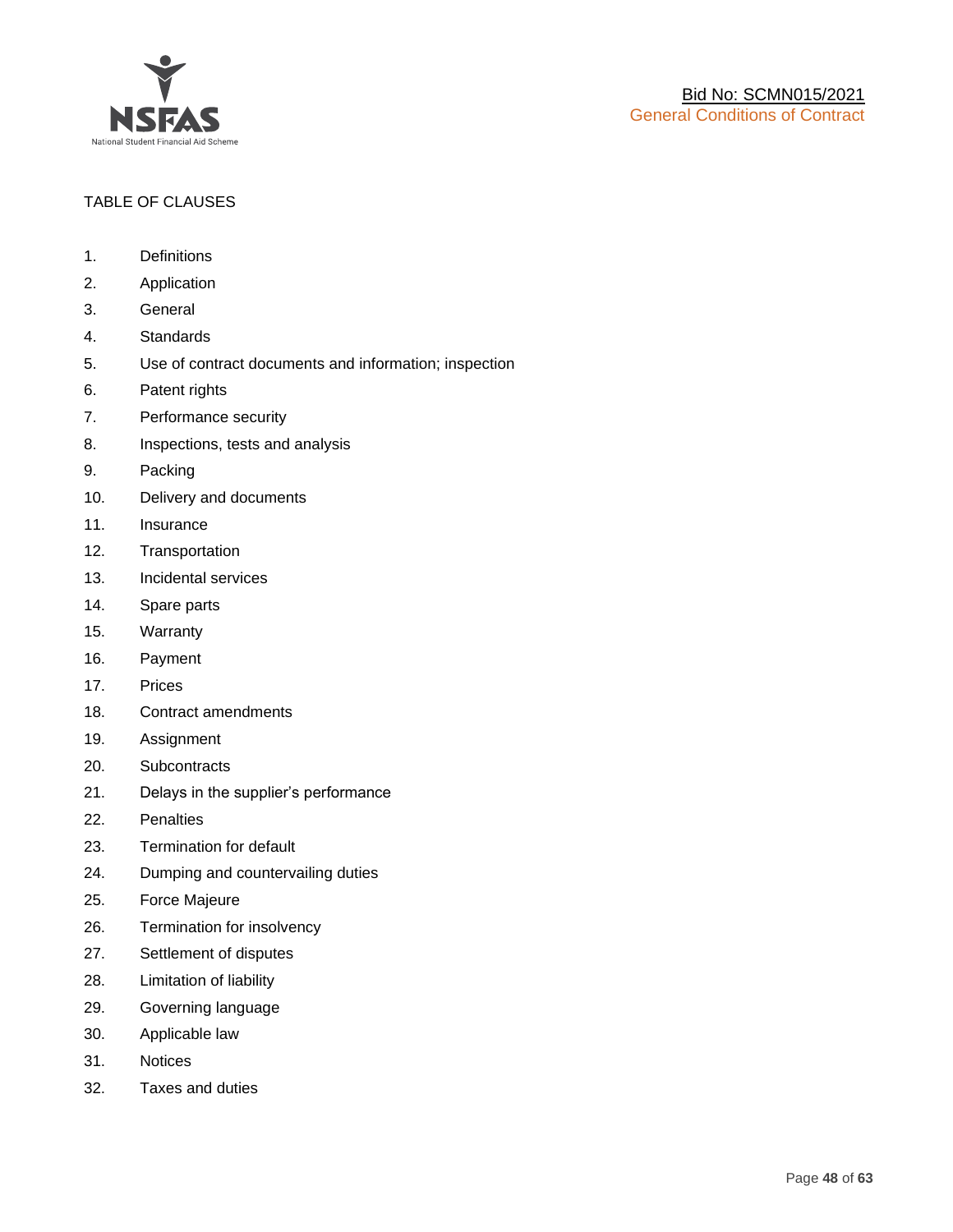

- 33. National Industrial Participation Programme (NIPP)
- 34. Prohibition of restrictive practices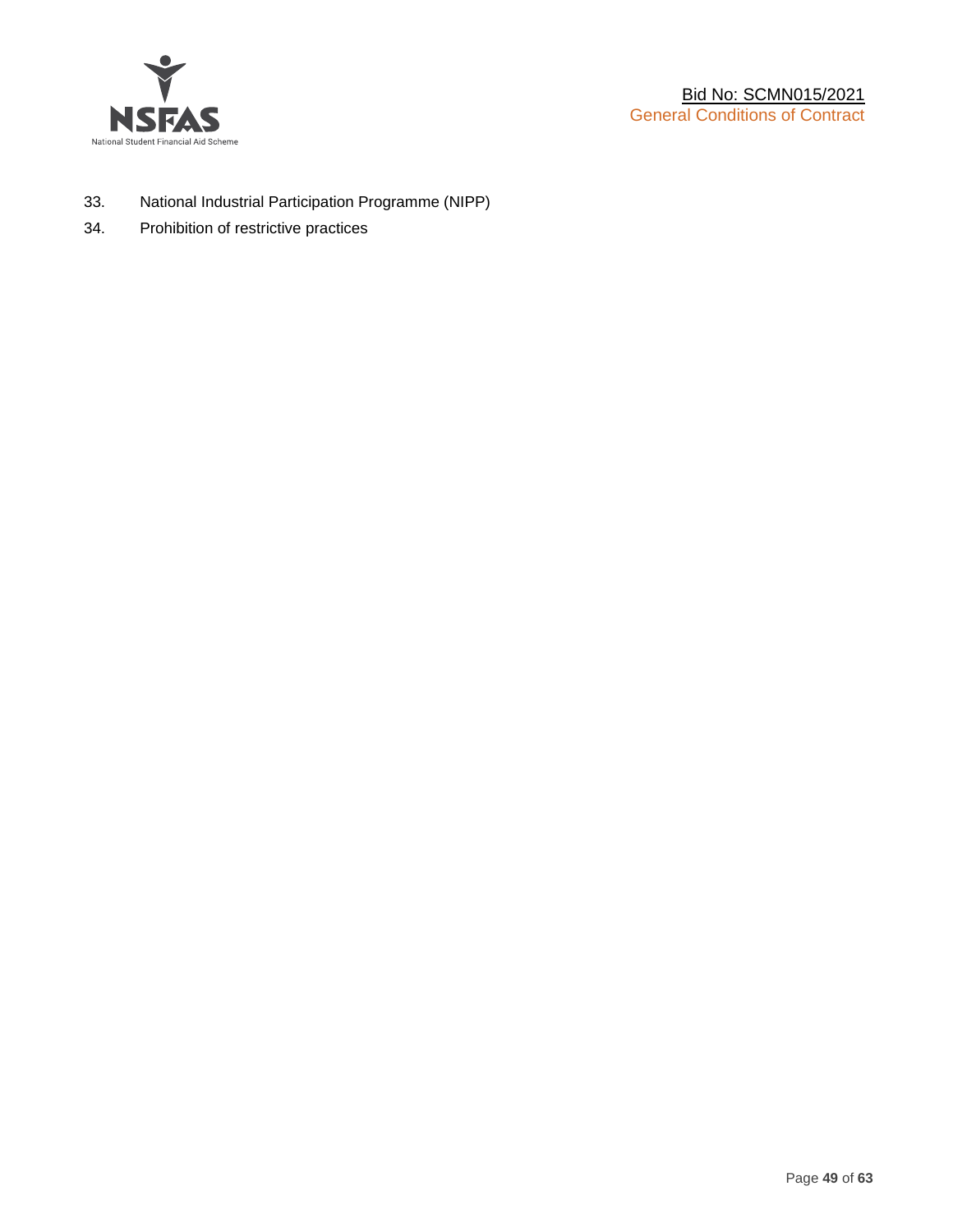

#### **General Conditions of Contract**

#### **1. Definitions**

- 1. The following terms shall be interpreted as indicated:
- 1.1 "Closing time" means the date and hour specified in the bidding documents for the receipt of bids.
- 1.2 "Contract" means the written agreement entered into between the purchaser and the supplier, as recorded in the contract form signed by the parties, including all attachments and appendices thereto and all documents incorporated by reference therein.
- 1.3 "Contract price" means the price payable to the supplier under the contract for the full and proper performance of his contractual obligations.
- 1.4 "Corrupt practice" means the offering, giving, receiving, or soliciting of anything of value to influence the action of a public official in the procurement process or in contract execution.
- 1.5 "Countervailing duties" are imposed in cases where an enterprise abroad is subsidized by its government and encouraged to market its products internationally.
- 1.6 "Country of origin" means the place where the goods were mined, grown or produced or from which the services are supplied. Goods are produced when, through manufacturing, processing or substantial and major assembly of components, a commercially recognized new product results that is substantially different in basic characteristics or in purpose or utility from its components.
- 1.7 "Day" means calendar day.
- 1.8 "Delivery" means delivery in compliance of the conditions of the contract or order.
- 1.9 "Delivery ex stock" means immediate delivery directly from stock actually on hand.
- 1.10 "Delivery into consignees store or to his site" means delivered and unloaded in the specified store or depot or on the specified site in compliance with the conditions of the contract or order, the supplier bearing all risks and charges involved until the supplies are so delivered and a valid receipt is obtained.
- 1.11 "Dumping" occurs when a private enterprise abroad market its goods on own initiative in the RSA at lower prices than that of the country of origin and which have the potential to harm the local industries in the RSA.
- 1.12 " Force majeure" means an event beyond the control of the supplier and not involving the supplier's fault or negligence and not foreseeable. Such events may include, but is not restricted to, acts of the purchaser in its sovereign capacity, wars or revolutions, fires, floods, epidemics, quarantine restrictions and freight embargoes.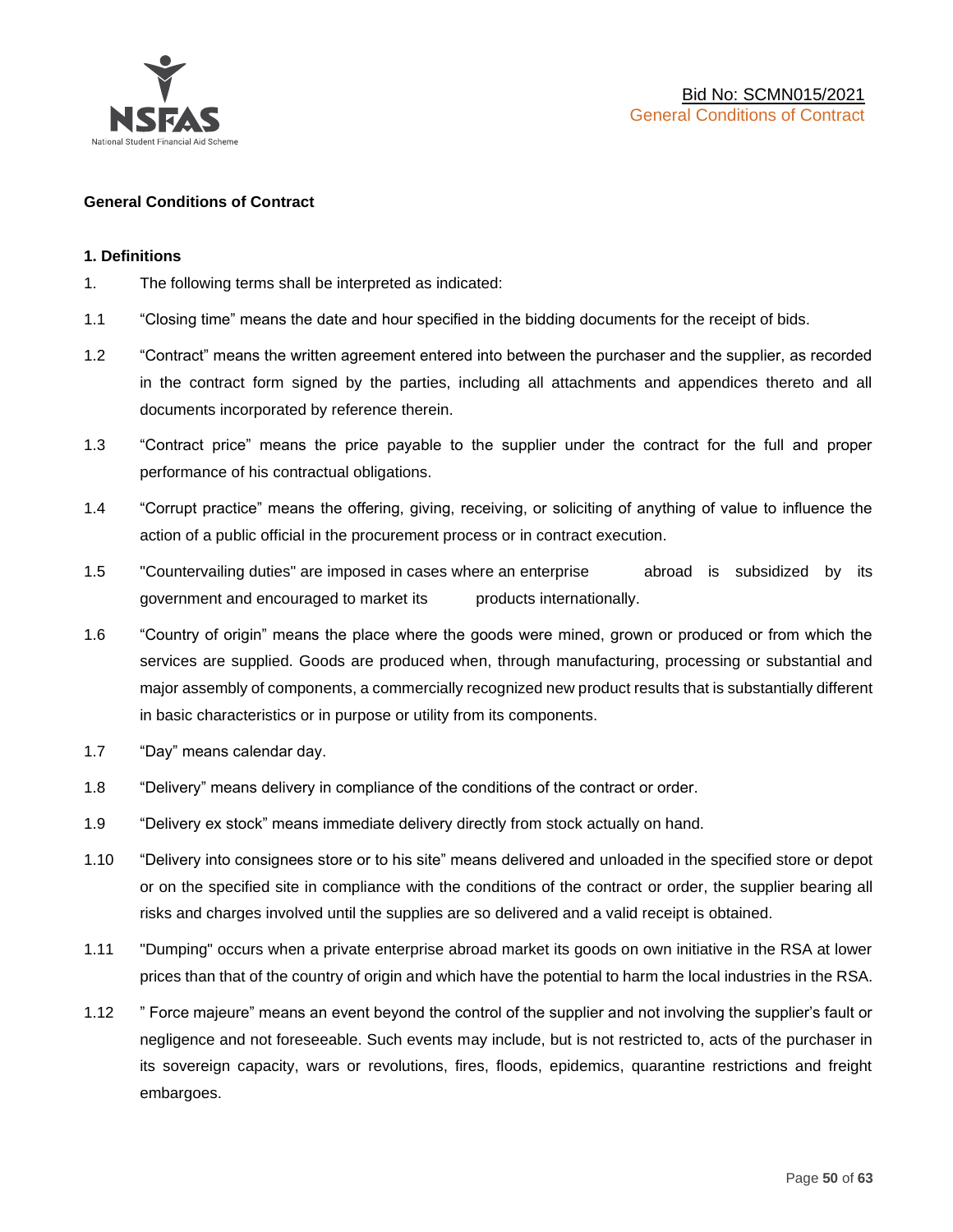

- 1.13 "Fraudulent practice" means a misrepresentation of facts in order to influence a procurement process or the execution of a contract to the detriment of any bidder and includes collusive practice among bidders (prior to or after bid submission) designed to establish bid prices at artificial non-competitive levels and to deprive the bidder of the benefits of free and open competition.
- 1.14 "GCC" means the General Conditions of Contract.
- 1.15 "Goods" means all of the equipment, machinery, and/or other materials that the supplier is required to supply to the purchaser under the contract.
- 1.16 "Imported content" means that portion of the bidding price represented by the cost of components, parts or materials which have been or are still to be imported (whether by the supplier or his subcontractors) and which costs are inclusive of the costs abroad, plus freight and other direct importation costs such as landing costs, dock dues, import duty, sales duty or other similar tax or duty at the South African place of entry as well as transportation and handling charges to the factory in the Republic where the supplies covered by the bid will be manufactured.
- 1.17 "Local content" means that portion of the bidding price which is not included in the imported content provided that local manufacture does take place.
- 1.18 "Manufacture" means the production of products in a factory using labour, materials, components and machinery and includes other related value-adding activities.
- 1.19 "Order" means an official written order issued for the supply of goods or works or the rendering of a service.
- 1.20 "Project site," where applicable, means the place indicated in bidding documents.
- 1.21 "Purchaser" means the organization purchasing the goods.
- 1.22 "Republic" means the Republic of South Africa.
- 1.23 "SCC" means the Special Conditions of Contract.
- 1.24 "Services" means those functional services ancillaries to the supply of the goods, such as transportation and any other incidental services, such as installation, commissioning, provision of technical assistance, training, catering, gardening, security, maintenance and other such obligations of the supplier covered under the contract.
- 1.25 "Written" or "in writing" means handwritten in ink or any form of electronic or mechanical writing.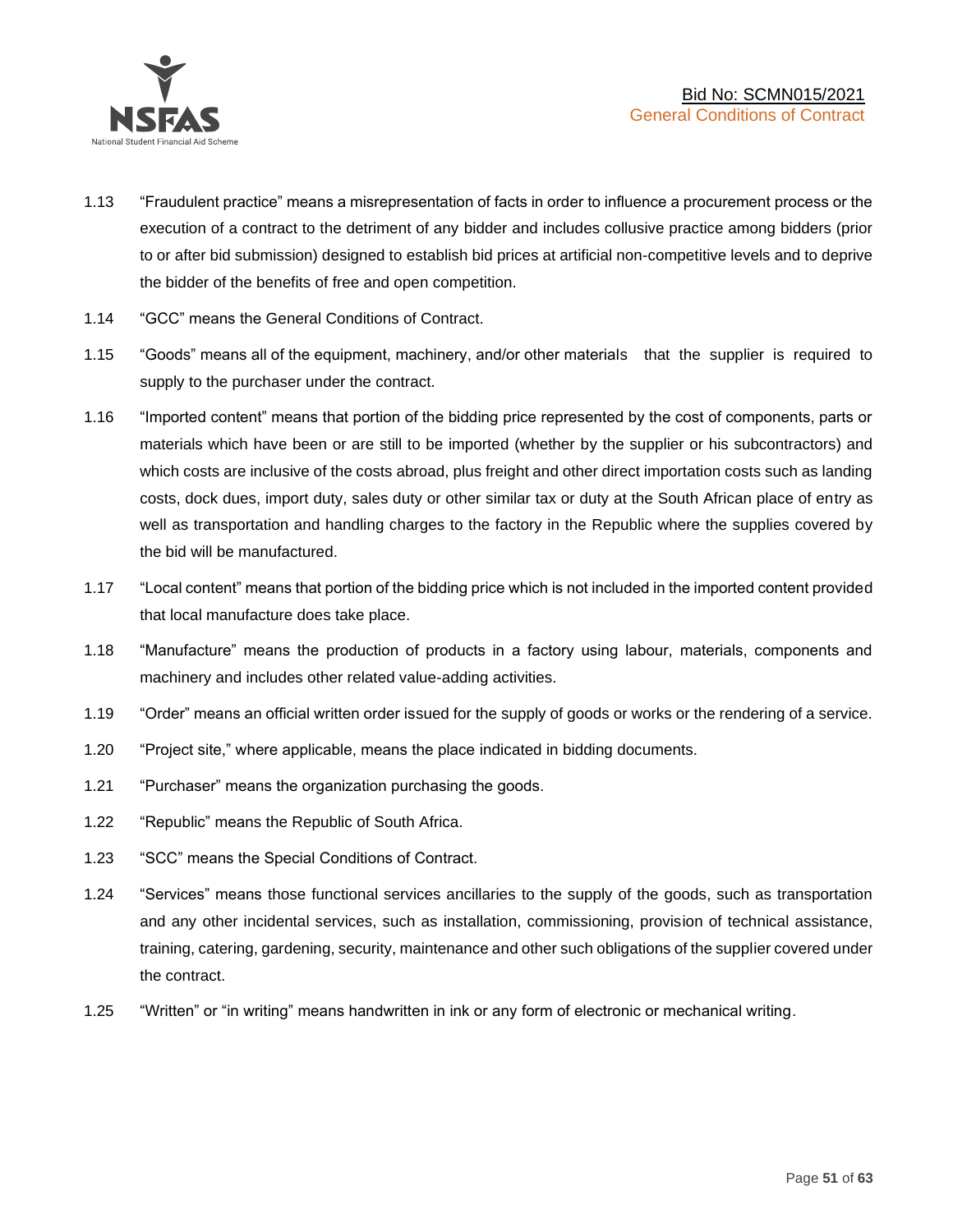

## **2. Application**

- 2.1 These general conditions are applicable to all bids, contracts and orders including bids for functional and professional services, sales, hiring, letting and the granting or acquiring of rights, but excluding immovable property, unless otherwise indicated in the bidding documents.
- 2.2 Where applicable, special conditions of contract are also laid down to cover specific supplies, services or works.
- 2.3 Where such special conditions of contract are in conflict with these general conditions, the special conditions shall apply.

#### **3 General**

- 3.1 Unless otherwise indicated in the bidding documents, the purchaser shall not be liable for any expense incurred in the preparation and submission of a bid. Where applicable a non-refundable fee for documents may be charged.
- 3.2 With certain exceptions, invitations to bid are only published in the Government Tender Bulletin. The Government Tender Bulletin may be obtained directly from the Government Printer, Private Bag X85, Pretoria 0001, or accessed electronically from [www.treasury.gov.za](http://www.treasury.gov.za/)

#### **4. Standards**

4.1 The goods supplied shall conform to the standards mentioned in the bidding documents and specifications.

#### **5. Use of contract documents and information; inspection**.

- 5.1 The supplier shall not, without the purchaser's prior written consent, disclose the contract, or any provision thereof, or any specification, plan, drawing, pattern, sample, or information furnished by or on behalf of the purchaser in connection therewith, to any person other than a person employed by the supplier in the performance of the contract. Disclosure to any such employed person shall be made in confidence and shall extend only so far as may be necessary for purposes of such performance.
- 5.2 The supplier shall not, without the purchaser's prior written consent, make use of any document or information mentioned in GCC clause 5.1 except for purposes of performing the contract.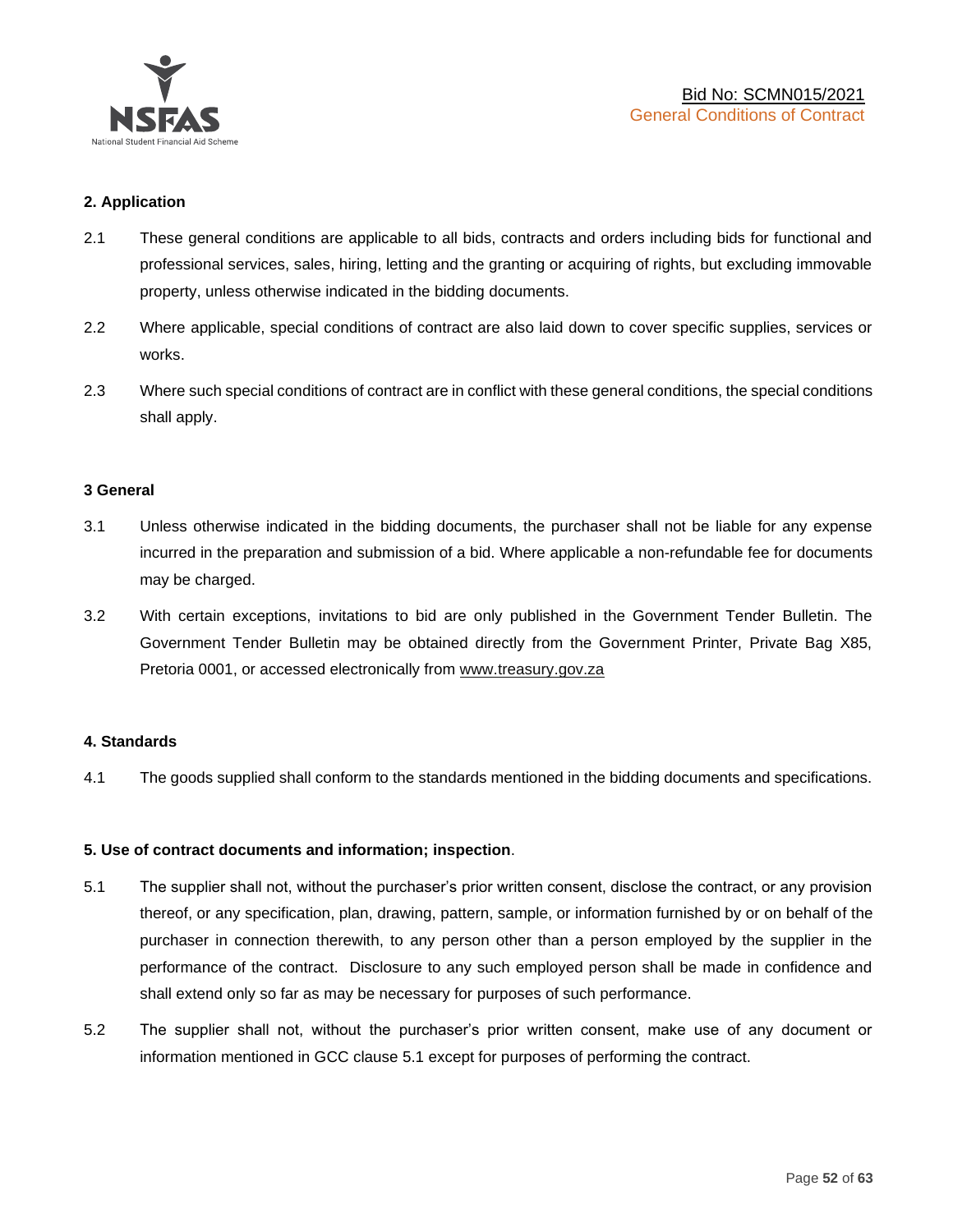

- 5.3 Any document, other than the contract itself mentioned in GCC clause 5.1 shall remain the property of the purchaser and shall be returned (all copies) to the purchaser on completion of the supplier's performance under the contract if so, required by the purchaser.
- 5.4 The supplier shall permit the purchaser to inspect the supplier's records relating to the performance of the supplier and to have them audited by auditors appointed by the purchaser, if so, required by the purchaser.

## **6. Patent rights**

6.1 The supplier shall indemnify the purchaser against all third-party claims of infringement of patent, trademark, or industrial design rights arising from use of the goods or any part thereof by the purchaser.

## **7. Performance security**

- 7.1 Within thirty (30) days of receipt of the notification of contract award, the successful bidder shall furnish to the purchaser the performance security of the amount specified in SCC.
- 7.2 The proceeds of the performance security shall be payable to the purchaser as compensation for any loss resulting from the supplier's failure to complete his obligations under the contract.
- 7.3 The performance security shall be denominated in the currency of the contract, or in a freely convertible currency acceptable to the purchaser and shall be in one of the following forms:
	- (a) a bank guarantee or an irrevocable letter of credit issued by a reputable bank located in the purchaser's country or abroad, acceptable to the purchaser, in the form provided in the bidding documents or another form acceptable to the purchaser; or
	- (b) a cashier's or certified cheque
- 7.4 The performance security will be discharged by the purchaser and returned to the supplier not later than thirty (30) days following the date of completion of the supplier's performance obligations under the contract, including any warranty obligations, unless otherwise specified in SCC.

#### **8. Inspections, tests and analyses**

- 8.1 All pre-bidding testing will be for the account of the bidder.
- 8.2 If it is a bid condition that supplies to be produced or services to be rendered should at any stage during production or execution or on completion be subject to inspection, the premises of the bidder or contractor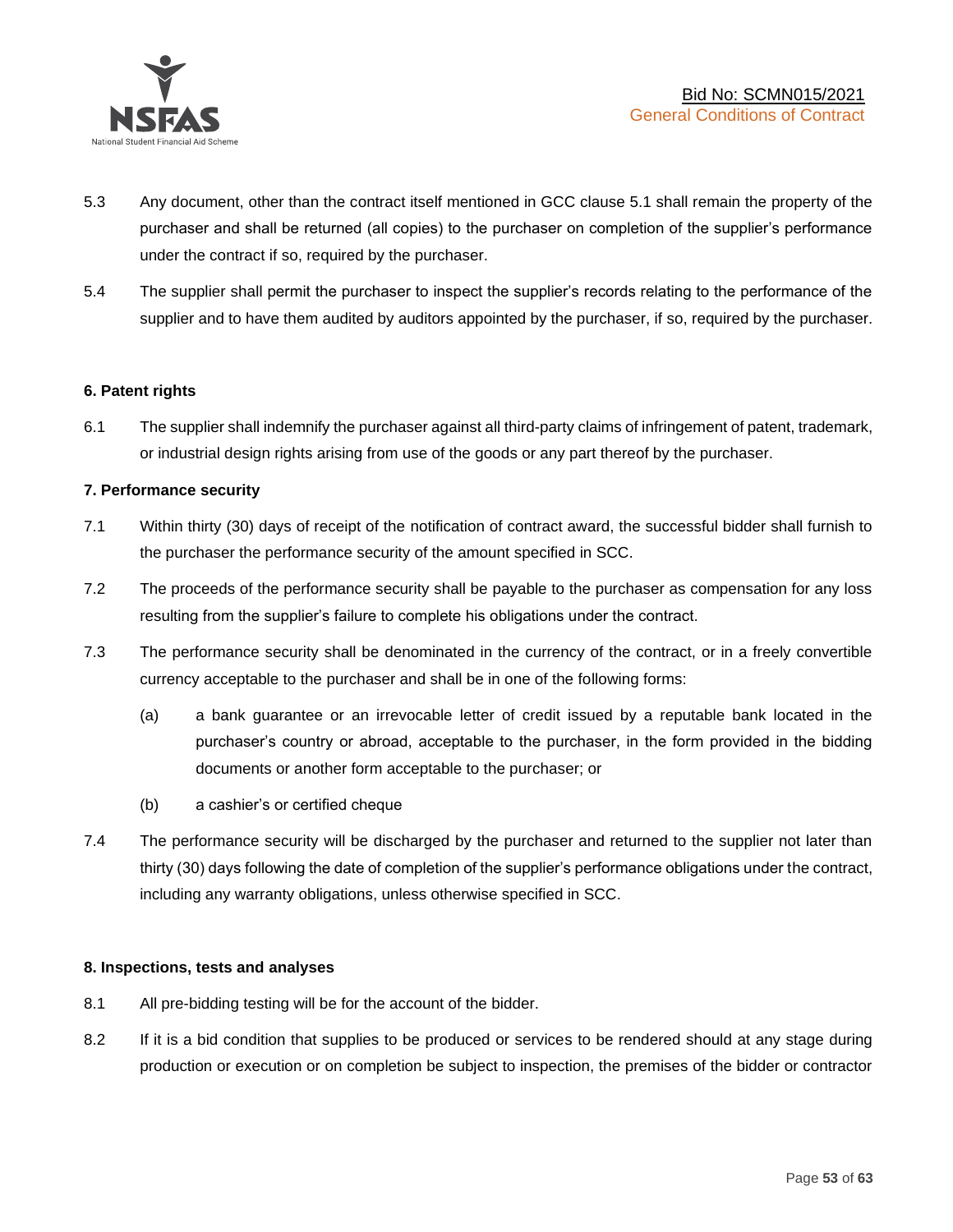shall be open, at all reasonable hours, for inspection by a representative of the Department or an organization acting on behalf of the Department.

- 8.3 If there are no inspection requirements indicated in the bidding documents and no mention is made in the contract, but during the contract period it is decided that inspections shall be carried out, the purchaser shall itself make the necessary arrangements, including payment arrangements with the testing authority concerned.
- 8.4 If the inspections, tests and analyses referred to in clauses 8.2 and 8.3 show the supplies to be in accordance with the contract requirements, the cost of the inspections, tests and analyses shall be defrayed by the purchaser.
- 8.5 Where the supplies or services referred to in clauses 8.2 and 8.3 do not comply with the contract requirements, irrespective of whether such supplies or services are accepted or not, the cost in connection with these inspections, tests or analyses shall be defrayed by the supplier.
- 8.6 Supplies and services which are referred to in clauses 8.2 and 8.3 and which do not comply with the contract requirements may be rejected.
- 8.7 Any contract supplies may on or after delivery be inspected, tested or analysed and may be rejected if found not to comply with the requirements of the contract. Such rejected supplies shall be held at the cost and risk of the supplier who shall, when called upon, remove them immediately at his own cost and forthwith substitute them with supplies which do comply with the requirements of the contract. Failing such removal, the rejected supplies shall be returned at the supplier's cost and risk. Should the supplier fail to provide the substitute supplies forthwith, the purchaser may, without giving the supplier further opportunity to substitute the rejected supplies, purchase such supplies as may be necessary at the expense of the supplier.
- 8.8 The provisions of clauses 8.4 to 8.7 shall not prejudice the right of the purchaser to cancel the contract on account of a breach of the conditions thereof, or to act in terms of Clause 23 of GCC.

## **9. Packing**

9.1 The supplier shall provide such packing of the goods as is required to prevent their damage or deterioration during transit to their final destination, as indicated in the contract. The packing shall be sufficient to withstand, without limitation, rough handling during transit and exposure to extreme temperatures, salt and precipitation during transit, and open storage. Packing, case size and weights shall take into consideration, where appropriate, the remoteness of the goods' final destination and the absence of heavy handling facilities at all points in transit.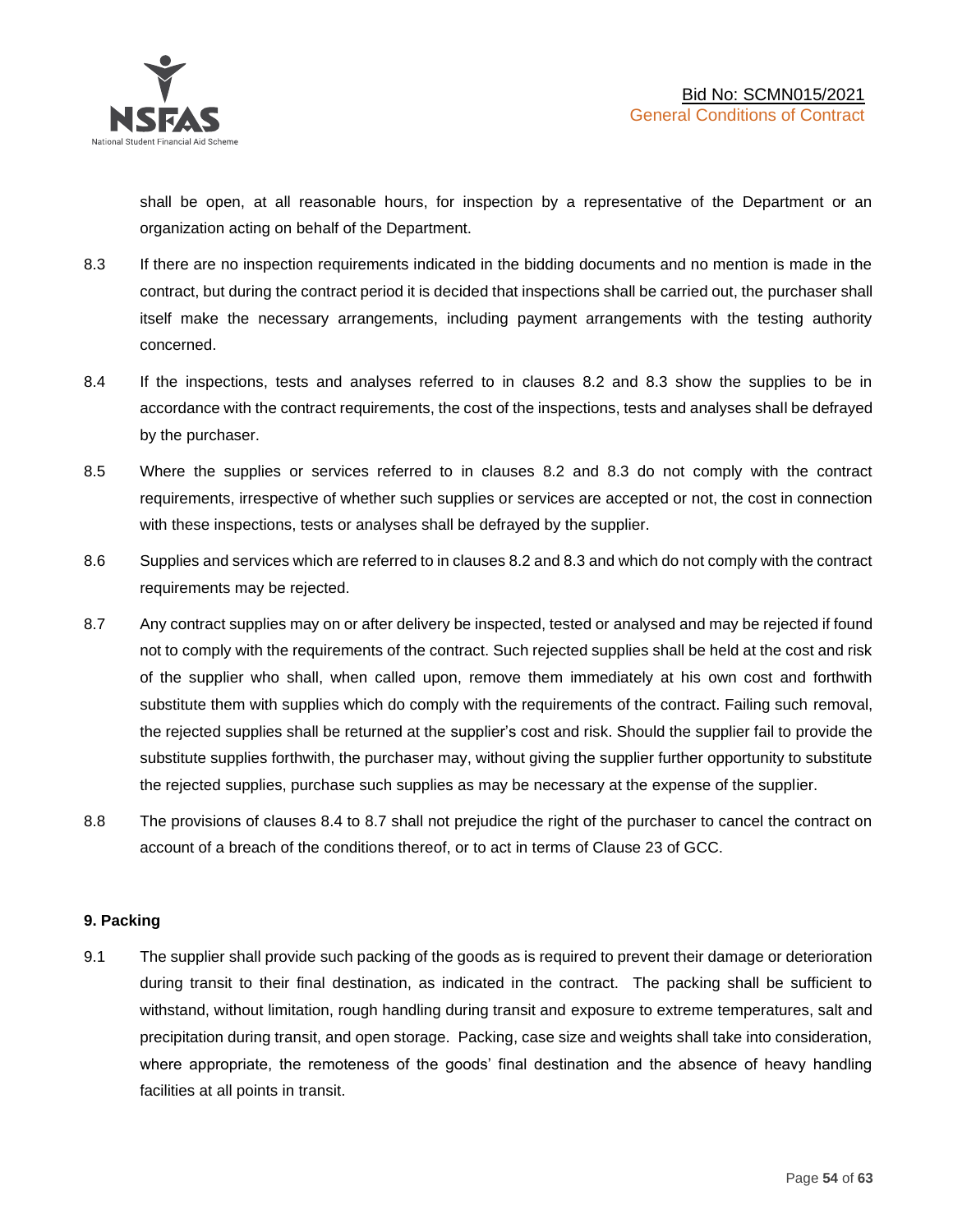

9.2 The packing, marking, and documentation within and outside the packages shall comply strictly with such special requirements as shall be expressly provided for in the contract, including additional requirements, if any, specified in SCC, and in any subsequent instructions ordered by the purchaser.

#### **10. Delivery and documents**

- 10.1 Delivery of the goods shall be made by the supplier in accordance with the terms specified in the contract. The details of shipping and/or other documents to be furnished by the supplier are specified in SCC.
- 10.2 Documents to be submitted by the supplier are specified in SCC.

#### **11. Insurance**

11.1 The goods supplied under the contract shall be fully insured in a freely convertible currency against loss or damage incidental to manufacture or acquisition, transportation, storage and delivery in the manner specified in the SCC.

#### **12. Transportation**

12.1 Should a price other than an all-inclusive delivered price be required, this shall be specified in the SCC.

#### **13. Incidental services**

13.1 The supplier may be required to provide any or all of the following services, including additional services, if any, specified in SCC:

(a) performance or supervision of on-site assembly and/or commissioning of the supplied ` goods;

- (b) furnishing of tools required for assembly and/or maintenance of the supplied goods;
- (c) furnishing of a detailed operations and maintenance manual for each appropriate unit of the supplied goods;
- (d) performance or supervision or maintenance and/or repair of the supplied goods, for a period of time agreed by the parties, provided that this service shall not relieve the supplier of any warranty obligations under this contract; and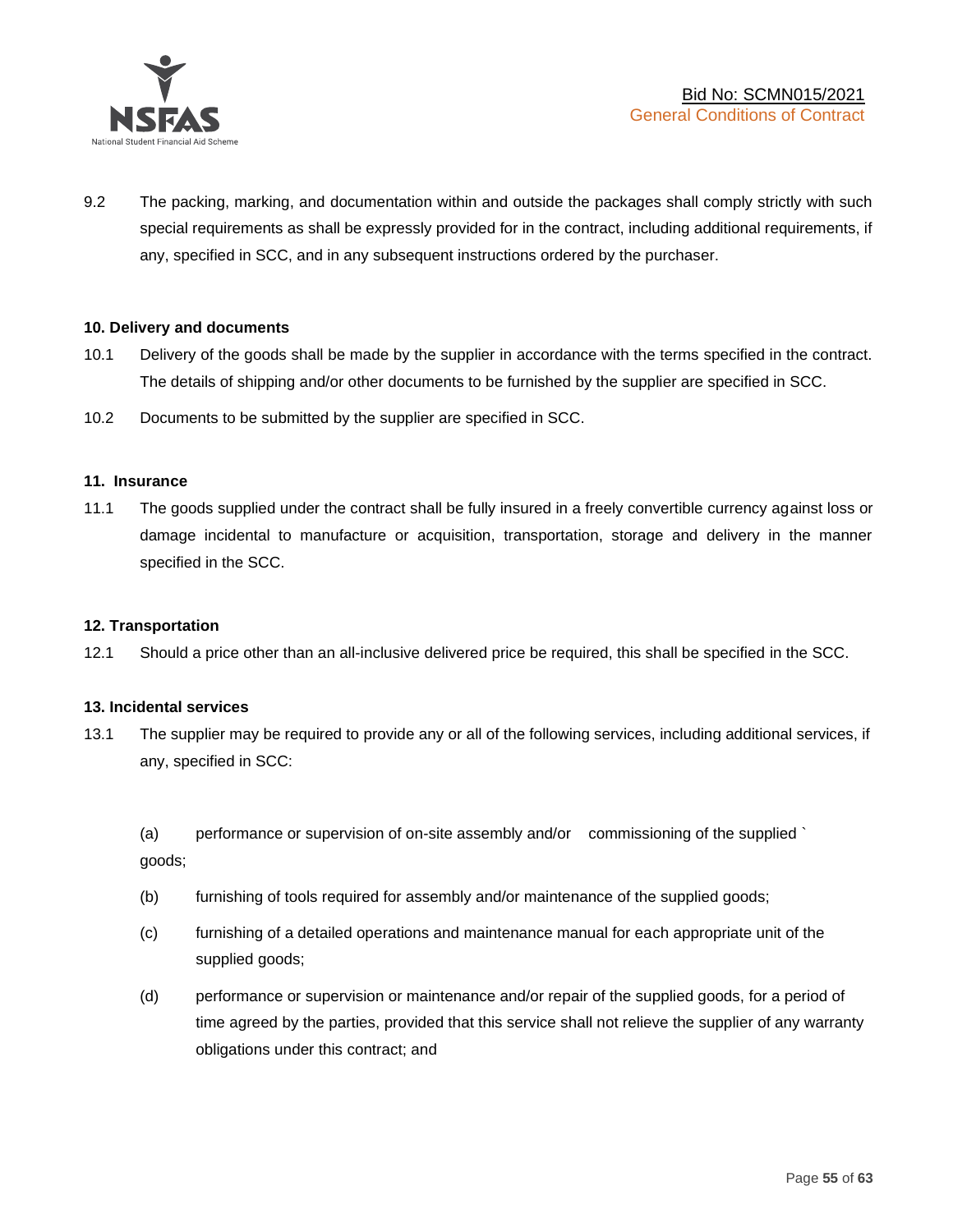

- (e) training of the purchaser's personnel, at the supplier's plant and/or on-site, in assembly, start-up, operation, maintenance, and/or repair of the supplied goods.
- 13.2 Prices charged by the supplier for incidental services, if not included in the contract price for the goods, shall be agreed upon in advance by the parties and shall not exceed the prevailing rates charged to other parties by the supplier for similar services.

## **14. Spare parts**

- 14.1 As specified in SCC, the supplier may be required to provide any or all of the following materials, notifications, and information pertaining to spare parts manufactured or distributed by the supplier:
	- (a) such spare parts as the purchaser may elect to purchase from the supplier, provided that this election shall not relieve the supplier of any warranty obligations under the contract; and
	- (b) in the event of termination of production of the spare parts:

(i) Advance notification to the purchaser of the pending termination, in sufficient time to permit the purchaser to procure needed requirements; and

(ii) following such termination, furnishing at no cost to the purchaser, the blueprints, drawings, and specifications of the spare parts, if requested.

#### **15. Warranty**

- 15.1 The supplier warrants that the goods supplied under the contract are new, unused, of the most recent or current models, and that they incorporate all recent improvements in design and materials unless provided otherwise in the contract. The supplier further warrants that all goods supplied under this contract shall have no defect, arising from design, materials, or workmanship (except when the design and/or material is required by the purchaser's specifications) or from any act or omission of the supplier, that may develop under normal use of the supplied goods in the conditions prevailing in the country of final destination.
- 15.2 This warranty shall remain valid for twelve (12) months after the goods, or any portion thereof as the case may be, have been delivered to and accepted at the final destination indicated in the contract, or for eighteen (18) months after the date of shipment from the port or place of loading in the source country, whichever period concludes earlier, unless specified otherwise in SCC.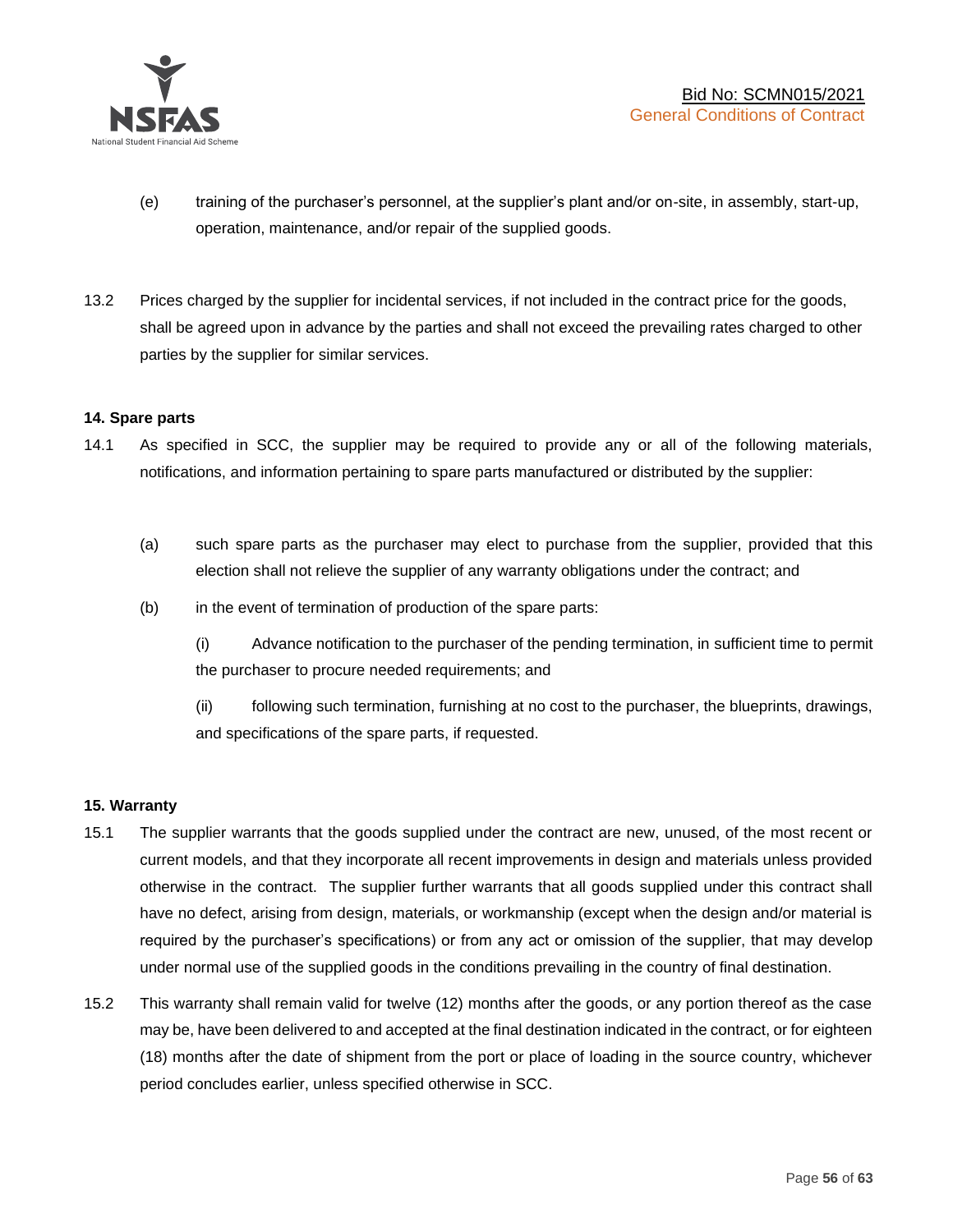

- 15.3 The purchaser shall promptly notify the supplier in writing of any claims arising under this warranty.
- 15.4 Upon receipt of such notice, the supplier shall, within the period specified in SCC and with all reasonable speed, repair or replace the defective goods or parts thereof, without costs to the purchaser.
- 15.5 If the supplier, having been notified, fails to remedy the defect(s) within the period specified in SCC, the purchaser may proceed to take such remedial action as may be necessary, at the supplier's risk and expense and without prejudice to any other rights which the purchaser may have against the supplier under the contract.

## **16. Payment**

- 16.1 The method and conditions of payment to be made to the supplier under this contract shall be specified in SCC.
- 16.2 The supplier shall furnish the purchaser with an invoice accompanied by a copy of the delivery note and upon fulfilment of other obligations stipulated in the contract.
- 16.3 Payments shall be made promptly by the purchaser, but in no case later than thirty (30) days after submission of an invoice or claim by the supplier.
- 16.4 Payment will be made in Rand unless otherwise stipulated in SCC.

#### **17. Prices**

17.1 Prices charged by the supplier for goods delivered and services performed under the contract shall not vary from the prices quoted by the supplier in his bid, with the exception of any price adjustments authorized in SCC or in the purchaser's request for bid validity extension, as the case may be.

#### **18. Contract amendments**

18.1 No variation in or modification of the terms of the contract shall be made except by written amendment signed by the parties concerned.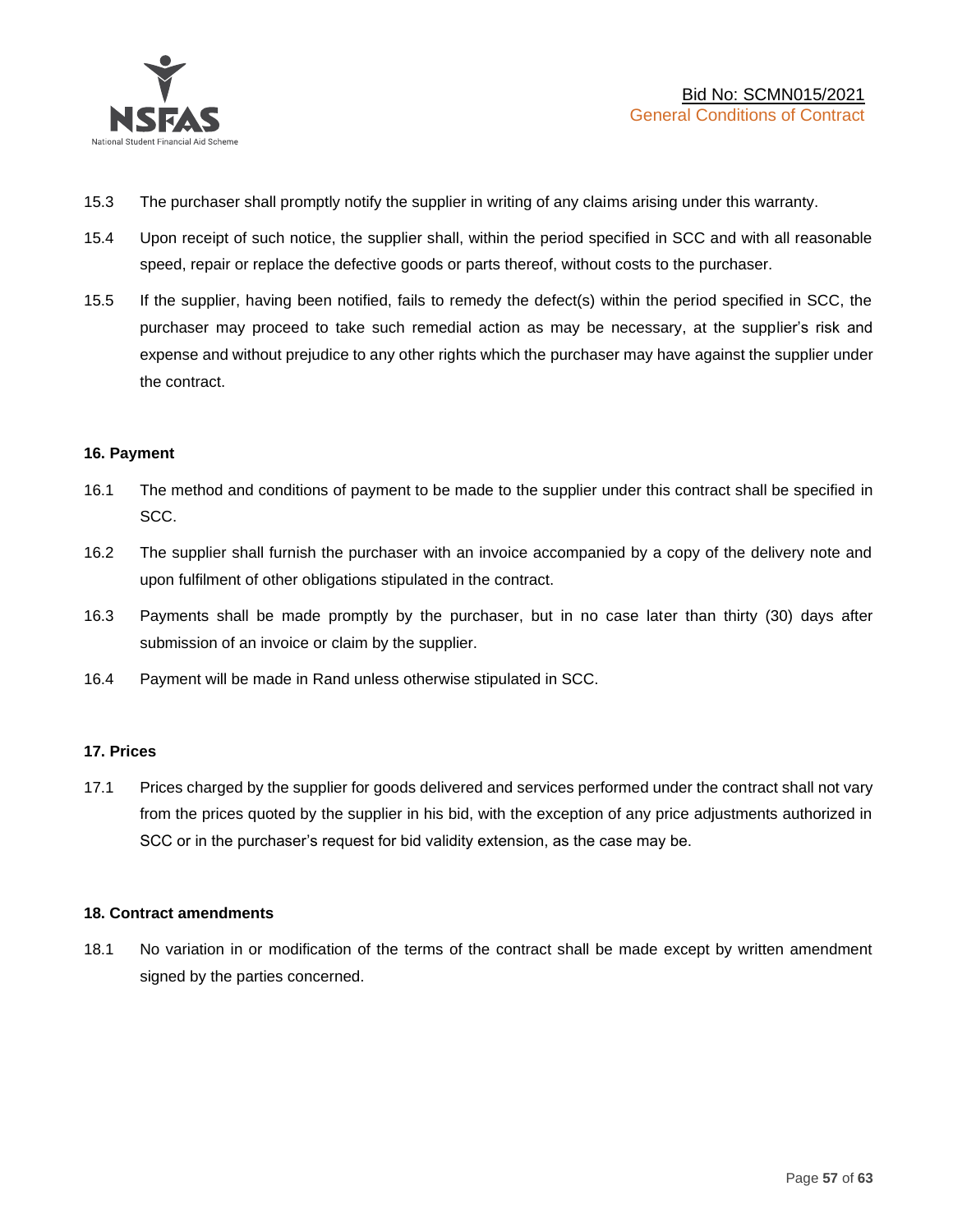

#### **19. Assignment**

19.1 The supplier shall not assign, in whole or in part, its obligations to perform under the contract, except with the purchaser's prior written consent.

#### **20. Subcontracts**

20.1 The supplier shall notify the purchaser in writing of all subcontracts awarded under this contract if not already specified in the bid. Such notification, in the original bid or later, shall not relieve the supplier from any liability or obligation under the contract.

#### **21. Delays in the supplier's performance**

- 21.1 Delivery of the goods and performance of services shall be made by the supplier in accordance with the time schedule prescribed by the purchaser in the contract.
- 21.2 If at any time during performance of the contract, the supplier or its subcontractor(s) should encounter conditions impeding timely delivery of the goods and performance of services, the supplier shall promptly notify the purchaser in writing of the fact of the delay, its likely duration and its cause(s). As soon as practicable after receipt of the supplier's notice, the purchaser shall evaluate the situation and may at his discretion extend the supplier's time for performance, with or without the imposition of penalties, in which case the extension shall be ratified by the parties by amendment of contract.
- 21.3 No provision in a contract shall be deemed to prohibit the obtaining of supplies or services from a national department, provincial department, or a local authority.
- 21.4 The right is reserved to procure outside of the contract small quantities or to have minor essential services executed if an emergency arises, the supplier's point of supply is not situated at or near the place where the supplies are required, or the supplier's services are not readily available.
- 21.5 Except as provided under GCC Clause 25, a delay by the supplier in the performance of its delivery obligations shall render the supplier liable to the imposition of penalties, pursuant to GCC Clause 22, unless an extension of time is agreed upon pursuant to GCC Clause 21.2 without the application of penalties.
- 21.6 Upon any delay beyond the delivery period in the case of a supplies contract, the purchaser shall, without cancelling the contract, be entitled to purchase supplies of a similar quality and up to the same quantity in substitution of the goods not supplied in conformity with the contract and to return any goods delivered later at the supplier's expense and risk, or to cancel the contract and buy such goods as may be required to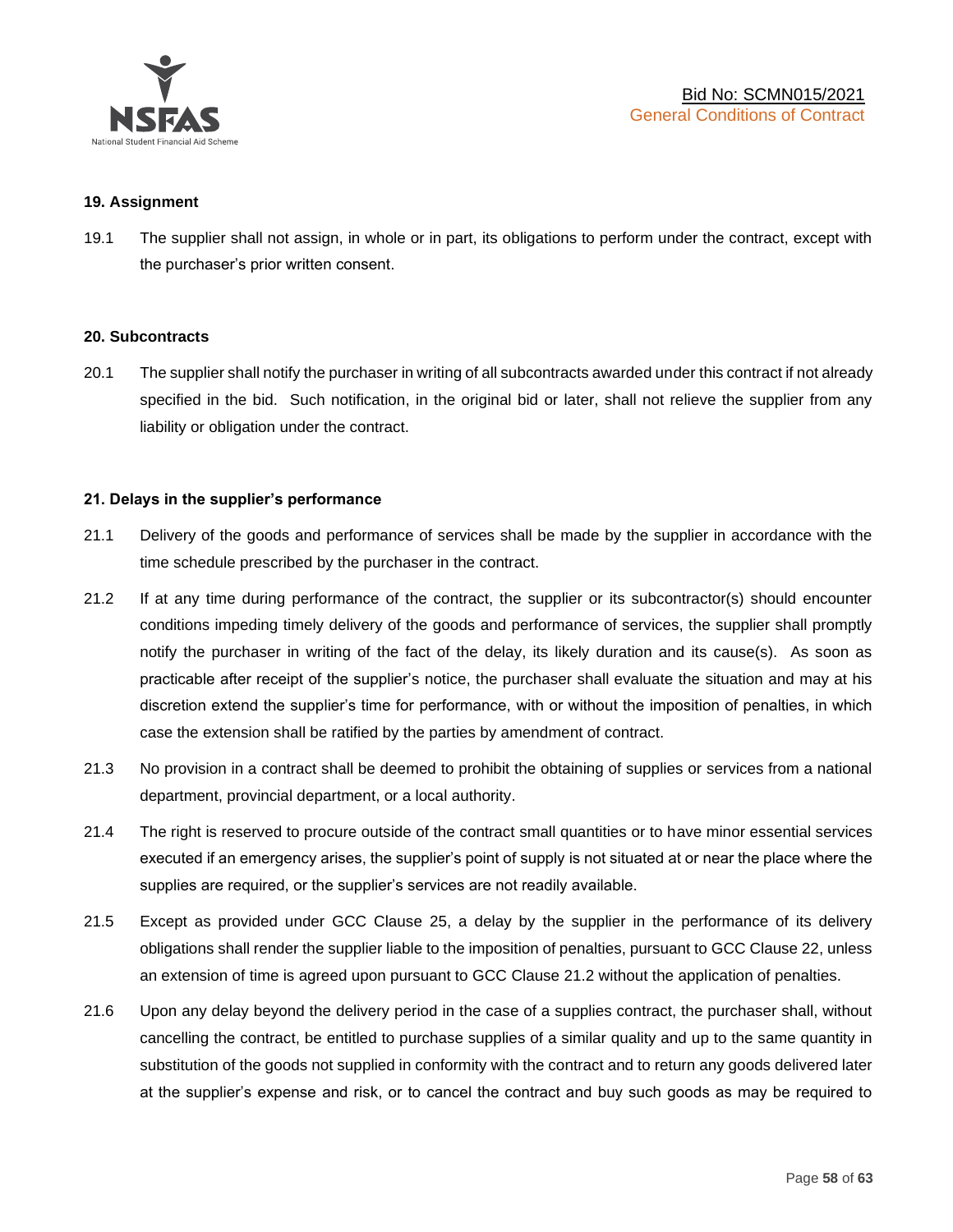

complete the contract and without prejudice to his other rights, be entitled to claim damages from the supplier.

#### **22. Penalties**

22.1 Subject to GCC Clause 25, if the supplier fails to deliver any or all of the goods or to perform the services within the period(s) specified in the contract, the purchaser shall, without prejudice to its other remedies under the contract, deduct from the contract price, as a penalty, a sum calculated on the delivered price of the delayed goods or unperformed services using the current prime interest rate calculated for each day of the delay until actual delivery or performance. The purchaser may also consider termination of the contract pursuant to GCC Clause 23.

## **23. Termination for default**

- 23.1 The purchaser, without prejudice to any other remedy for breach of contract, by written notice of default sent to the supplier, may terminate this contract in whole or in part:
	- (a) if the supplier fails to deliver any or all of the goods within the period(s) specified in the contract, or within any extension thereof granted by the purchaser pursuant to GCC Clause 21.2;
	- (b) if the Supplier fails to perform any other obligation(s) under the contract; or
	- (c) if the supplier, in the judgment of the purchaser, has engaged in corrupt or fraudulent practices in competing for or in executing the contract.
- 23.2 In the event the purchaser terminates the contract in whole or in part, the purchaser may procure, upon such terms and in such manner as it deems appropriate, goods, works or services similar to those undelivered, and the supplier shall be liable to the purchaser for any excess costs for such similar goods, works or services. However, the supplier shall continue performance of the contract to the extent not terminated.
- 23.3 Where the purchaser terminates the contract in whole or in part, the purchaser may decide to impose a restriction penalty on the supplier by prohibiting such supplier from doing business with the public sector for a period not exceeding 10 years.
- 23.4 If a purchaser intends imposing a restriction on a supplier or any person associated with the supplier, the supplier will be allowed a time period of not more than fourteen (14) days to provide reasons why the envisaged restriction should not be imposed. Should the supplier fail to respond within the stipulated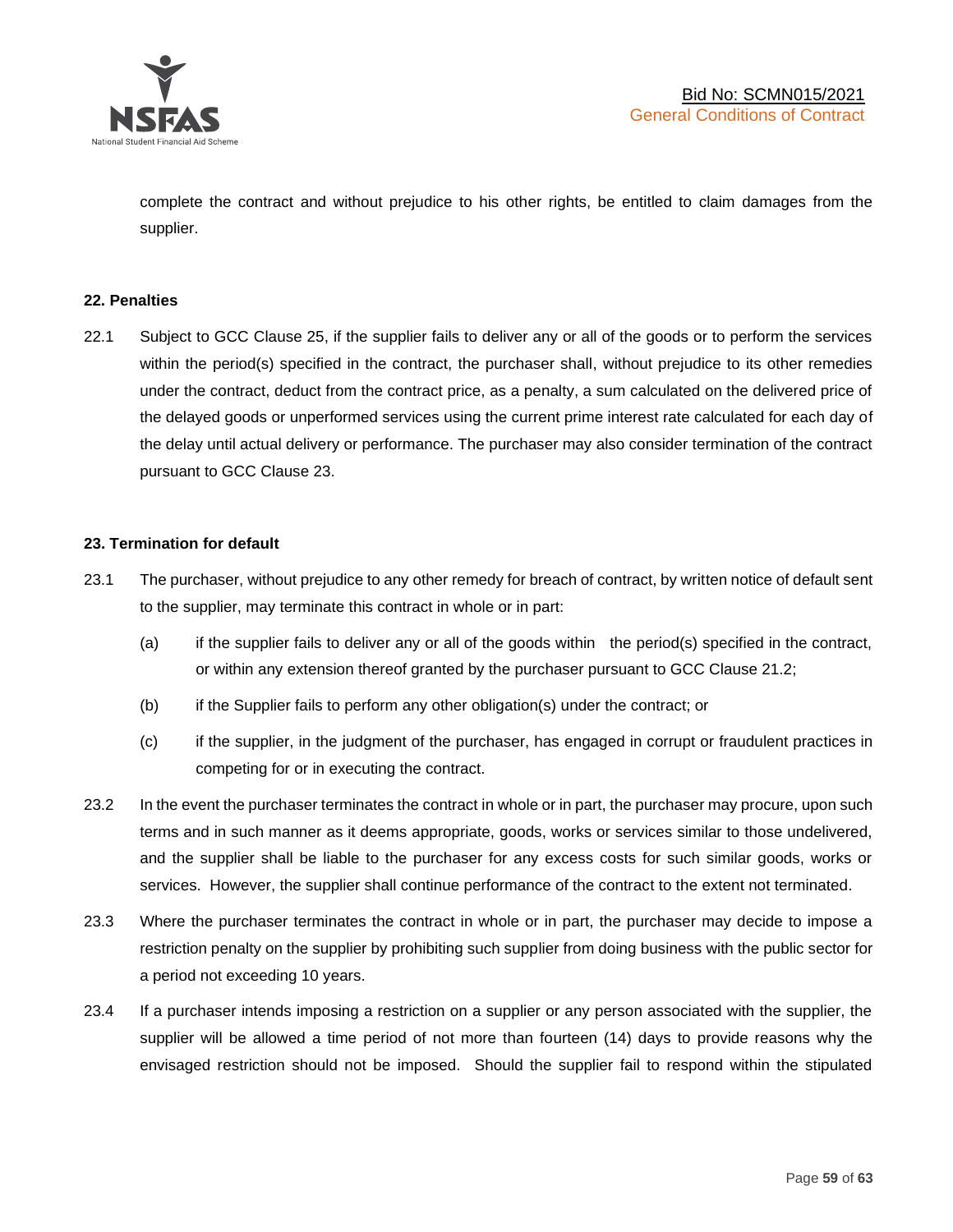

fourteen (14) days the purchaser may regard the intended penalty as not objected against and may impose it on the supplier.

- 23.5 Any restriction imposed on any person by the Accounting Officer / Authority will, at the discretion of the Accounting Officer / Authority, also be applicable to any other enterprise or any partner, manager, director or other person who wholly or partly exercises or exercised or may exercise control over the enterprise of the first-mentioned person, and with which enterprise or person the first-mentioned person, is or was in the opinion of the Accounting Officer / Authority actively associated.
- 23.6 If a restriction is imposed, the purchaser must, within five (5) working days of such imposition, furnish the National Treasury, with the following information:
	- (i) the name and address of the supplier and / or person restricted by the purchaser;
	- (ii) the date of commencement of the restriction
	- (iii) the period of restriction; and
	- (iv) the reasons for the restriction.

These details will be loaded in the National Treasury's central database of suppliers or persons prohibited from doing business with the public sector.

23.7 If a court of law convicts a person of an offence as contemplated in sections 12 or 13 of the Prevention and Combating of Corrupt Activities Act, No. 12 of 2004, the court may also rule that such person's name be endorsed on the Register for Tender Defaulters. When a person's name has been endorsed on the Register, the person will be prohibited from doing business with the public sector for a period not less than five years and not more than 10 years. The National Treasury is empowered to determine the period of restriction and each case will be dealt with on its own merits. According to section 32 of the Act the Register must be open to the public. The Register can be perused on the National Treasury website.

## **24. Anti- dumping and countervailing duties and rights**

24.1 When, after the date of bid, provisional payments are required, or anti-dumping or countervailing duties are imposed, or the amount of a provisional payment or anti-dumping or countervailing right is increased in respect of any dumped or subsidized import, the State is not liable for any amount so required or imposed, or for the amount of any such increase. When, after the said date, such a provisional payment is no longer required or any such anti-dumping or countervailing right is abolished, or where the amount of such provisional payment or any such right is reduced, any such favourable difference shall on demand be paid forthwith by the contractor to the State or the State may deduct such amounts from moneys (if any) which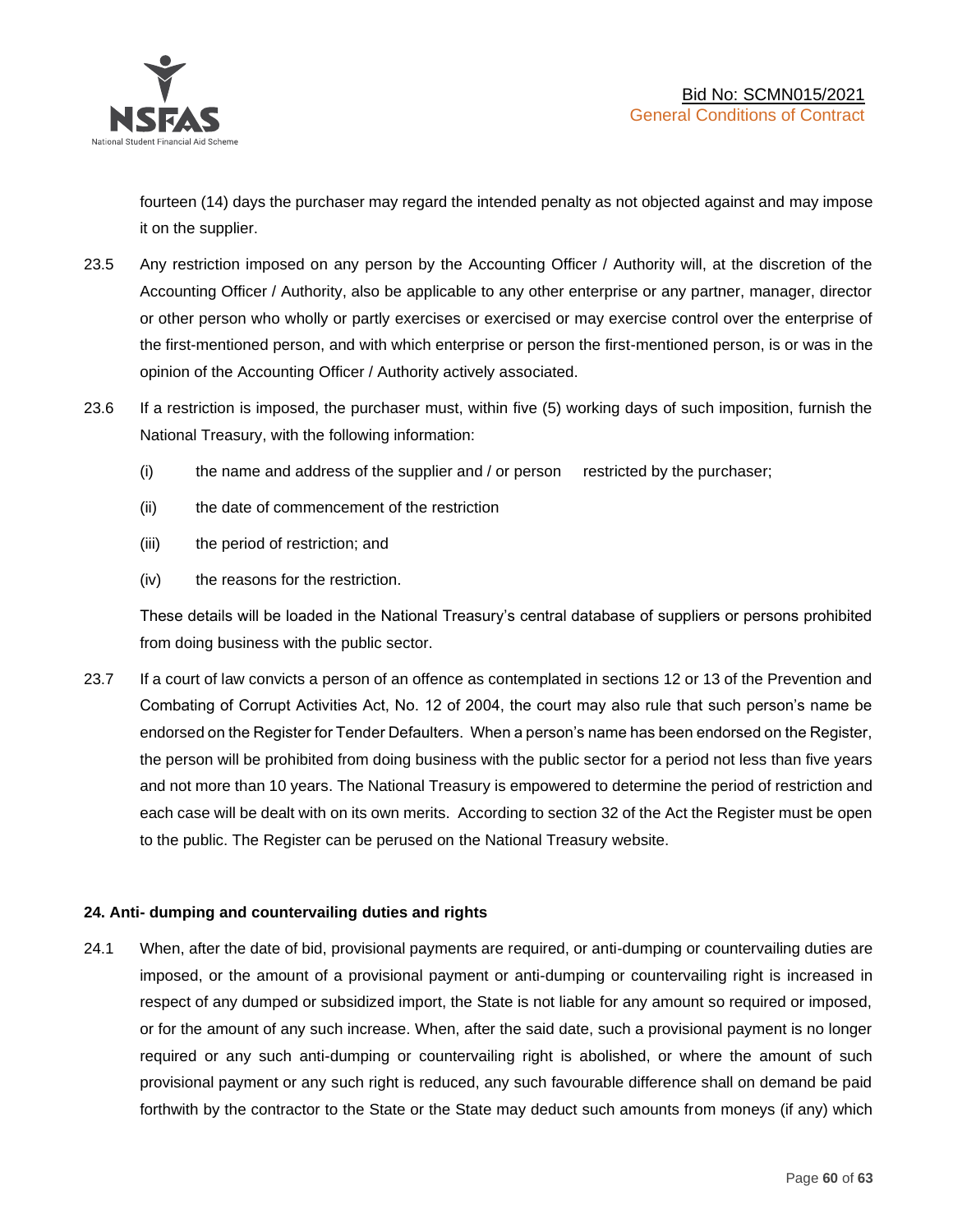

may otherwise be due to the contractor in regard to supplies or services which he delivered or rendered, or is to deliver or render in terms of the contract or any other contract or any other amount which may be due to him

## **25. Force Majeure**

- 25.1 Notwithstanding the provisions of GCC Clauses 22 and 23, the supplier shall not be liable for forfeiture of its performance security, damages, or termination for default if and to the extent that his delay in performance or other failure to perform his obligations under the contract is the result of an event of force majeure.
- 25.2 If a force majeure situation arises, the supplier shall promptly notify the purchaser in writing of such condition and the cause thereof. Unless otherwise directed by the purchaser in writing, the supplier shall continue to perform its obligations under the contract as far as is reasonably practical, and shall seek all reasonable alternative means for performance not prevented by the force majeure event.

#### **26. Termination for insolvency**

26.1 The purchaser may at any time terminate the contract by giving written notice to the supplier if the supplier becomes bankrupt or otherwise insolvent. In this event, termination will be without compensation to the supplier, provided that such termination will not prejudice or affect any right of action or remedy which has accrued or will accrue thereafter to the purchaser.

#### **27. Settlement of Disputes**

- 27.1 If any dispute or difference of any kind whatsoever arises between the purchaser and the supplier in connection with or arising out of the contract, the parties shall make every effort to resolve amicably such dispute or difference by mutual consultation.
- 27.2 If, after thirty (30) days, the parties have failed to resolve their dispute or difference by such mutual consultation, then either the purchaser or the supplier may give notice to the other party of his intention to commence with mediation. No mediation in respect of this matter may be commenced unless such notice is given to the other party.
- 27.3 Should it not be possible to settle a dispute by means of mediation, it may be settled in a South African court of law.
- 27.4 Mediation proceedings shall be conducted in accordance with the rules of procedure specified in the SCC.
- 27.5 Notwithstanding any reference to mediation and/or court proceedings herein,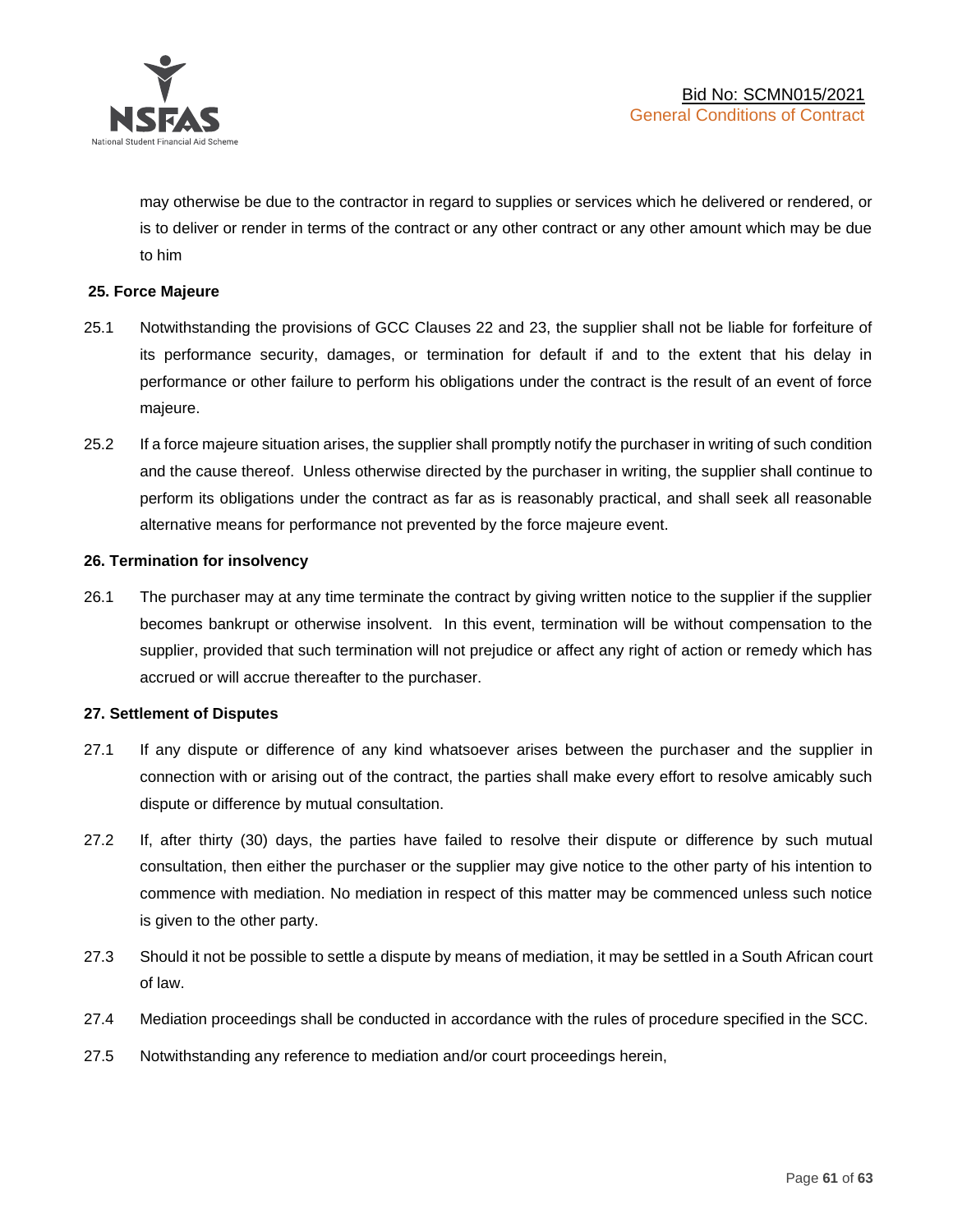

(a) the parties shall continue to perform their respective obligations under the contract unless they otherwise agree; and

(b) the purchaser shall pay the supplier any monies due the supplier.

## **28. Limitation of liability**

28.1 Except in cases of criminal negligence or wilful misconduct, and in the case of infringement pursuant to Clause 6;

(a) the supplier shall not be liable to the purchaser, whether in contract, tort, or otherwise, for any indirect or consequential loss or damage, loss of use, loss of production, or loss of profits or interest costs, provided that this exclusion shall not apply to any obligation of the supplier to pay penalties and/or damages to the purchaser; and

(b) the aggregate liability of the supplier to the purchaser, whether under the contract, in tort or otherwise, shall not exceed the total contract price, provided that this limitation shall not apply to the cost of repairing or replacing defective equipment.

#### **29. Governing language**

29.1 The contract shall be written in English. All correspondence and other documents pertaining to the contract that is exchanged by the parties shall also be written in English.

#### **30. Applicable Law**

30.1 The contract shall be interpreted in accordance with South African laws, unless otherwise specified in SCC.

#### **31. Notices**

31.1 Every written acceptance of a bid shall be posted to the supplier concerned by registered or certified mail and any other notice to him shall be posted by ordinary mail to the address furnished in his bid or to the address notified later by him in writing and such posting shall be deemed to be proper service of such notice

The time mentioned in the contract documents for performing any act after such aforesaid notice has been given, shall be reckoned from the date of posting of such notice.